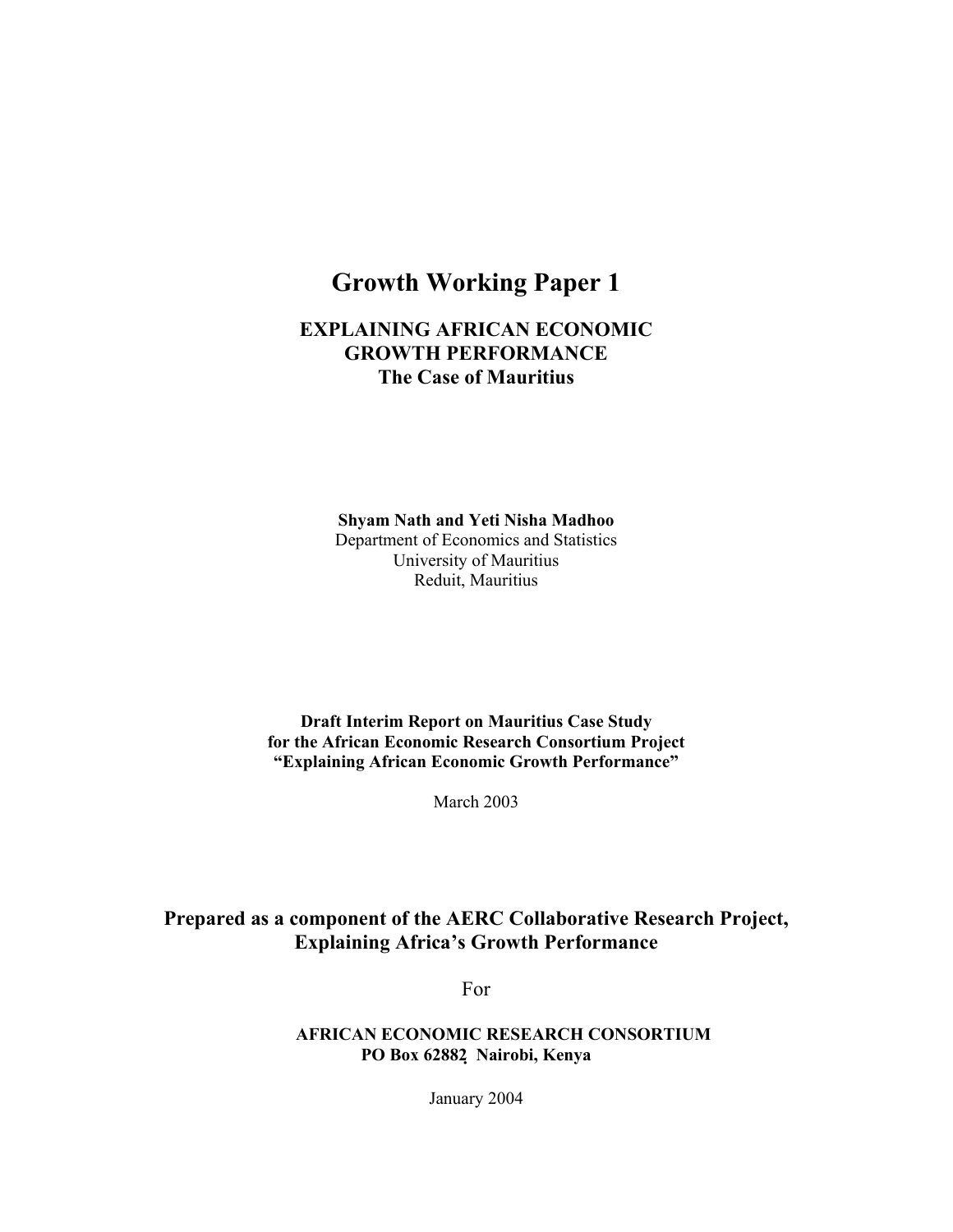## **1. INTRODUCTION**

Mauritius is a small island in the Indian Ocean, 620 miles off the east coast of Africa. Although it is part of the African continent, its location and cultural diversity, in fact, contribute to its distinct identification from the rest of Africa. It is like a city-state of 1.2 million inhabitants with an area of 1,853 square kilometres. In the list of 148 countries, it is ranked 146 in terms of area (bigger only than Singapore and Hong Kong) and 148 in terms of population along with Estonia, Gabon, The Gambia, and Trinidad and Tobago (World Development Indicators). It is deprived of mineral natural resources and is extremely vulnerable to the whims and caprices of a tropical climate. But nature has favoured Mauritius in terms of a sea with extraordinary beaches, extensive marine resources, beautiful landscapes and temperate climate, which attract tourists from the rest of the world.

 Mauritius, nevertheless, accelerated its economic growth through the strategy of developing export-oriented manufacturing sector after 1982, continuously modernizing its sugar industry and gradually diversifying into tourism and offshore services. Export-led growth indeed helped Mauritius to increase the per capita income from US\$1,000 in 1982 to more than US\$3,000 in 1995, putting Mauritius in the category of upper middle-income countries. With relatively stable population growth, the growth of the per capita income was accelerated. Further, it attained near full employment by 1990 (most of this in the low-skill textile sector) with, on an average, 5% annual real income growth in recent years. These developments converted a mono-crop (sugarcane) economy into a newly industrializing economy and it stands as a most diversified economy. The success story of Mauritius has attracted many researchers and it is considered a model of economic development that has the potential of changing the destiny of many developing countries. It would therefore be instructive to analyse the factors underlying the growth episodes and document policy implications for other emerging economies in the developing world.

 The plan of this research work is to critically analyse the factors underlying this growth. The presentation is organized as follows. Section two documents an overview of growth phases including the structural changes witnessed after 1980. In this section an attempt is also made to analyse the determinants of growth using growth regressions. Sectoral policies and their implications for growth are discussed in section three. Trade policies with particular reference to liberalization episodes are examined in the next section. In section five macroeconomic policies are evaluated with emphasis on stabilization policies. The sugar boom and symptoms of Dutch disease in the early 1970s are discussed in section six, followed by a look at the performance of different markets and response of households and firms, . And then an examination of political economy issues and constraints to growth.The final section concludes.

## **1.1 Overview of the Growth Phases**

The economic history of Mauritius can be roughly divided into three phases. The years from 1960 to 1970 marked a period of slow growth characterized by an import substitution strategy. This took off during 1971–1977 with a greater emphasis on the private sector and foreign investment, but worsened over 1978–1983. At that point, however, measures were taken to strengthen growth, and the period from 1984 to 1988 was one of recovery and prosperity. This continued with further diversification and consolidation from 1989 to 2002, the limit of this study. The phases are detailed in the following sections.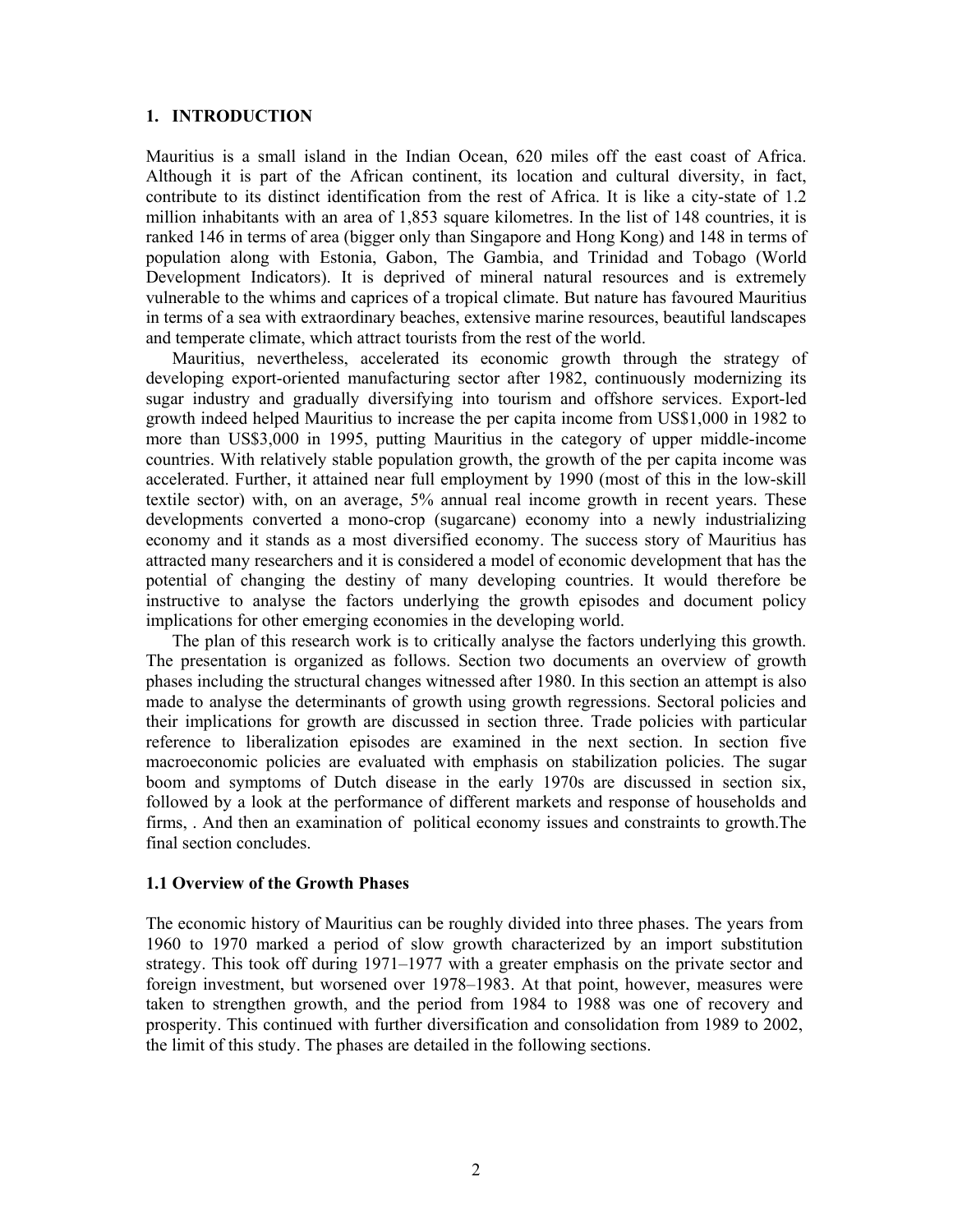#### *Growth Phase 1960–1970: Slow Growth with Import Substitution Strategy*

At the dawn of independence in the late 1960s the economic stagnation of the Mauritian economy was characterized by low growth rate, conservative management and the emergence of a major unemployment problem. The complacency of the economy was reflected by an adverse average real growth rate of 0.7%. The limited ability of the labour market to absorb the Baby Boomers led to an increase in the number of unemployed from 21,000 to 45,000 in 1962, a level estimated to be more than 20%. The victims were mostly young, educated school-leavers.

 In this period of disarray, emigration seemed to be the only escape for most Mauritians in search of a better life. In 1963, the government adopted a new industrial policy emanating from the Meade Report (1961). It was in fact the first full-fledged Mauritian industrial policy carrying a strong Fabian socialist stigma. A Development Certificate Scheme extended a wide range of fiscal benefits to industrial ventures for a selected list of import substitution manufactures. Other benefits were tariff and quota protection, duty-free entry of raw materials, and tax holidays. The Development Bank of Mauritius was established in 1964 to support this industrial policy by providing subsidized long-term loans to investors in nonsugar activities. The policy was clearly oriented towards import substitution. Most of the applicants for development certificates also applied for protection from foreign competition in the form of tariff and import quotas.

 It was an era of economic transition. This transition phase consisted mainly of reducing the dependence of the economy on traditional agricultural industries, namely sugar, by venturing into the manufacturing sector. Several small-scale industries – food processing, beverages, cosmetics, fertilizers, footwear, furniture and paints – were set up to meet local needs. In spite of this endeavour, the growth of the manufacturing sector was slow owing to lack of capital and skilled labour. Employment creation was not significant, as the enterprises were more capital-intensive and operated under excess capacity. Yet, this initiative had some positive repercussions. It gave birth to a new generation of entrepreneurs and the labour force experienced a new industrial work environment.

## *Growth Phase 1971–1977: Take off from a Low Base*

The second growth phase witnessed a new political outlook. With the coalition government of Labour and PMSD, the Fabian socialism of the Labour Party was twisted more to the right. A greater role was given to the private sector and foreign investors and the government adopted anew development strategy. The Mauritius Export Processing Zone (MEPZ) was set up to create job opportunities and provide the necessary impetus to import substitution industries as well the export-oriented industries. New technology and managerial skills were part of the diversification process, and as a result a take off of the economy was observed. Furthermore, Mauritius was the first English speaking country to join to the Yaoundé Convention in 1972 and establish links with the European Community.

 The growth of the economy was further fuelled by the favourable conditions that prevailed for the Mauritian sugar industry on the world market. In 1973, the increase of world sugar prices favoured the Mauritian outstanding sugar yield led to an increase in proceeds hence money supply. This increase in liquidity gave additional boost to the plans initially set by the government. The MEPZ and the tourist industry were further enhanced with the investments of sugar boom profits by sugar companies in joint ventures with foreign investors. The effectiveness of the policies implemented, such as tax holidays, exemptions from import duties and preferential access to European markets was reflected by the overwhelming economic performance in this second phase. The number of enterprises in the EPZ increased to 88 in 1977. EPZ exports rose to 20% of total exports. During this period, savings and investment were high and 32,000 jobs were created. The average annual real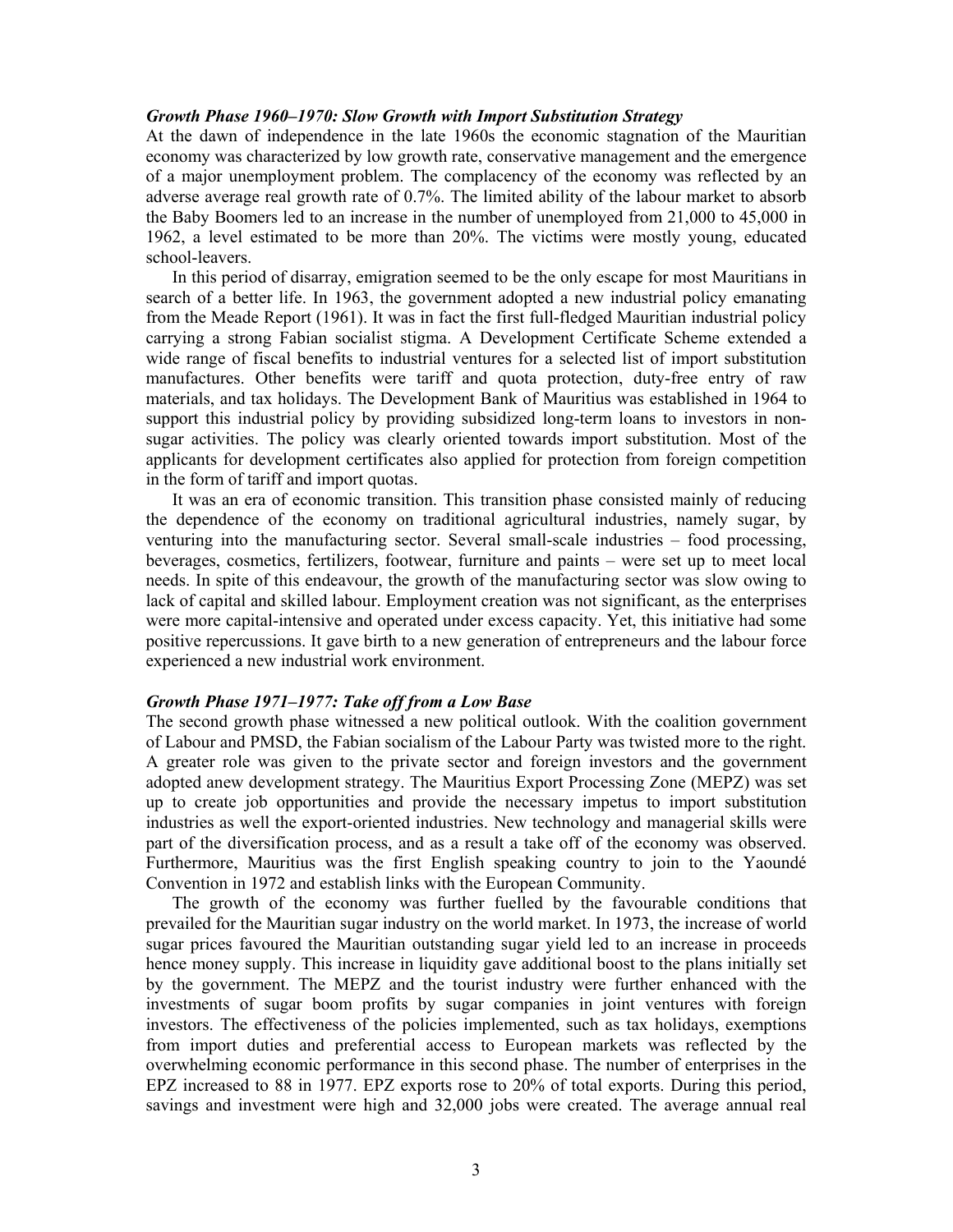growth of the economy was about 8.2% for the period 1971–77 with the peak real growth rate of 16.6 % in 1976.

| Period      | Agriculture's | Industry's share | Services' share | Manufacturing's |
|-------------|---------------|------------------|-----------------|-----------------|
|             | share in GDP  | in GDP           | in GDP          | share in GDP    |
| $1970 - 74$ | 38.84507      | 20.99163         | 40.1633         | 15.21913        |
| 1975-79     | 22.43625      | 24.31865         | 53.24509        | 15.76402        |
| 1980-84     | 17.57634      | 24.83232         | 57.59134        | 17.33556        |
| 1985-89     | 15.51709      | 30.45677         | 54.02615        | 22.40169        |

 **Table 1: Structural transformation of the economy** 

Source: O'Connell and Ndulu (2000).

 The government embarked on programmes relating to the provision of public goods, which raised the government expenditures. Education was made free at all levels in Mauritius in 1976, the beginning of continuous efforts to upgrade the human resource. The public needs consisted mainly of health services, education, housing, social security and other social services. As a result, the unemployment rate declined drastically. Wages and salaries as well as government subsidies increased substantially, which had considerable influence on private consumption. The growth and composition of government expenditure during the boom period clearly reflected the government's priorities and its general drive towards income redistribution. This stimulating influence of the expansionary policies of the government on the demand for food products and consumer durables was directly reflected in higher imports.

 This simultaneous pursuit of both import substitution in the home market and export promotion strategies led to some policy contradictions. The high rates of growth were not sustainable as they rested on the sudden windfall gain of the sugar boom. In addition, the sugar boom was wasted through extravagant public sector projects, generous wage awards, social transfers and subsidies.

 In the post economic euphoria period (1978–1983), the average real growth was 1.7%. In the same breath, the budget deficit deteriorated due to excessive public expenditure undertaken by the government. Further, the upshot in import outflow with inadequate export inflow led to larger deficit in the balance of payments. The economic situation worsened with an inflation rate of 42% in 1980. External as well as local factors were responsible for the economic downturn. The major external influence was the world oil crisis in 1979/80, which fuelled import prices in the first instance. Second, soaring oil prices inflated airfares with adverse effects on the tourist industry. The weakening of the world sugar market was indeed another contributing factor to the economic crisis. At the local level, the euphoria years triggered a surge in consumption and imports.

 During the same period, the economic indicators provided a gloomy picture of the Mauritian economy. The balance of payments had a record deficit of 932 million rupees in 1981. Deficit of the government attained Rs1,160 in 1982, one the highest for the decade. Unemployment was out of proportion, with 73,000 jobless in 1982. Inflation reached 42% in 1980. In 1981, the current account as a percentage of GDP was a record high at 14.4%. The Mauritian economy was on the brink of collapse.

#### *Growth Phase 1978–1983: Worsening Economic Scene*

Serious economic measures had to implemented to revive the drowning economy. As a response to the critical economic situation, a structural adjustment programme supported by a standby arrangement with the International Monetary Fund (IMF) was adopted in 1979. The main policy measures implemented were fiscal stabilization, exchange rate re-alignment,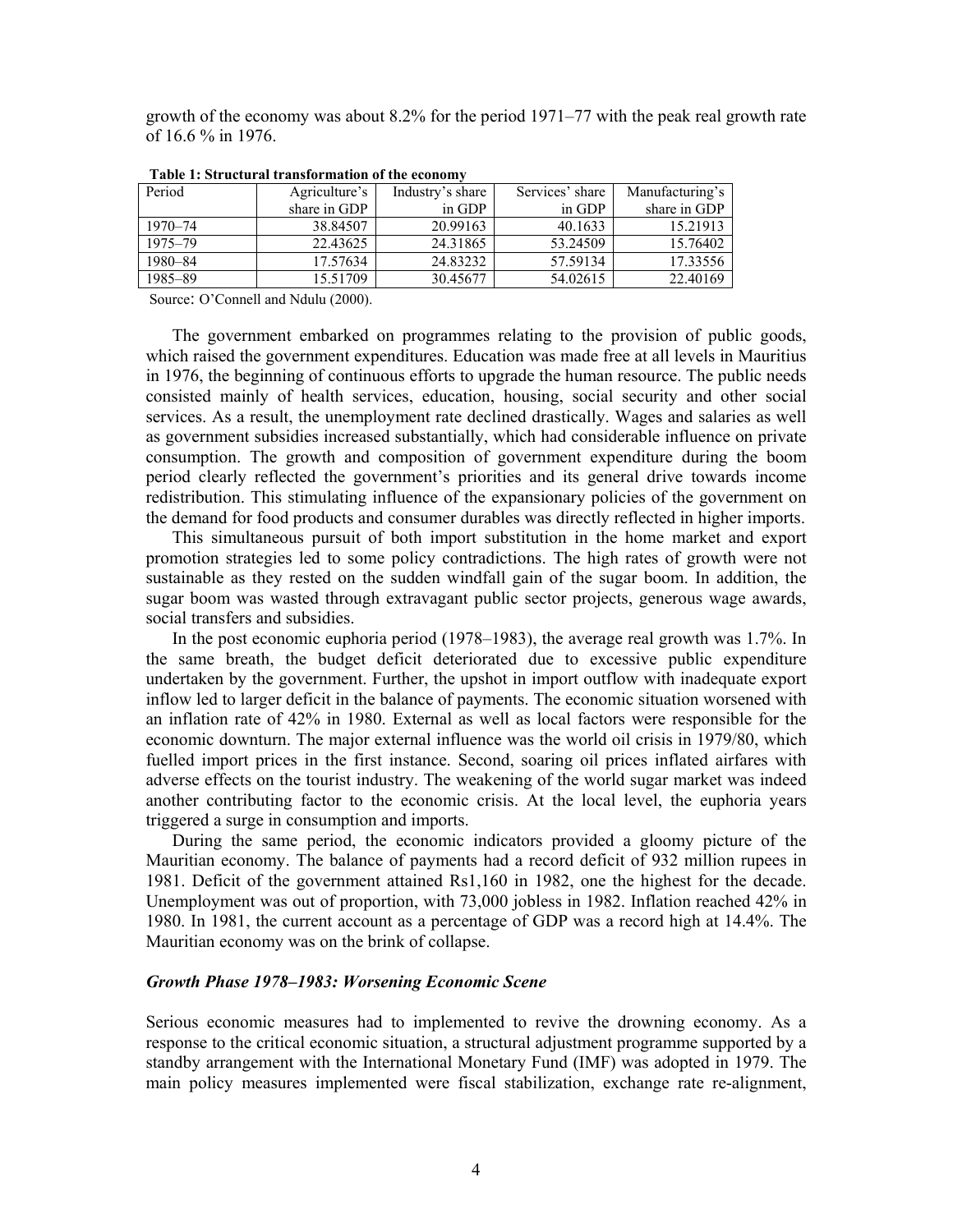cautious wage policies, trade liberalization, financial consolidation and sectoral/supply side policies.

 The first move was the devaluation of the Mauritian rupee by 30% in October 1979, followed by a second devaluation to correct the over-valuation of the rupee, which was impeding export development. The currency policy ensured that Mauritian exports maintained their competitiveness. In addition, the export promotion strategy paved the way towards boosting the EPZ sector. In the same vein, restrictive demand management policies were used to curtail aggregate expenditures, with the ultimate aim of dampening the extravagant private and public consumption behaviour of previous years. Subsidies on rice and flour were reduced and a restraint was imposed on the credit market in order to curb private consumption expenditure.In spite of the government efforts to stabilise the economy, however, it's the economic performance was disappointing because of the detrimental effects of unfavourable climatic conditions on production. But as the inflation rate slipped to 14% in 1981, the economy was adjusting itself to take advantage of the devaluation of the rupee.

### *Growth Phase 1984–1988: A Period of FDI-Export-Led Rapid Growth*

From 1983 onwards, the adverse economic situation reversed and the Mauritian economy entered an era of prosperity. The employment situation changed drastically as a result of an accelerated demand for labour due to the expansion of export-led industries. The number of unemployed plummeted to 16,000 in 1988. Average real output growth rate was about 7%. In 1988, the investment rate rose to 28.2, so did the savings rate, which climbed up to 28.6% in 1986. Contractionary policies combined with supply response led to a dramatic improvement in the balance of payments position.

 The current account of the balance of payment changed from a deficit of 15% of GDP to a surplus of 5% over the period 1983–1987. The inflation rate dropped to 0.6% in 1987, rendering the EPZ sector more competitive. With such favourable economic conditions, the number of EPZ enterprises rocketed to 591. In the late 1980s, the implementation of PRB, NRB and Chesworth reports increased wages in both public and private sectors. These developments contributed to a sharp increase in private consumption. The reduction of duties on a number of consumer goods, as well as the expansion in economic activities and employment, increased private consumption.

## *Growth Phase 1989–2002: Further Diversification and Consolidation*

In two decades, Mauritius transformed itself from a mono-crop economy, solely dependent on sugar, to a diversified one comprising the manufacturing and services sectors. In 1989, the offshore centre was set up, which has attracted more than \$4 billion of offshore funds. The Stock Exchange of Mauritius (SEM) started to operate in the same period. Stimulated by the EPZ, the free port was created in 1992 as a part of its strategy to develop as a regional trade centre.

 In 1997 tourism increased by 10%, the EPZ by 6%, financial services by 5.9% and sugar by 5.5%. Inflation was 6.6% in 1997. At the World Economic Forum in 1998, Mauritius was named the most competitive economy in Africa. The country reached the apex in terms of competitiveness among the pyramid-like listed African countries. Moreover, Mauritius was ranked 29th in the World Competitiveness Report of 1999, outperforming some "Asian Tigers", and first among African countries.

#### **1.2 Growth Regressions**

Our aim in this section is to identify the sources of growth in the Mauritian context. The Solow growth model has undauntedly been the foundation for understanding the sources of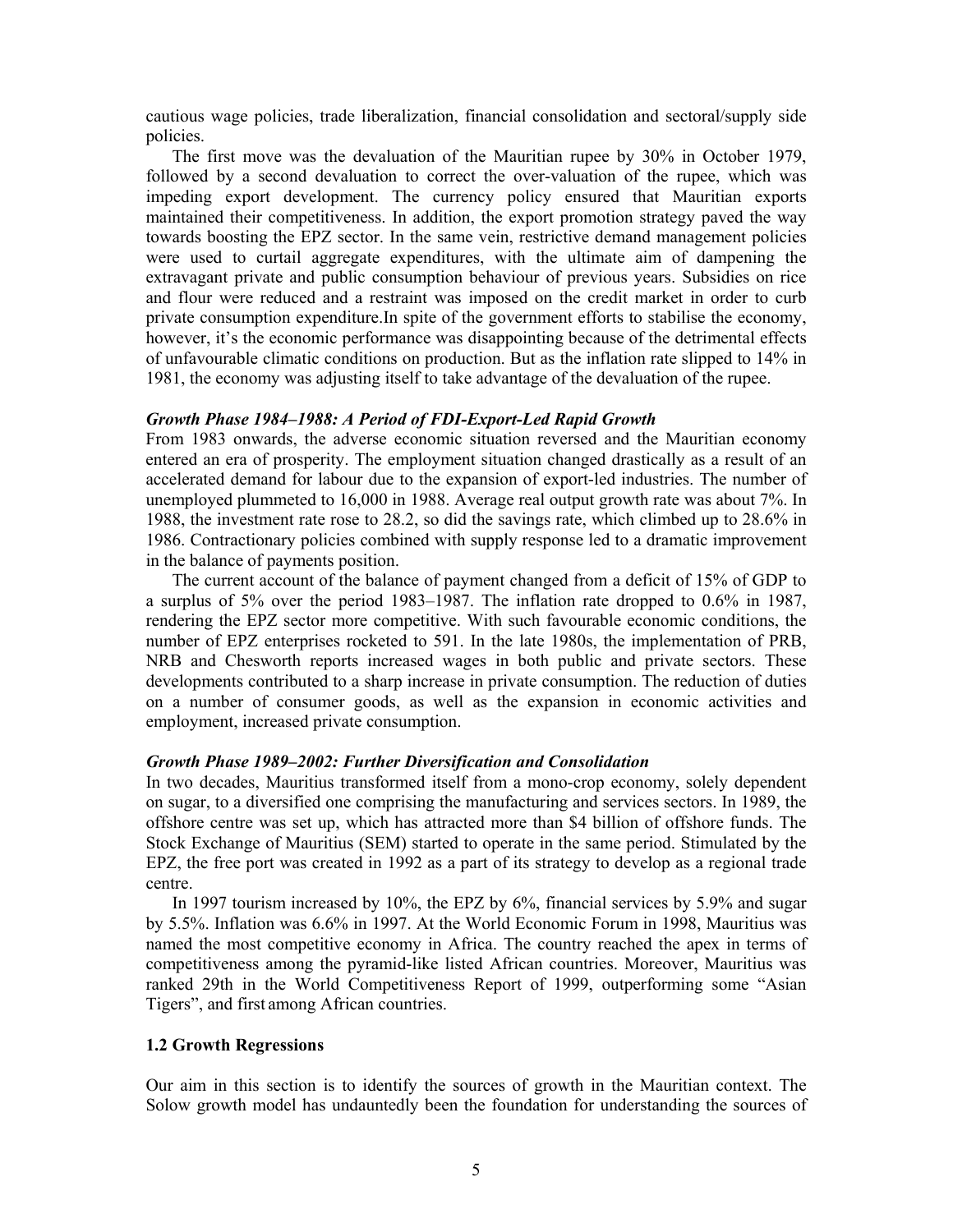economic growth, and the consequences for long-run growth of changes in the economic environment and in economic policy. However, to analyse the sources of growth in a less restrictive way, one that is not bound by economic theories, economists have developed an alternative framework called growth accounting to obtain a different perspective on the sources of economic growth.

 Growth accounting breaks down growth in terms of its sources, namely accumulation of physical capital, human capital and productivity. This approach originates from a "benchmark" Cobb–Douglas production formulated by the Collins and Bosworth (1996):

$$
Y = A(K)^{0.35} (hL)^{0.65}
$$
 (1)

where Y is output, K physical capital, L is labour and h the labour quality index. hL represents effective labour, and 0.35 and 0.65 are output elasticities with respect to capital and labour, respectively. To obtain the value of h, Collins and Bosworth (1996) assumed, consistent with international evidence on wage premiums, that ceteris paribus each year of educational attainment raises labour's marginal product by 7%.

In per unit of labour terms,

$$
\frac{Y}{L} = A \left(\frac{K}{L}\right)^{0.35} h^{0.65}
$$
\nwhere  $y = \frac{Y}{L}$ , output per unit of labour  
\n $k = \frac{K}{L}$ , capital per labour ratio  
\nA= residual, index of total factor productivity.  
\nLog-differenting yields,

$$
\Delta \ln y = 0.35 \Delta \ln k + 0.65 \Delta \ln h + \Delta \ln A \tag{3}
$$

 A glancing at Equation 3 reveals that change in average output is explained by growth in capital per unit of labour, growth in education per unit of labour and growth in total factor productivity. It should be pointed out the total factor productivity is the residual of the decompositions. The regression-based decomposition results of Mauritius, East Asia and Pacific and sub-Saharan Africa are presented in Table 2.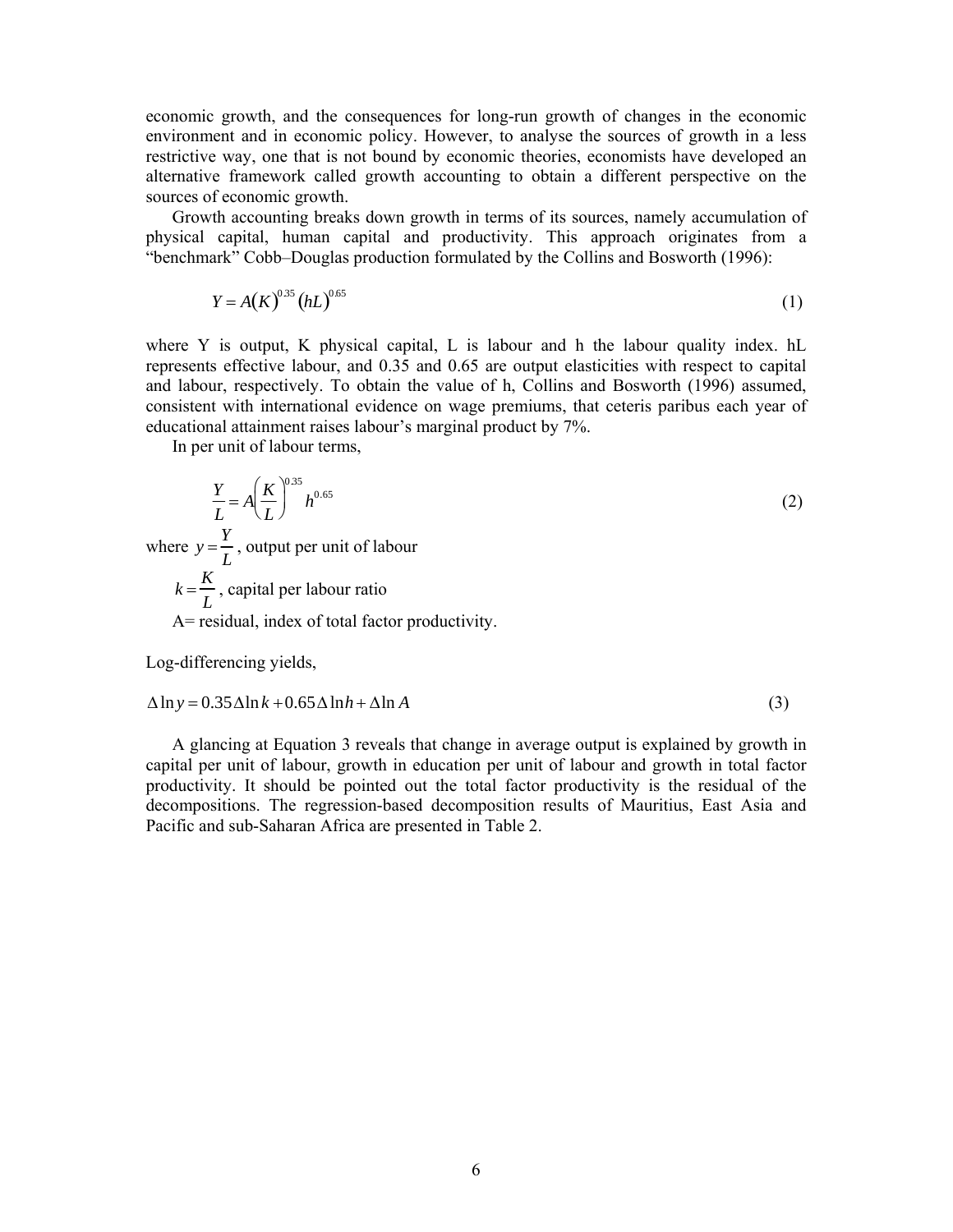|         | Mauritius       |                  |                    |         | East Asia and Pacific |         |                    |         | Sub-Saharan Africa |          |                    |         |
|---------|-----------------|------------------|--------------------|---------|-----------------------|---------|--------------------|---------|--------------------|----------|--------------------|---------|
|         |                 | Contribution of: |                    |         | Contribution of:      |         |                    |         |                    |          |                    |         |
| Period  | Growth in       | Physical         | Education Residual |         | Growth in Physical    |         | Education Residual |         | Growth in          | Physical | Education Residual |         |
|         | real GDP        | capital          | per worker         |         | real GDP              | capital | per worker         |         | real GDP           | capital  | per                |         |
|         | per worker lper |                  |                    |         | per worker per        |         |                    |         | per worker per     |          | worker             |         |
|         |                 | worker           |                    |         |                       | worker  |                    |         |                    | worker   |                    |         |
| 1960-64 | 3.82            | $-0.30$          | 0.48               | 3.6     | 1.81                  | 1.84    | 0.40               | $-0.43$ | 1.26               | 0.86     | 0.14               | 0.26    |
| 1965-69 | $-2.31$         | $-0.68$          | 0.42               | $-2.04$ | 4.29                  | 2.27    | 0.51               | 1.51    | 1.60               | 1.03     | 0.18               | 0.39    |
| 1970-74 | 4.57            | 0.27             | 0.42               | 3.88    | 4.55                  | 2.51    | 0.40               | 1.64    | 2.29               | 1.22     | 0.20               | 0.87    |
| 1975-79 | 3.04            | 0.64             | 0.62               | 1.78    | 4.39                  | 2.43    | 0.47               | 1.49    | $-0.10$            | 0.81     | 0.27               | $-1.18$ |
| 1980-84 | $-2.33$         | $-0.65$          | 0.33               | $-2.01$ | 3.54                  | 2.40    | 0.67               | 0.47    | $-1.28$            | 0.41     | 0.30               | $-1.99$ |
| 1985-89 | 4.90            | 0.56             | 0.24               | 4.10    | 3.52                  | 1.69    | 0.69               | 1.15    | 0.64               | 0.06     | 0.30               | 0.28    |
| 1990-97 | 3.04            | 1.39             | 0.14               | 1.51    | 4.94                  | 2.29    | 0.39               | 2.26    | $-1.55$            | $-0.14$  | 0.18               | $-1.59$ |
| Total   | 2.10            | 0.18             | 0.38               | .55     | 3.86                  | 2.20    | 0.5                | 1.15    | 0.44               | 0.61     | 0.23               | $-0.42$ |

## **Table 2: Growth accounting decompositions for Mauritius, East Asia and Pacific, and Sub-Saharan Africa**

Source: Collins and Bosworth (1996).

## **Table 3: Actual and predicted sectoral contribution to GDP in Mauritius**

|               |        | Agriculture/GDP |                 | Industry/GDP |        |                 | Services/GDP |        |                 |       | Manufacturing/GDP |                 |       |        |                 |             |        | Agriculture's share of the laRatio of ALP in non-agri to AL |
|---------------|--------|-----------------|-----------------|--------------|--------|-----------------|--------------|--------|-----------------|-------|-------------------|-----------------|-------|--------|-----------------|-------------|--------|-------------------------------------------------------------|
|               |        |                 |                 |              |        |                 |              |        |                 |       |                   |                 | force |        |                 | agriculture |        |                                                             |
|               | Actual | Fitted          | Residual Actual |              | Fitted | Residual Actual |              | Fitted | Residual Actual |       | Fitted            | Residual Actual |       | Fitted | Residual Actual |             | Fitted | Residual                                                    |
| 1960-64       |        | 21.33           |                 |              | 24.08  |                 |              | 54.59  |                 |       | 2.17              |                 | 38.49 | 74.68  | $-36.18$        |             | 13.36  |                                                             |
| 1965-69       |        | 19.72           |                 |              | 24.85  |                 |              | 55.43  |                 |       | 2.57              |                 | 35.7  | 71.67  | $-35.97$        |             | 13.10  |                                                             |
| 1970-74 38.85 |        | 20.75           | 18.09           | 20.99        | 22.36  | $-1.37$         | 40.16        | 56.88  | $-16.72$        | 15.22 | 0.90              | 14.32           | 32.6  | 71.42  | $-38.82$        | 0.76        | 12.18  | -11.41                                                      |
| 1975-79 22.44 |        | 16.98           | 5.45            | 24.32        | 25.47  | 1.15            | 53.25        | 57.55  | $-4.30$         | 15.76 | 2.63              | 13.13           | 29.14 | 66.96  | $-37.82$        | .42         | 12.57  | $-11.15$                                                    |
| 1980-84 17.58 |        | 15.60           | 1.98            | 24.83        | 25.82  | $-0.99$         | 57.59        | 58.58  | $-0.99$         | 7.34  | 2.72              | 14.62           | 24.91 | 64.52  | $-39.61$        | . . 57      | 12.33  | $-10.75$                                                    |
| 1985-89 15.52 |        | 14.45           | 1.07            | 30.46        | 25.75  | 4.71            | 54.03        | 59.80  | $-5.78$         | 22.40 | 2.46              | 19.94           | 19.62 | 62.66  | $-43.05$        | .34         | 12.06  | $-10.72$                                                    |
| 1990-97 10.70 |        | 12.6            | 1.90            | 33.20        | 26.99  | 6.21            | 56.10        | 60.41  | $-4.31$         | 23.80 | 3.35              | 20.45           |       | 58.98  |                 |             | 12.11  |                                                             |
| Total         | 21.01  | 17.35           | 4.94            | 26.76        | 25.05  | 1.48            | 52.22        | 57.60  | $-6.42$         | 18.90 | 2.40              | 16.49           | 30.08 | 67.27  | $-38.57$        | .28         | 12.53  | $-11.01$                                                    |

Source: Collins and Bosworth (1996).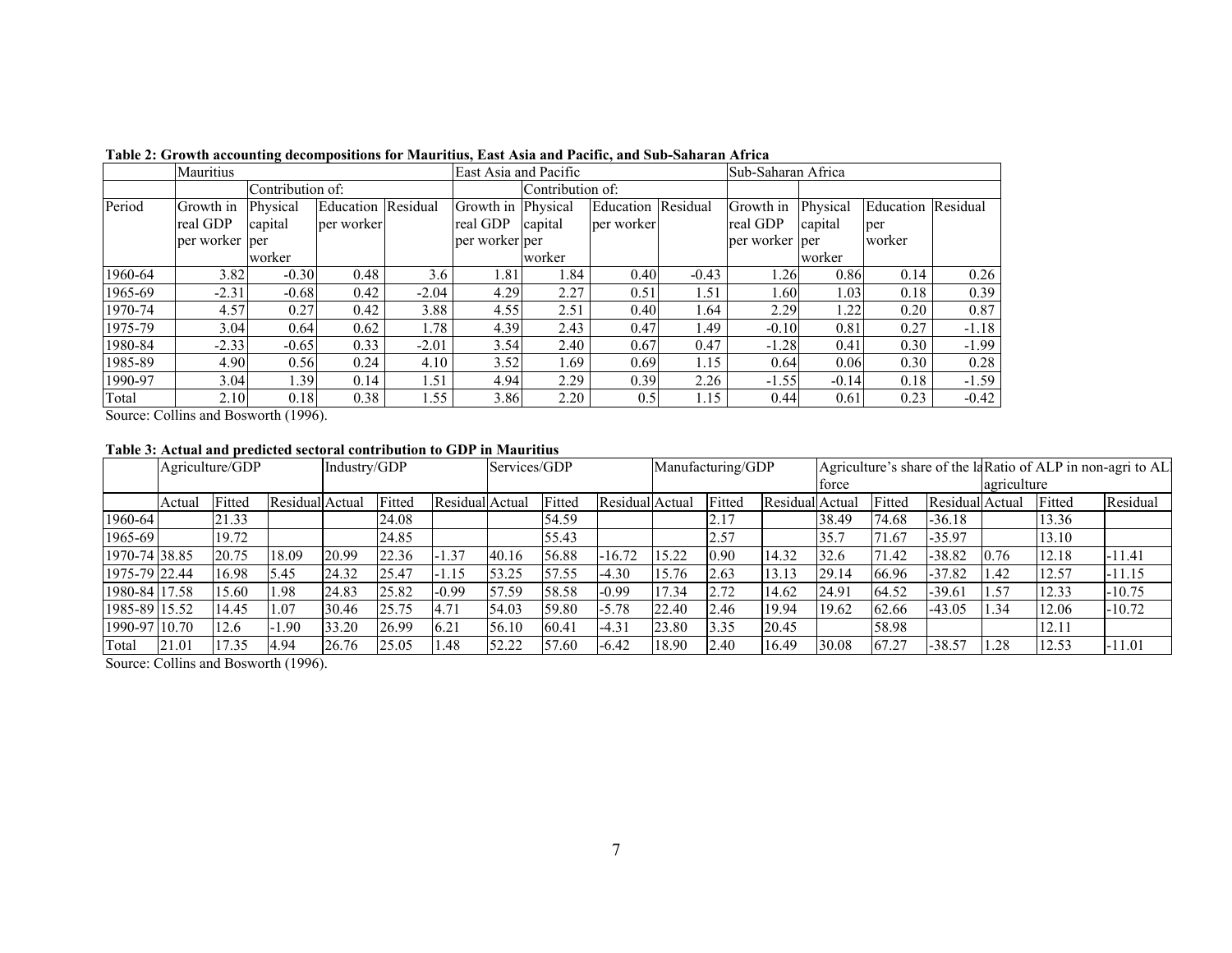#### *Growth Accounting*

Table 1 provides the growth decomposition by half decade. Mauritius seems to be midway between East Asia/Pacific and sub-Saharan Africa in terms of growth in real GDP per worker, although a slight difference prevails. The disparity between Mauritius and East Asia/Pacific is 82%, in contrast to sub-Saharan Africa, which is 70%. The results further suggest that the contribution of physical capital to growth in Mauritius is the lowest, at 0.18, compared with the Asian and sub-Saharan African countries, which are 0.5 and 0.23, respectively. In fact, the contribution of physical capital has been substantially low since the 1960s, but started to pick up in the post 1990 period. In the case of the contribution of education per worker, once again the East Asia/Pacific countries take the lead with 0.5, followed by Mauritius and the sub-Saharan African countries with 0.38 and 0.23, respectively. The results further indicate the importance of the contribution of the residual or the contribution of total factor productivity (TFP) towards growth in Mauritius in contrast with sub-Saharan Africa and East Asia/Pacific.

 The results presented in Table 2 suggest that the growth accounting exercise is giving a true picture of the growth phases outlined in the previous section. The social instability in the 1965–1969 period is shown by the negative values of growth in real GDP per worker and physical capital per worker. At the outset, the Mauritian economy was characterized by economic stagnation. This was reflected in Table 1 by the low contribution of physical capital in the 1960–1964 and 1965–1969 periods. Further, it was again low during the 1980–1984 recession years. Diversification of the economy in the 1970s decade and the post 1984 period bolstered the contribution of physical capital per worker. In other words, the figures show that the high ratio of investment to GDP has pushed the contribution of physical capital, except for the period 196–19-64. TFP was highest in the 198–19-89 period. During this period, the Mauritian economy was in a boom phase. During these periods, high levels of TFP are due to the introduction of technology and managerial skills as part of the diversification process. TFP, however, experienced a dramatic fall from 4.10 in the period 1985–1989 to 1.51 in the period 1990–1997. This decline may be attributed to the poor maintenance of public infrastructure and climatic upheavals that influenced the agricultural sector. However, the contribution of education per worker does not seem to be related to the state of the economy and has been relatively low throughout the different growth phases.

## *Structural Changes*

Structural changes refer to the change of sectoral shares of labour and output in the process of development. In this process, factors of production are re-allocated. They are shifted from low factor productivity sectors to those with high factor productivity. Structural changes have been argued by scholars to be a very determining factor in the promotion of economic growth and development (Lewis, 1954; Chenery,). O'Connell and Ndulu (2000) argued that structural changes have important implications for resource allocation.

 The results presented in Table 3 are based on the Chenery/Syrquin regressions for sectoral output and labour (for a good description see O'Connell and Ndulu, 2000). The share of agriculture in GDP has declined over time. It slipped from 38.85% in 1970–1974 to 10.70% in 1990–1997. This explains the closure of several sugar factories and the transformation of an agriculture dependent economy. Furthermore, the share of the industry as well as manufacturing in GDP exhibited an upward trend. On one hand, the share of industry to GDP rose by 58.1% from the 1970–1974 to the 1990–1997 period, and on the other hand the share of manufacturing to GDP increased by 56% during the same period. This clearly illustrates structural changes in the economy. The share of services in GDP, though having the major share of GDP at 56.6% in the period 1990–1997, has increased by only 39% from the period 1970–1974.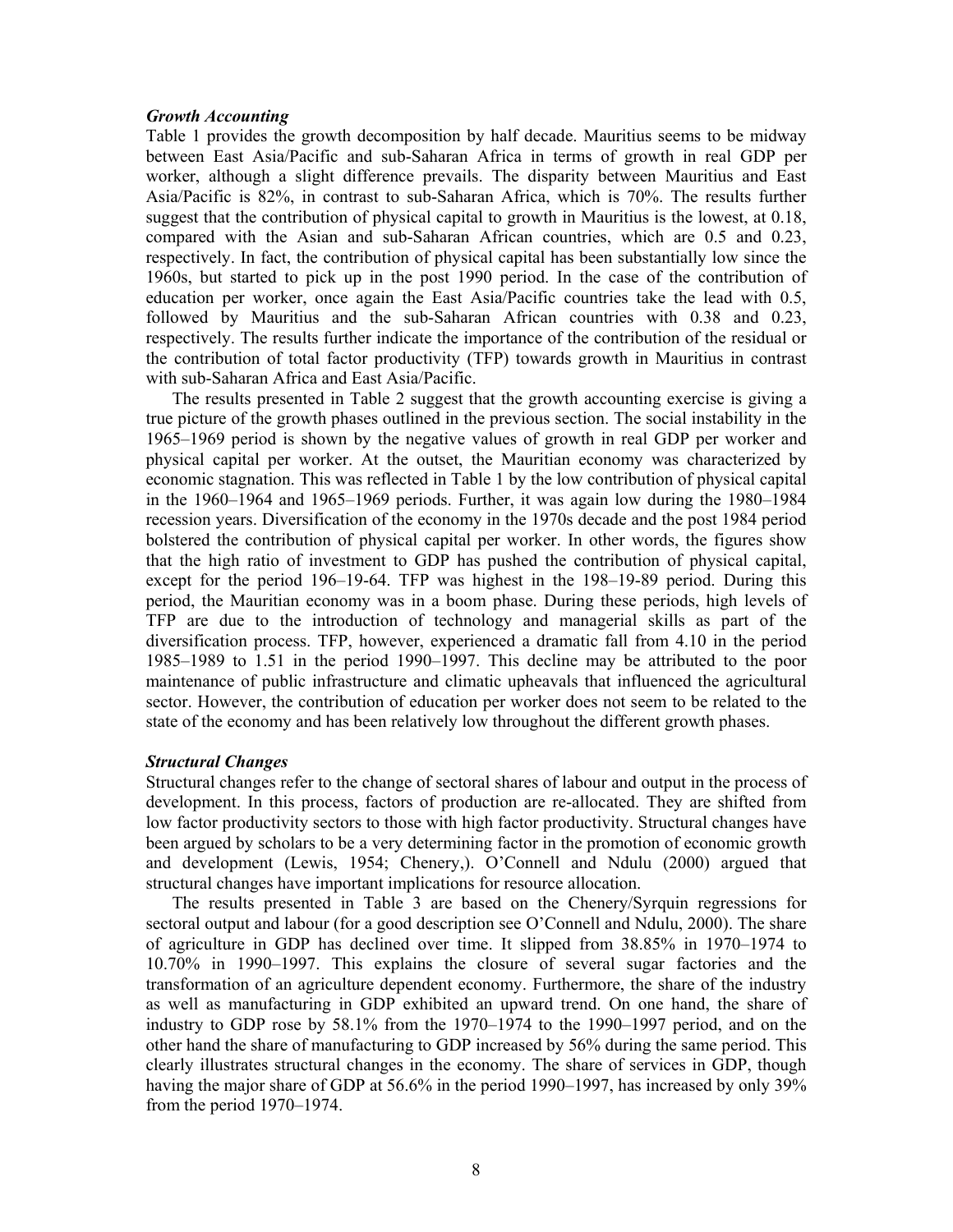It is further noted that the predictions for the share of agriculture in GDP are lower than the actual shares, except for 1990–1997. The actual share of services in GDP is lower than the predicted values, suggesting that the service sector's size is smaller than international norms would expect it to be (see Ndulu and O'Connell, 2000). The actual share of the manufacturing sector is much higher than the predicted shares in GDP. In the first three phases, the actual share of industry in GDP is lower than the fitted values, but this trend reversed in the last two phases. The argument of structural changes is further reinforced by the trend of the share of labour force in the agricultural sector. The agricultural labour force has been steadily declining over time, in other words, there has been are-allocation of resources.

#### *Sources of Economic Growth*

In this section, we investigate the sources of growth using two approaches, Hoeffler's (1999) augmented Solow model and the pooled conditional model of O'Connell and Ndulu (2000). The Hoeffler approach will be considered in the first instance. The main sources are initial income, investment rate, replacement investment based on population growth and level of education attained. Results of this approach are based on a cross-country regression study and are presented in table 4. The growth predictions have been positive, except for the 1965–1969 and 1980–1984 periods. These two periods in fact were the bad economic phases in Mauritius. The results further show that growth for Mauritius is under-predicted.

 The growth deviation from the sample mean is negatively affected by changes in initial income and investment rate. Initial income adversely affected the growth deviation during all phases, except for the sugar boom years (1970–1974). It was a substantially low contribution at 0.03, however. The investment rate had a more depressing effect at an average of -1.49 on growth rate relative to other sub-Saharan countries in contrast to -1.19 for initial income. Initial education attainment, replacement investment term and time dummies had on average a positive influence on growth. According to Hoeffler's model, there are other sources that may explain growth in Mauritius and this is reflected by the large residual. The residual has been particularly high in boom periods (1970–1974, 1985–1989).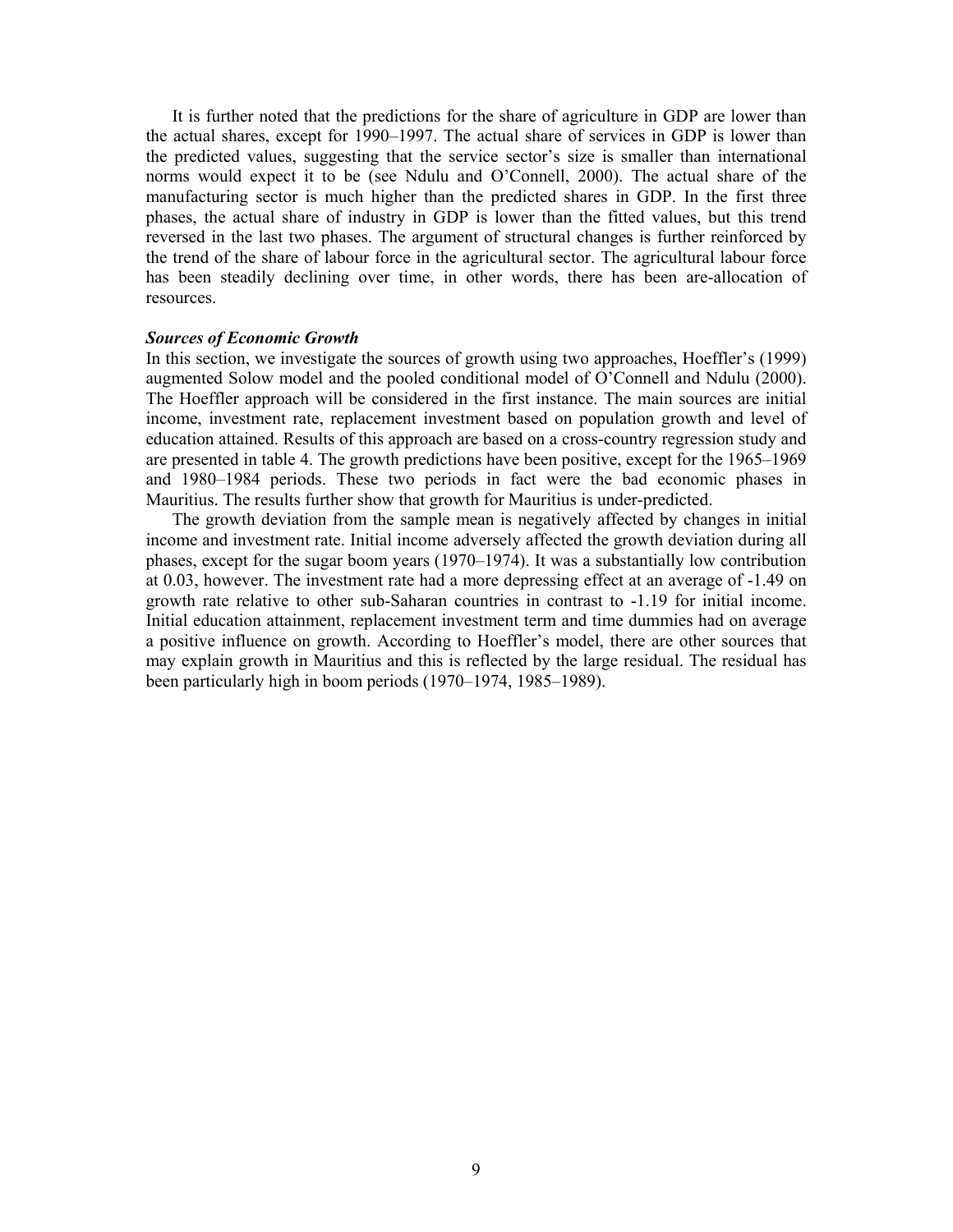| Period      | Actual  | Predicted | Residual | Actual       | Estimated contribution of |            |            |             |         |          |
|-------------|---------|-----------|----------|--------------|---------------------------|------------|------------|-------------|---------|----------|
|             | growth  | growth    |          | deviation of | Initial                   | Investment | Initial    | Replacement | Time    | Residual |
|             |         |           |          | growth       | income                    | rate       | Education  | Investment  | dummies |          |
|             |         |           |          | from         |                           |            | attainment | term        |         |          |
|             |         |           |          | sample       |                           |            |            |             |         |          |
|             |         |           |          | mean         |                           |            |            |             |         |          |
| 1960-64     | 1.83    | 0.23      | 1.60     | $-0.11$      | $-0.50$                   | $-1.03$    | $-0.01$    | $-0.74$     | 0.60    | 1.58     |
| 1965-69     | $-5.37$ | $-0.95$   | $-4.42$  | $-7.30$      | $-0.78$                   | $-2.87$    | 0.01       | 0.14        | 0.63    | $-4.44$  |
| $1970 - 74$ | 8.34    | 2.00      | 6.34     | 6.40         | 0.03                      | $-0.86$    | 0.06       | 0.91        | $-0.06$ | 6.32     |
| 1975-79     | 1.84    | 0.19      | 1.65     | $-0.10$      | $-1.23$                   | $-1.04$    | 0.06       | 0.23        | 0.26    | 1.63     |
| 1980-84     | 1.16    | $-2.58$   | 3.74     | $-0.78$      | $-1.51$                   | $-2.81$    | 0.11       | 1.15        | $-1.44$ | 3.72     |
| 1985-89     | 6.46    | 0.35      | 6.11     | 4.53         | $-1.68$                   | $-1.30$    | 0.12       | 1.20        | 0.10    | 6.09     |
| 1990-97     | 3.37    | 0.44      | 2.93     | 1.44         | $-2.66$                   | $-0.56$    | 0.12       | 1.02        | 0.60    | 2.91     |
| Total       | 2.52    | $-0.05$   | 2.56     | 0.58         | $-1.19$                   | $-1.49$    | 0.07       | 0.56        | 0.10    | 2.54     |

**Table 4: Hoeffler's SYS\_GMM estimation of augmented Solow model** 

Source: Ndulu and O'Connell (2000)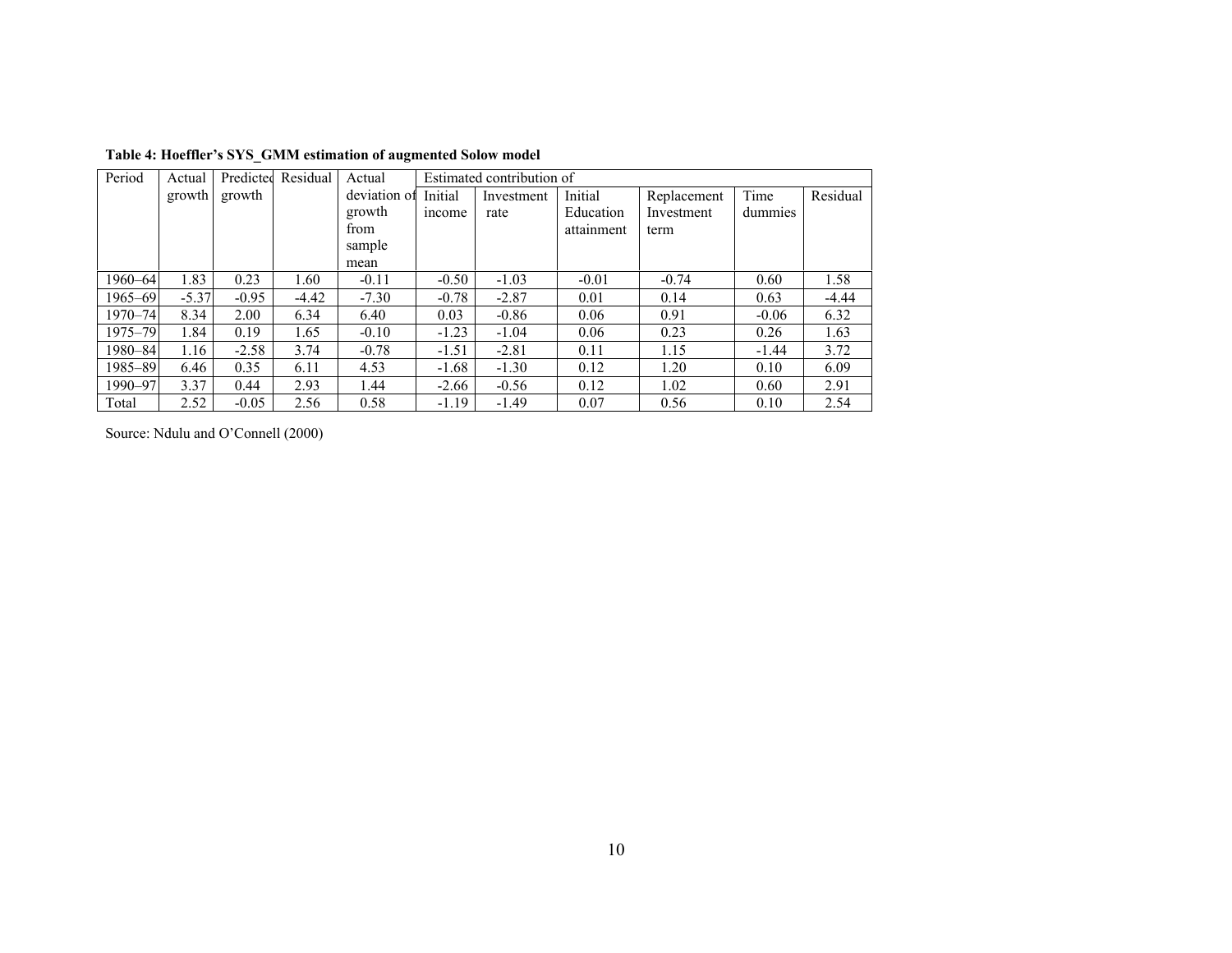The results of the pooled conditional model are presented in Table 5. It can be deduced that the growth performance has been higher compared with the sub-Saharan counterparts, except for the periods 1965–1969 and 1984–1980. It is nevertheless noted that the growth deviation from sample is narrowing. Thus, the Mauritian economy seems to be converging towards the African norm, which is illustrated by lower deviations (1990–1997) in both tables 3 and 4. This approach seeks to assess the influence of base, political and policy variables on the predicted growth deviation.

 The base variables consist of life expectancy at birth, age dependency ratio, growth in potential labour force participation, trade shocks and initial endowments. With the highest estimate (0.42), the contribution of the base variables proves to be very influential in contrast to political stability (0.18) and policy (0.02). The pre-independence period is typified by a negative contribution of the base variables. During the 1985–1989 boom years, the contribution of base variables was indeed very high at 1.55. The explosion of exports as a result of the trade liberalization process was predominant in this period and thus can be an explanation for this high contribution of base variables to predicted growth deviation. In the subsequent period (1990–1997), the contribution however subsided.

 Regarding political stability, a stable contribution at 0.20 is noted for most of the periods, except for the 1975–1979 era, which was 0.13. This was a period characterized by the temporary suspension of the democratic system. The contribution of policies has been positive throughout most of the periods, except for 1980–1984. Further breaking down of the policy variables indicates that government has been unproductive.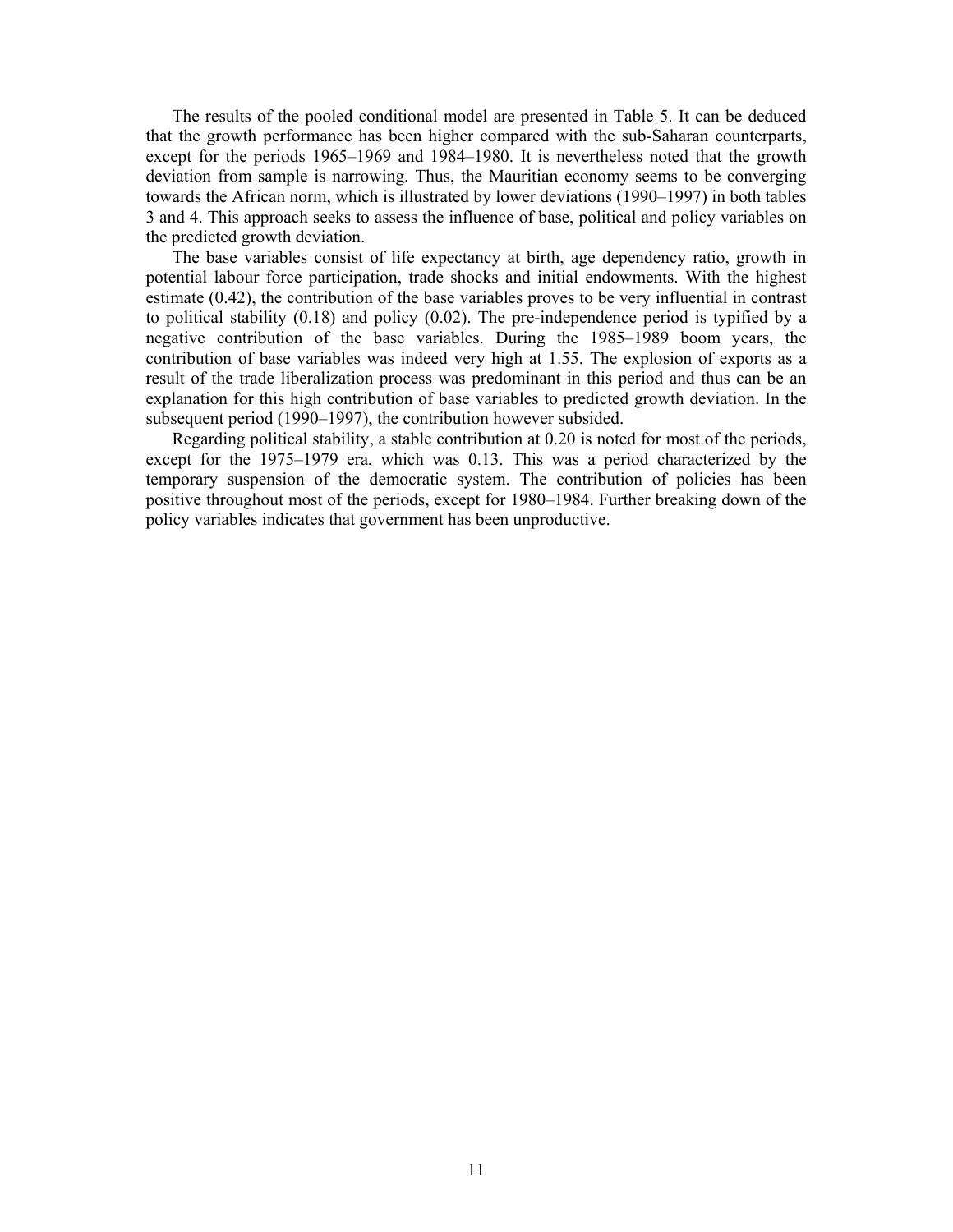| Period  | Fits and residuals |                             |          | Actual and predicted growth deviation |                                                          |                        |         | Breakdown of policy contribution by variable |                                   |                                      |
|---------|--------------------|-----------------------------|----------|---------------------------------------|----------------------------------------------------------|------------------------|---------|----------------------------------------------|-----------------------------------|--------------------------------------|
|         |                    |                             |          |                                       | Actual growth Contribution to predicted growth deviation |                        |         |                                              |                                   |                                      |
|         |                    | Actual growth Fitted growth | Residual | deviation<br>sample mean              | Base<br>variables                                        | Political<br>stability | Policy  | Inflation<br>$($ >500%)                      | Black market<br>Premium $($ >500% | B/L<br>gov't spending/<br><b>GDP</b> |
| 1960–64 | 4.78               |                             |          | 2.58                                  | $-0.89$                                                  |                        |         | 0.05                                         |                                   | 0.16                                 |
| 1965-69 | $-1.52$            |                             |          | $-3.72$                               | $-0.23$                                                  |                        |         | 0.05                                         |                                   | $-0.01$                              |
| 1970–74 | 4.97               |                             |          | 2.78                                  | 1.07                                                     | 0.20                   |         | 0.02                                         |                                   | $-0.11$                              |
| 1975–79 | 6.01               | 3.03                        | 2.97     | 3.81                                  | 0.46                                                     | 0.13                   | 0.03    | 0.02                                         | 0.14                              | $-0.13$                              |
| 1980-84 | 0.11               | 1.78                        | $-1.67$  | $-2.09$                               | 0.29                                                     | 0.20                   | $-0.19$ | 0.00                                         | 0.12                              | $-0.31$                              |
| 1985-89 | 6.55               | 3.60                        | 2.94     | 4.35                                  | 1.55                                                     | 0.20                   | 0.11    | 0.04                                         | 0.14                              | $-0.07$                              |
| 1990-97 | 4.12               | 3.02                        | .10      | 1.92                                  | 0.72                                                     | 0.20                   | 0.15    | 0.03                                         | 0.11                              | 0.01                                 |
| Total   | 3.57               | 2.86                        | .33      | 1.37                                  | 0.42                                                     | 0.18                   | 0.02    | 0.03                                         | 0.13                              | $-0.07$                              |

Source: Ndulu and O'Connell (2000).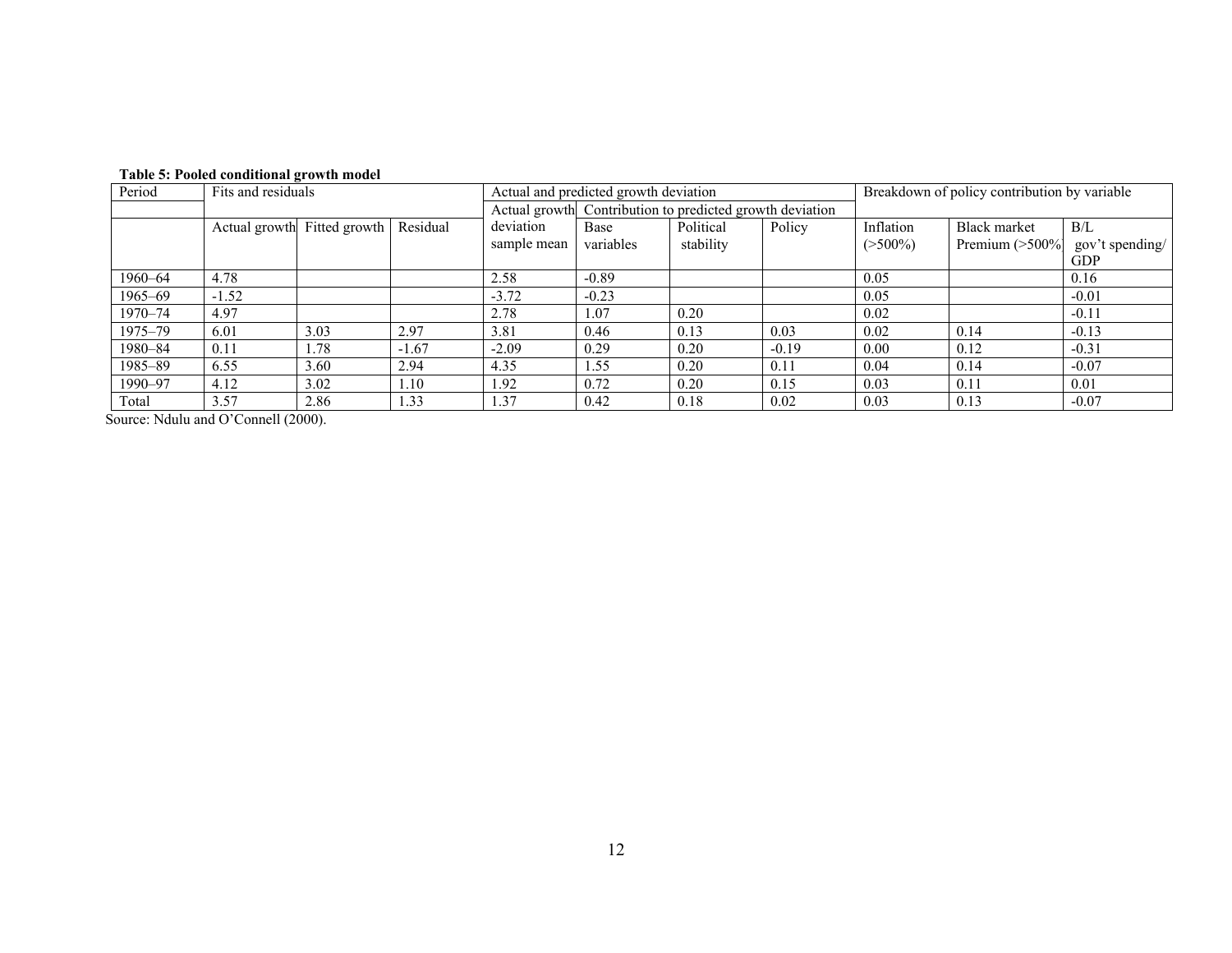## **2. ECONOMIC DIVERSIFICATION AS A DEVELOPMENT STRATEGY**

The process of economic development entails several structural changes and diversification in an economy. The most important one is transfer of resources from agriculture to manufacturing and services. There are two dimensions of resource allocation during the process of economic transformation. The first case refers to a spatial transfer of resources when factors of production – labour and capital – contribute to densification in a geographical area. High population and employment densities in urban areas can be explained in terms of economies of scale and scope. These agglomeration economies reduce per unit cost of production for variety of goods and services, and along with transportation costs, define the limits of an urban area (Henderson, 1986; Mills, 1991).

 The second dimension, which is more interesting, is when economic densification is obtained because resources move from one economic activity to another. This may happen because decentralized availability of infrastructure facilities in a very small country may not generate sizeable localization economies for investment activities. Nevertheless, productivity gains may be available to some major economic activities irrespective of their geographical location. This would be particularly true when considerable dependence on external sources of supply of inputs and market outlets is observed. Krugman (1994) argued that with export orientation and high dependence on imports, workers would be less willing to accept high commuting and land costs in order to be close to the metropolitan (urban) supplier. He further added that these factors along with sea beach international tourism would immensely contribute to the dispersal of both population and economic activities.

 Thus, the spatial mobility of factors of production would be replaced by use mobility, resulting in a very different pattern of densification: labour and capital would congregate in some economic activities and not necessarily in a geographical area. In this way, resources do not move spatially but they are nevertheless transferred from agriculture to manufacturing and services. This is the case of a small country like Mauritius, which initially depended on sugar exports and international tourism for its development but moved significantly to industry and services.

#### **2.1 Sugar Boom Financing of Industrial and Tourism Development**

During a period of structural transformation and resource reallocation, traditional sectors like agriculture face relative decline in its share in GDP. The agricultural decline hypothesis is generally explained in terms of Engel's law and diminishing marginal returns in agriculture. Both demand and supply elasticities tend to decline during the process of economic growth, thereby reducing the share of agricultural output in GDP. The low income elasticity of demand for food products causes the relative prices of food to decline. This will result in lower agricultural share in GDP. However, capital accumulation and technological changes have had significant effects in some countries in reducing the significance of agricultural share The slow pace of technical change in agriculture is well documented. As regards capital accumulation, the Rybczynski effect posits that when the aggregate stock of capital increases in relation to the labour supply, the output of the most capital-intensive industry will increase proportionally more than the growth of capital (under constant returns to scale). The share of labour intensive industry will decline absolutely.

 The story line about the decline of sugarcane and sugar export dominated agriculture is entirely different. Sugar prices have generally been higher than world market prices under the Sugar Protocol. These prices have shown a trend to rise and there was a substantial upward revision in early phases of development. For example, between 1972 and 1975, sugar prices rose by more than three times. During this sugar boom, not only did sugar profits increase,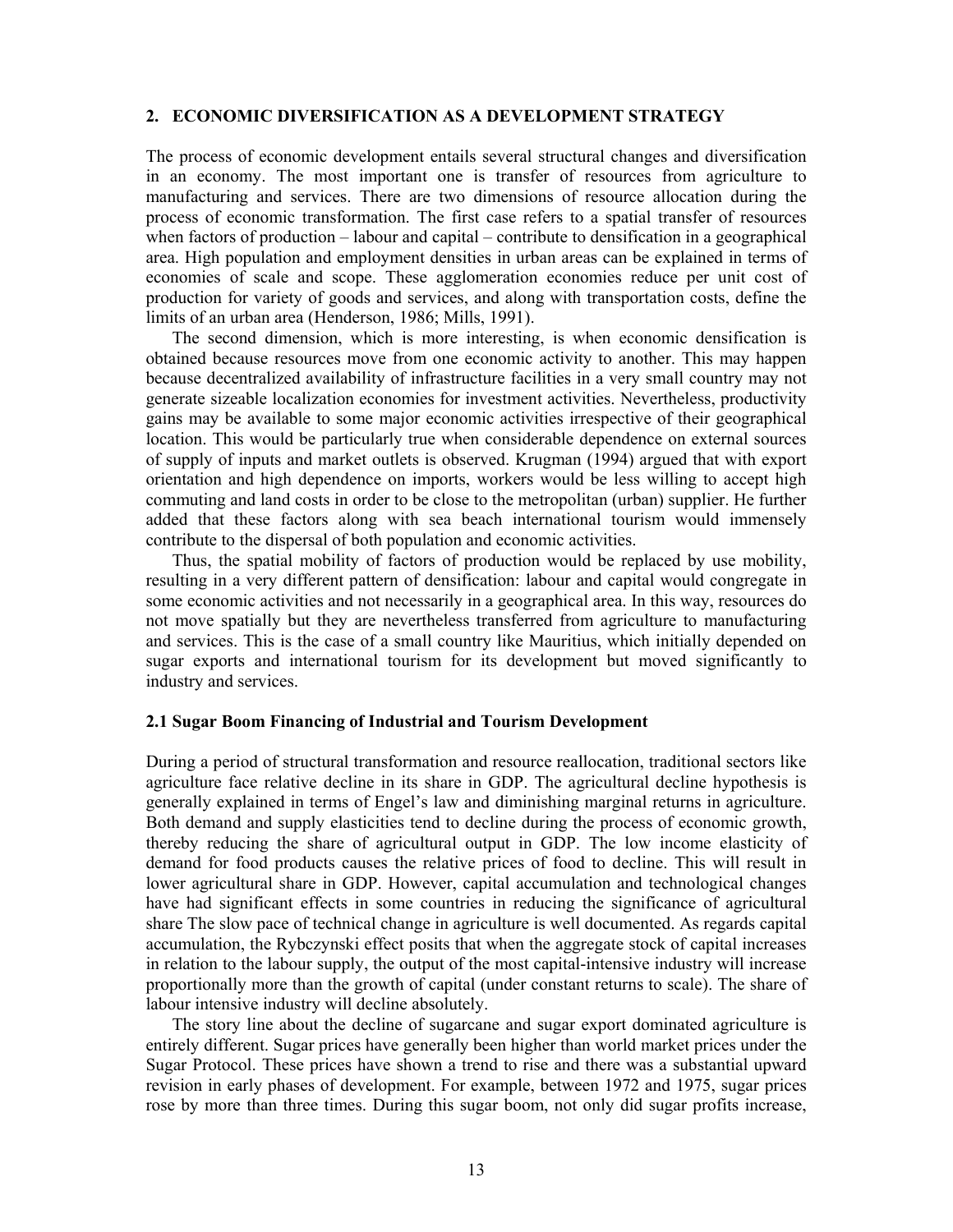but gross earnings of the sugar sector rose from 15.2% of GDP in 1971–1972 to 34.2% in 1974–1975. In this situation, the role of rapid capital accumulation and technical change in explaining the decline of the sugar sector would assume special significance. What is important is that the problem did not lie in the terms of trade; in fact, the sugar sector generated substantial surplus for investment in other sectors of the economy.

 A part of this surplus in the sugar sector was mopped up by levying a sugar export tax. Whereas this tax diverted a part of sugar profits to public finances, it also generated disincentive effects on investment in the sugar sector. In this way, the sugar industry was rendered an unattractive proposition for reinvestment. Owing to the prohibition of investment abroad and exchange controls, sugar surpluses were partly diverted to export promoting industrialization. These developments can be compared with the policy of agriculture taxation in Japan during the Meiji Restoration, which was designed to finance the state led industrialization. In the Mauritian context, however, the government's sugar tax policy helped divert the agricultural surpluses to industry in the form of private investment. Further, during the boom, the hotel sector also provided avenues for the investment of surplus funds.

#### **2.2 Symptoms of Dutch Disease and Diversification of Economy**

Since Mauritius witnessed a massive increase in revenues with the soaring price of sugar on the international market, the country would have been exposed to the threat of Dutch disease in the form of macroeconomic mismanagement. It would be instructive to analyse why these trends did not transform into a Dutch disease and how the sugar boom surpluses contributed to the development of other export sectors.

 Any economy facing the Dutch disease would experience basically four main symptoms. The first is a decline in exports of the non-booming sector. Second, there is a fall in the output of the non-booming tradeable sector. Third, there would be a likely increase in the production of the non-traded goods. Finally, there would be an appreciation of the real exchange rate. In the Mauritian context, the economy was heavily dependent on the sugar sector. In the 1970s, sugar exports were on average about 80% of total export. Most of the exports of non-sugar tradeables (tea, textile yarn, clothing) in absolute terms exhibited an upward trend during 1970s. No spectacular stumble in exports was witnessed as purported by the symptoms of Dutch disease. Instead, the economy was diversifying. In terms of share of total export, sugar stood at 86% in 1974, but steadily fell to 64.9% in 1980. With an initial dip during 1973–1974, the share of the total non-booming trade was 6.04% in 1974 period, which gradually increased to peak at 23.98% in 1978, then started to decline.

 On an individual basis, only the share of clothing in total exports exhibited a clear-cut upward trend. The share of tea, fish and fish preparations, and other manufactured goods in total exports slightly declined during the boom, but picked up quickly in the post windfall years. Going by the general trend, the second condition of Dutch disease also does not seem to hold. The EPZ sector grew by 197% over the 1976–1980 period. This expansion can be partly attributed to the windfall gains earned by the sugar industry during the boom years.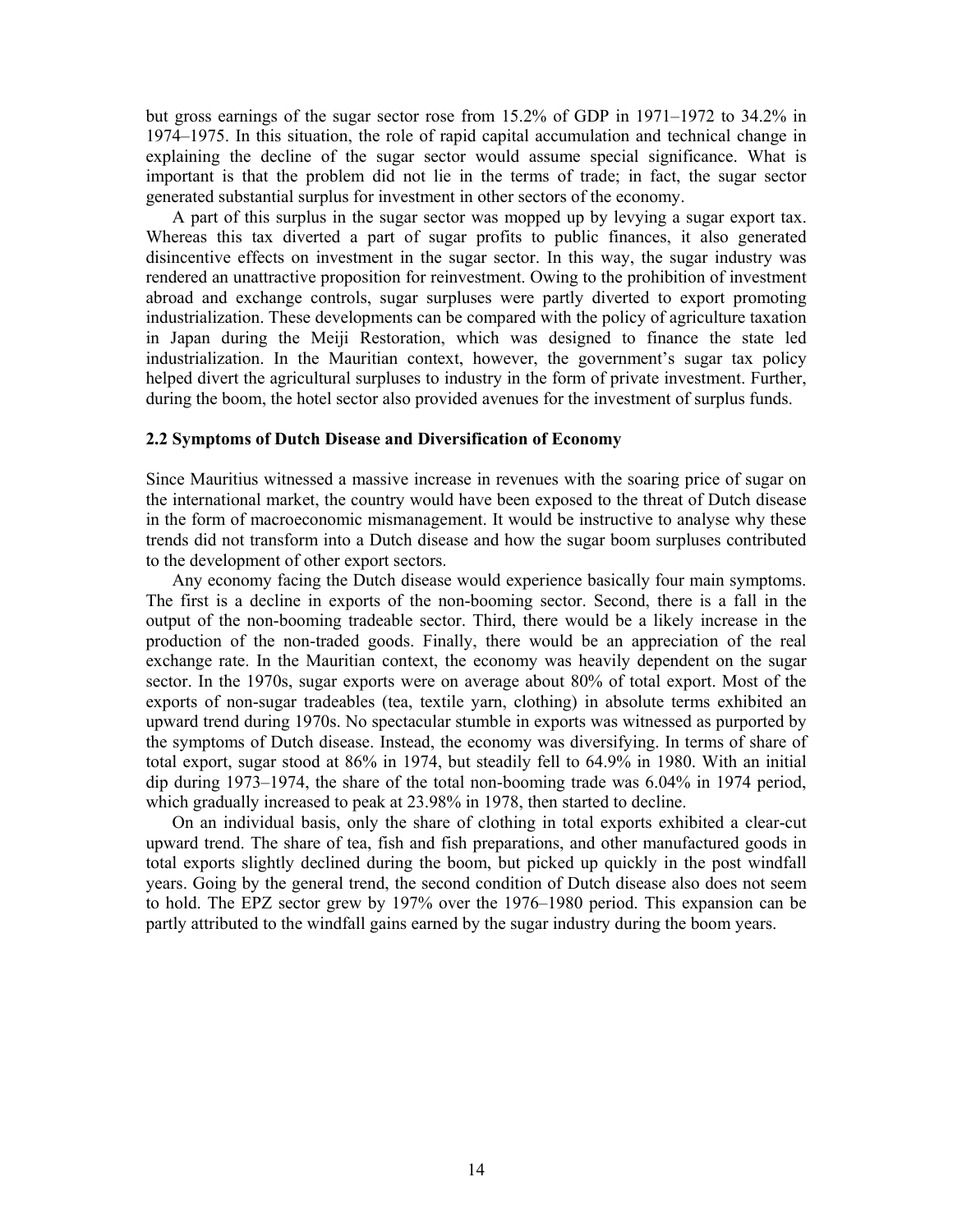| r aoit oi Export or the traduole sector |       |        |        |        |        |        |       |        |
|-----------------------------------------|-------|--------|--------|--------|--------|--------|-------|--------|
|                                         | 1973  | 1974   | 1975   | 1976   | 1977   | 1978   | 1979  | 1980   |
| <b>Exports</b>                          |       |        |        |        |        |        |       |        |
| Sugar                                   | 608.1 | 1537.4 | 1548.8 | 1321.5 | 1428.5 | 1304.8 | 1590  | 2165.3 |
| Tea                                     | 18.9  | 19.7   | 16     | 29.2   | 43.5   | 55.2   | 39.3  | 42.1   |
| Fish and fish preparation               | 8     | 14.5   | 14.3   | 18.8   | 31.8   | 32.1   | 31.2  | 42     |
| Textile yarn                            |       | 1.8    | 1.7    | 17.2   | 55.9   | 38.7   | 48.4  | 57.9   |
| Clothing                                | 20.6  | 60.8   | 118.2  | 204.8  | 273.2  | 312.7  | 396.1 | 566.4  |
| Other manufacturing<br>goods            | 7.4   | 11.1   | 13.2   | 19.7   | 28.4   | 36.9   | 10.9  | 20.1   |
|                                         |       |        |        |        |        |        |       |        |
| As a % of total exports                 |       |        |        |        |        |        |       |        |
| Sugar                                   | 81.3  | 86.0   | 84.2   | 74.7   | 70.0   | 65.7   | 65.4  | 64.9   |
| Non booming tradeable                   |       |        |        |        |        |        |       |        |
| as % total                              |       |        |        |        |        |        |       |        |
| export                                  | 7.34  | 6.04   | 8.89   | 16.37  | 21.20  | 23.93  | 21.62 | 21.82  |
| Tea                                     | 0.025 | 0.011  | 0.009  | 0.016  | 0.021  | 0.028  | 0.016 | 0.013  |
| Fish and fish                           |       |        |        |        |        |        |       |        |
| preparation                             | 0.011 | 0.008  | 0.008  | 0.011  | 0.016  | 0.016  | 0.013 | 0.013  |
| Textile yarn                            | 0.000 | 0.001  | 0.001  | 0.010  | 0.027  | 0.019  | 0.020 | 0.017  |
| Clothing                                | 0.028 | 0.034  | 0.064  | 0.116  | 0.134  | 0.157  | 0.163 | 0.170  |
| Other manufacturing                     |       |        |        |        |        |        |       |        |
| goods                                   | 0.010 | 0.006  | 0.007  | 0.011  | 0.014  | 0.019  | 0.004 | 0.006  |

 **Table 6: Export of the tradeable sector** 

Source: CSO, National Accounts.

 The methodology used to compute GDP did not provide a decomposition of the agricultural and manufacturing sectors for the boom period.On the basis of gross figures, however, it should be noted that the output of the non-booming tradeable sector was expanding, for example EPZ output. Table 7 clearly suggests that the non-tradeable sector witnessed a growth. The other sectors, namely construction and restaurant and hotel also experienced a wide expansion. During the boom period, the construction increased by 90%.

|                            | 1973 | 1974 | 1975 | 1976 | 1977 | 1978 | 1979 | 1980 |  |
|----------------------------|------|------|------|------|------|------|------|------|--|
| Sugar                      |      |      |      | 969  | 910  | 947  | 1229 | 776  |  |
| Mining and quarrying       | 2    | 2    | 4    |      |      |      |      |      |  |
| EPZ.                       |      |      |      | 108  | 130  | 156  | 223  | 321  |  |
| Other                      |      |      |      | 295  | 360  | 427  | 473  | 628  |  |
| Construction               | 114  | 155  | 217  | 333  | 406  | 506  | 552  | 561  |  |
| Restaurant and hotel       |      |      |      | 398  | 484  | 520  | 631  | 877  |  |
| Wholesale and retail trade | 172  | 221  | 279  | 398  | 448  | 444  | 471  | 462  |  |

**Table 7: GDP by selected industry group (million rupees)** 

Source: CSO, National Accounts

 Figure 1 illustrates the real exchange rate index (RER) of the rupee. A rise in RER refers to an appreciation of the rupee, while a fall signifies depreciation. During the boom period, the real exchange rate depreciated. This depreciation stopped when the exchange rate regime shifted to the Special Drawing Rate (SDR) peg in 1976. With the new regime, the exchange rate appreciated till the devaluation in 1979. The exchange depreciated during the boom years and the signs of appreciation showed up in the post boom period after the change in the exchange rate regime. These developments contributed to increase in imports and slowing down of exports. The government policy of budgetary expansion to mitigate the unemployment problem added to balance of payments problems, which later led to structural adjustment with successive devaluation of the rupee. The upshot of the preceding analysis is that evidence on Dutch disease is mixed. In other words, growth of one sector is not founded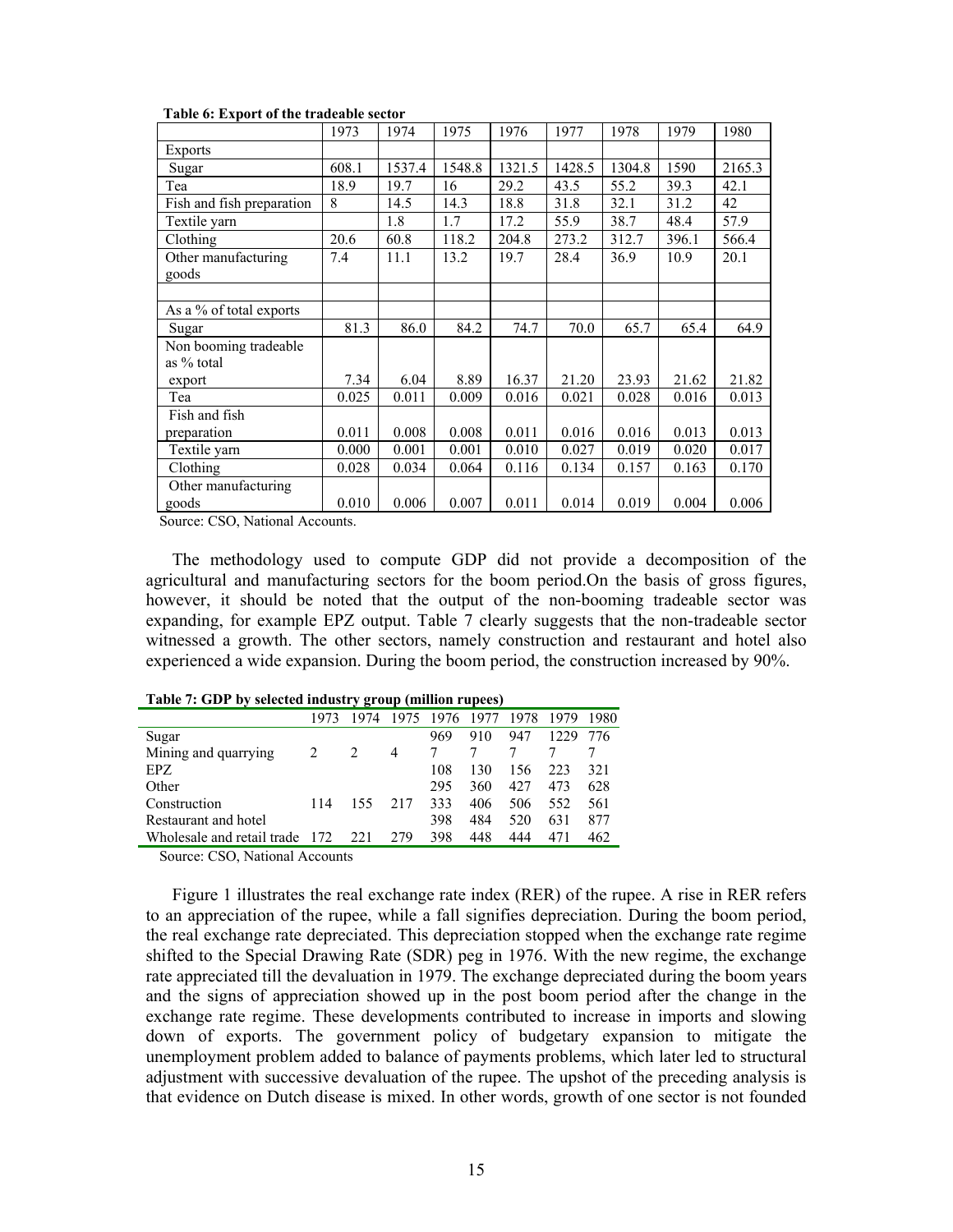on decline of other sectors. This may be interpreted to mean that major sectors of the economy continued to coexist, providing baseline support to fast growing sectors.



#### **2.3 FDI-Export-Led Industrialization**

The real story of economic success started in 1983 when the newly elected government began working with a new economic policy to foster economic transformation by diversifying into manufacturing for export. The alternatives included (a) the purchase of new machinery and equipment and hiring consultants, (b) direct foreign investment (FDI), and (c) the purchase of new technology licences for domestic production of new products or the use of new processes. The adopted strategy was a mixture with a view to participate in the international best practice technology for the production of textiles and clothing, for which an EPZ was created. The open door policy consisted of unrestricted tariff-free imports of machinery and materials, no restrictions on ownership or repatriation of profits, a ten-year income tax holiday, a policy of centralized wage setting to ensure moderate wage increases and industrial peace. Thus, the tax-free zone was designed not as a geographical area but as an economic activity – textile and clothing manufacturing.

 This package of EPZ was responded to by FDI from Hong Kong and a few other countries in a big way. An international technology transfer took place and local investors joined in the process. EPZ textile and clothing firms were largely owned by local investors (55%), followed by joint ventures (35%) and fully foreign owned (15%).The local investment was financed from the surpluses of the sugar sector, derived from the series of sugar booms beginning in the 1970s (for a good discussion of the sugar booms in Mauritius. The import of equipment and technical skill was supported by the availability of cheap labour and complementary policies.

 Factors underlying FDI decisions to come to Mauritius can be grouped into two categories: FDI country specific and host country specific. FDI country specific factors have been discussed in the literature extensively (for an interesting survey, see Chen, 1992). In this approach, FDI decisions emanate from macroeconomic characteristics of multinational firms, which enable them to supersede the domestic market by transferring their technological superiority abroad at a very low marginal cost. This motivation also includes reasons forged by macroeconomic conditions to regain their international competitiveness by exploiting location specific advantages of the host country, such as low cost of labour.

 Besides low labour cost and the EPZ package, there are two additional factors that contributed immensely to Mauritius' massive manufacturing growth. First, Chinese population growth and the threat of expropriation by the mainland Chinese government in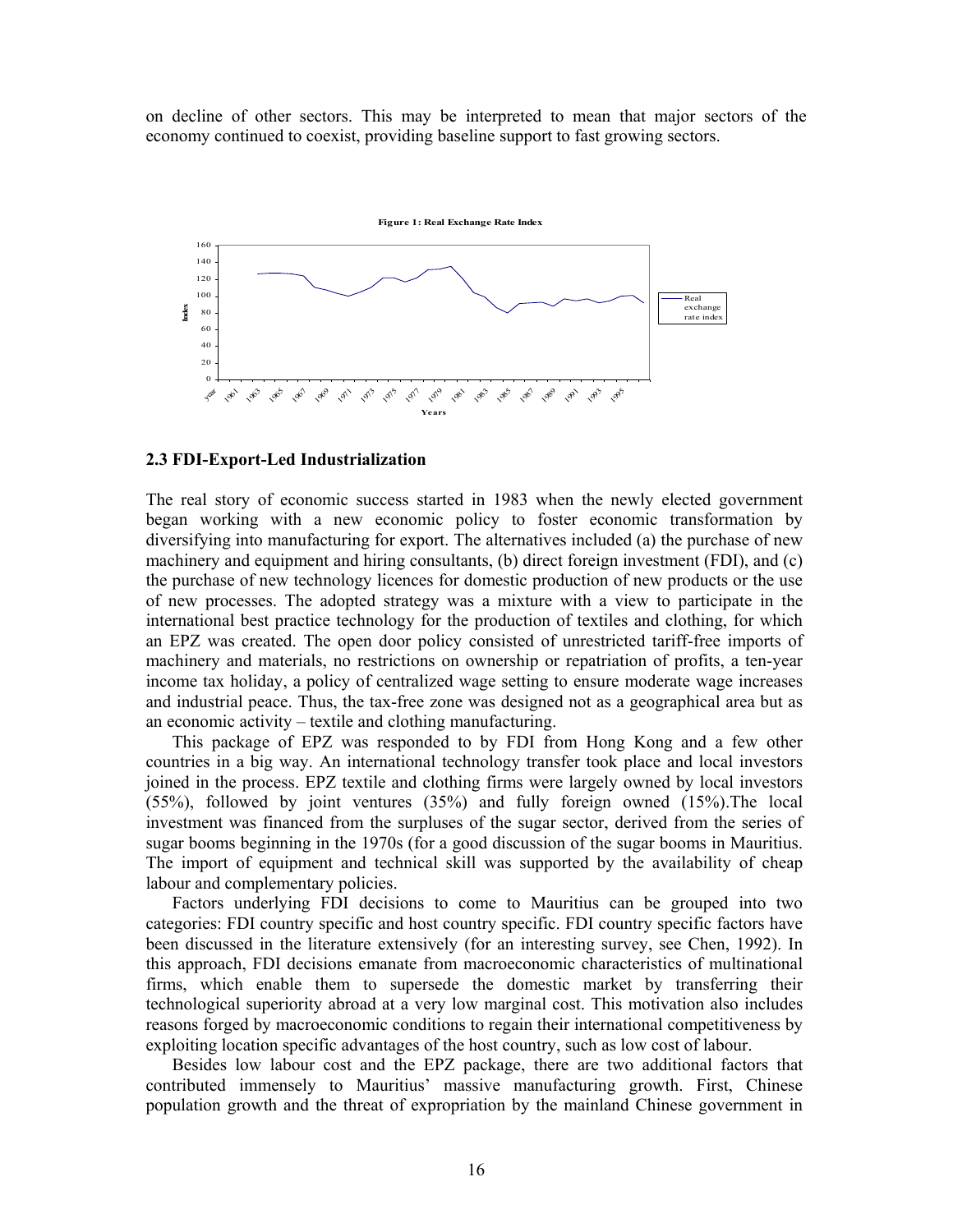Hong Kong in the case of investors from Hong Kong are considered to be decisive in explaining the arrival of FDI in Mauritius. Nevertheless, there was a second factor, seemingly the most important one: Mauritius was a country of origin that would not be subject to quota limits set by the EEC and the United States. Mauritius has been the beneficiary of trade agreements, such as the Lomé/Cotonou conventions (preferential access by Mauritius exports to the European market) and the Multi-Fibre Agreement (MFA; which has allowed Mauritius to build up its garment industry by restricting the clothing exports from mostly Asian countries). Thus, rich countries in the west constituted the market for exports from Mauritius.

 It may be pertinent to note here that developing country multinationals tend to differ from Western multinationals in that the former have been found to derive their comparative advantage from smallness of scale, labour intensive technology and flexible product lines In other words, competitive edge depended to a greater extent on relatively lower cost of production than on superior technology. In the Mauritian context, however, superior technology is also important because of the export orientation of FDI for the markets in those parts of the world where Western multinationals also operated. Although most of the manufacturing exports have been governed by the protected markets and conventions, the existence of developing country multinationals along with western multinationals in western markets ensured international best practice technology.

 During the 1989–1991 period, however, the success of the EPZ was under clouds. The increase in productivity and income exerted upward pressure on wage levels. At the end of 1988, the granting of wage compensation to the public and private sector inflated the wage bills, with serious repercussions for the competitiveness of exports. With the heavy dependence of the EPZ on textile activities, the need for diversification was deeply felt. Recognizing the risks involved, the authorities promoted non-textile firms such as footwear, leather goods, jewellery, watches, clocks and optical products. These factors gave impetus to FDI activities from Mauritius to foreign destinations. EPZ firms started to relocate their plants in neighbouring countries such Madagascar and Mozambique where cost of production is lower. The economy started to pick up in the post 1995 period. The EPZ sector was slowly moving towards investing in the manufacture of electronics and computer software.

 The expansion of the value added through upgrading technology and/or diversifying the product range is vital. In other words, the best practice technology in this sector would warrant development of research and development (R&D) capacity and on-the-job training. According to IMF (2001) calculations, EPZ growth performance, unlike the aggregate growth rate, has been underpinned not just by rapid factor accumulation, but also by a very high rate of total factor productivity (TFP) growth. During the 1991–1999 period, 5.4% of the aggregate growth rate of 5.7% of EPZ was explained by TFP growth. In other words, capital accumulation has played a greater role in the economy as a whole, but TFP growth contributed more to EPZ growth. There is a need to shift the focus from conventional EPZ products to high-skill and high-tech textiles and apparels, and to diversify markets.

## **2.4 Diversifying the Industrial Base through SMEs**

Small and medium enterprises (SMEs) provide a second line of defence for the EPZ sector in terms of employment, value added and exports. Only 7% of the sampled enterprises were shown to have a fixed capital of more than Rs5 million. A large number of SMEs are organized on an informal basis, and they present income and employment opportunities to many. About 80% of them are individual and partnership firms.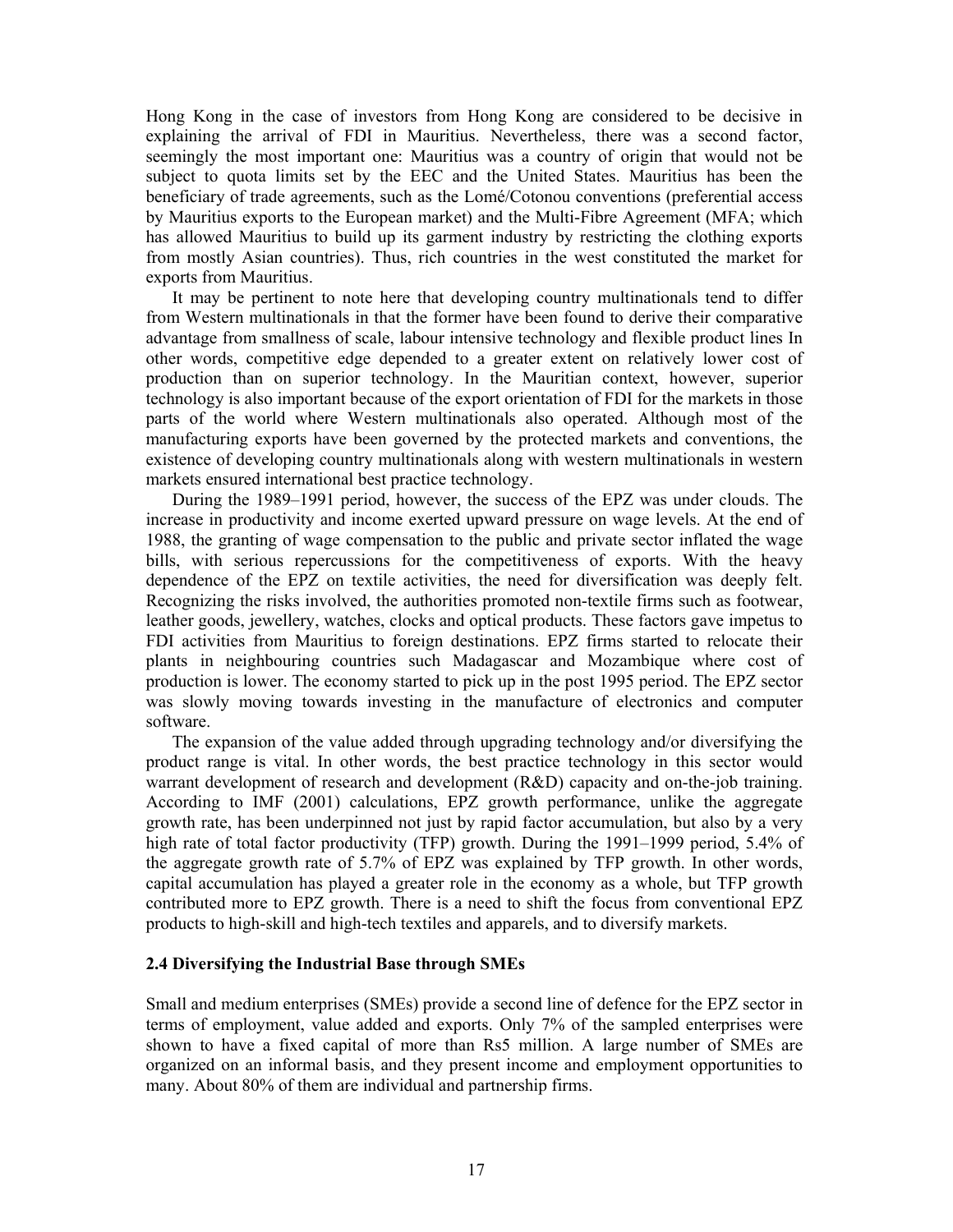According to the Central Statistical Office (CSO) Census of Small Industries conducted in 1992, there were 40,947 small establishments including all types of units engaged in manufacturing, trade and services, with a total employment representing 24% of the labour force and 21% of GDP. In a short period of time, they have acquired some technical competence. Nevertheless, the lack of qualified maintenance staff, and high prices of imported spare parts were found to be one of the most critical issues, constituting an important barrier to investing in high and new technology by SMEs. The special needs of SMEs are market information, skills, management training, finance and technical support. The institutional support for the development of SMEs is provided by the Small and Medium Industry Development Organization (SMIDO), which is also responsible for promoting the exports of SMEs.

 Credit has been used in the past, through Development Bank of Mauritius (DBM), to finance income-generating activities. When credit is used as a process that creates an environment that is conducive to income-generating activities, it attains a social dimension because it may reduce social inequalities. There is a significant gender implication of credit facilities. With rising female unemployment, credit-financed SME growth can be an important source of women's economic empowerment. The institutional inadequacy for financial support is basically due to cumbersome formalities and collateral obligations. Banks, including DBM, are not equipped to deal with small enterprises. There is great need to develop institutional capability to address the needs of SMEs in manufacturing, services and agriculture. The government has proposed to create a National Entrepreneurs Bank (NEB) to meet the credit needs of this sector. There may be a need to involve more than one or two banks and financial institutions in the job of providing credit to SMEs. In fact, multilateral lending can be more advantageous compared with bilateral lending since it allows cross checking and exchange of information.

 In developing countries, where the cost of money is usually high, credit presents a natural bias in favour of high-yielding activities. Since SMEs have a significant effect on the income status of less rich segments of the society, it has been proposed that mixing credit with grants on an ad hoc basis may provide a way to allow the financing of potentially high-yielding activities. An example of this kind exists in the Mauritian EPZ sector. The Technology Diffusion Scheme (IDS) was set up to grant private firms half the cost of buying services for raising competitiveness, improved productivity, quality and design services, and information on new technology. It was expected that 359 EPZ units would use the scheme, at an average of \$10,000. Firms receive one grant for each service (they can avail of more than one grant for different services) and thereafter, they will have to pay the full market cost of the service. Several institutions were involved in technology support services, namely EPZ, MSB, SMIDO and MEPZA, but TDS aimed at promoting the use of technical consultancy services and making it acceptable by the industry. The government and the international community are also providing new stimulus for the development of SMEs and for promoting inter-firm networking with the EPZ sector.

#### **2.5 International Tourism as a Balancing Sector**

The tourist sector owes its creation to the vision of the Mauritian sugar tycoons who invested their windfall gains of the boom years in this sector. Despite a difficult start, tourism has been able to pave its way and established itself as the third pillar of the economy after the EPZ. In the early 1960s, there were only 10,000 tourist arrivals. The arrivals increased steadily over time and reached 656,450 in 2000.

 The initial endeavour to boost this industry was the implementation of the first five-year development plan, 1971–1975. The government provided an array of fiscal and other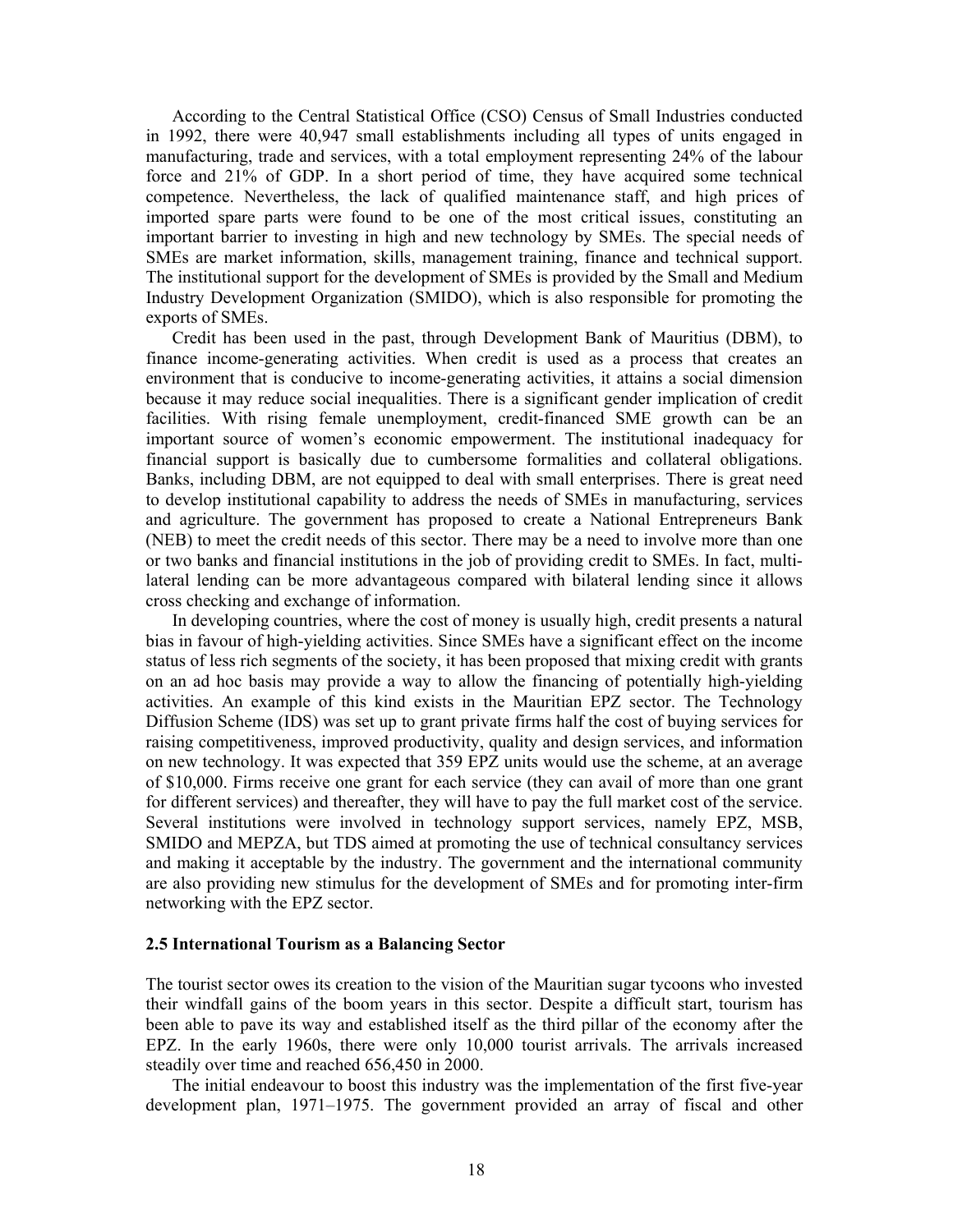incentives to attract local capital and foreign investment in tourism facilities. It was only in the 1980s that the industry firmly established itself as the third largest foreign exchange earner, however. Over the period 1990–1998, tourism experienced an annual average real growth rate of 9.8%, while manufacturing and agriculture grew by 5.6% and 0.6%, respectively. As a percentage of total export, tourist earnings increased from 5.9% in 1975 to 14.9% in 1990 and 19% in 1998. The magnitude of the influence of the tourist industry on the economy depends on the retention of foreign currency in the country. The World Bank (1989) argued that the leakage is low, as most capital in the tourist industry was generated locally and also managed by locals. Even if some hotels are jointly owned, a joint venture between local and foreign investors, not all the profits are repatriated. There are other foreign currency outflows in the form of debt repayment and overseas marketing expenses. The success of the tourist industry is a remarkable achievement, which would not have been possible without the natural beauty of Mauritius, but also the marketing policies adopted by the government.

 All these policies are indeed central, but there are other factors that have contributed to the success. A look at the landscapes of other African countries suggests they have more to offer to adventurous tourists than Mauritius. Yet notwithstanding the endowed natural beauty, their tourist industry is yet not thriving as in the Mauritian case. This can be explained only by the prevailing social and political stability in Mauritius, unlike other African counterparts, which have been the victims of frequent ethnic conflicts and treacherous leadership.

## **2.6 Further Diversification into Financial Services**

With a view to set Mauritius on a higher growth path, the economy is being further diversified with emphasis on the services sector. Since the mid 1980s, financial activities in Mauritius have experienced a gradual shift away from the dominance of banks and insurance companies. A number of non-bank financial institutions have emerged to play a vital role in mobilizing savings, stimulating investments and providing financial support to other productive economic sectors. These include the Mauritius Housing Corporation, specializing in the provision of housing loans; the Development Bank of Mauritius (DBM), providing industrial loans; and the Mauritius Leasing Company (MLC), State Investment Corporation (SIC), Post Office Savings Bank, investment trusts, unit trusts and pension funds.

 The Stock Exchange of Mauritius was set up in 1989, and since then has made remarkable progress. Furthermore, institutions like SIC, DBM and MLC have been privatized to permit their entrance on the stock exchange and compete with banks. The number of listed companies stood at 44 (including debentures) as at August 2002. Activities at the stock exchange showed a slight improvement over the past year. Market capitalization increased to Rs35.1 billion as at the end of August 2002 from Rs34.4 billion in the corresponding period in 2001. In dollar terms, however, the market capitalization declined to \$1.15 at end August 2002 from \$1.18 billion in the same period for 2001. The Semdex rose to 375.2 points in August 2002 from 365.7 in the same period in 2001. This performance was lower than in previous years, however, when the Semdex stood at 390.1 in 2000 and 435.6 in 1999. The Sem7, on the other hand, slipped to 81.7 in August 2002 from 83.1 in August 2001.

 The quaternary sector, comprising the stock exchange, free port activities and offshore businesses, is now the fourth pillar of the economy. With an average annual growth of more than 10% over the past few years, its contribution to GDP has increased considerably to reach around 15% in 2001. The real output growth in the financial intermediation sector is estimated at 12.4% for 2001, supported mainly by the banking sector. The "business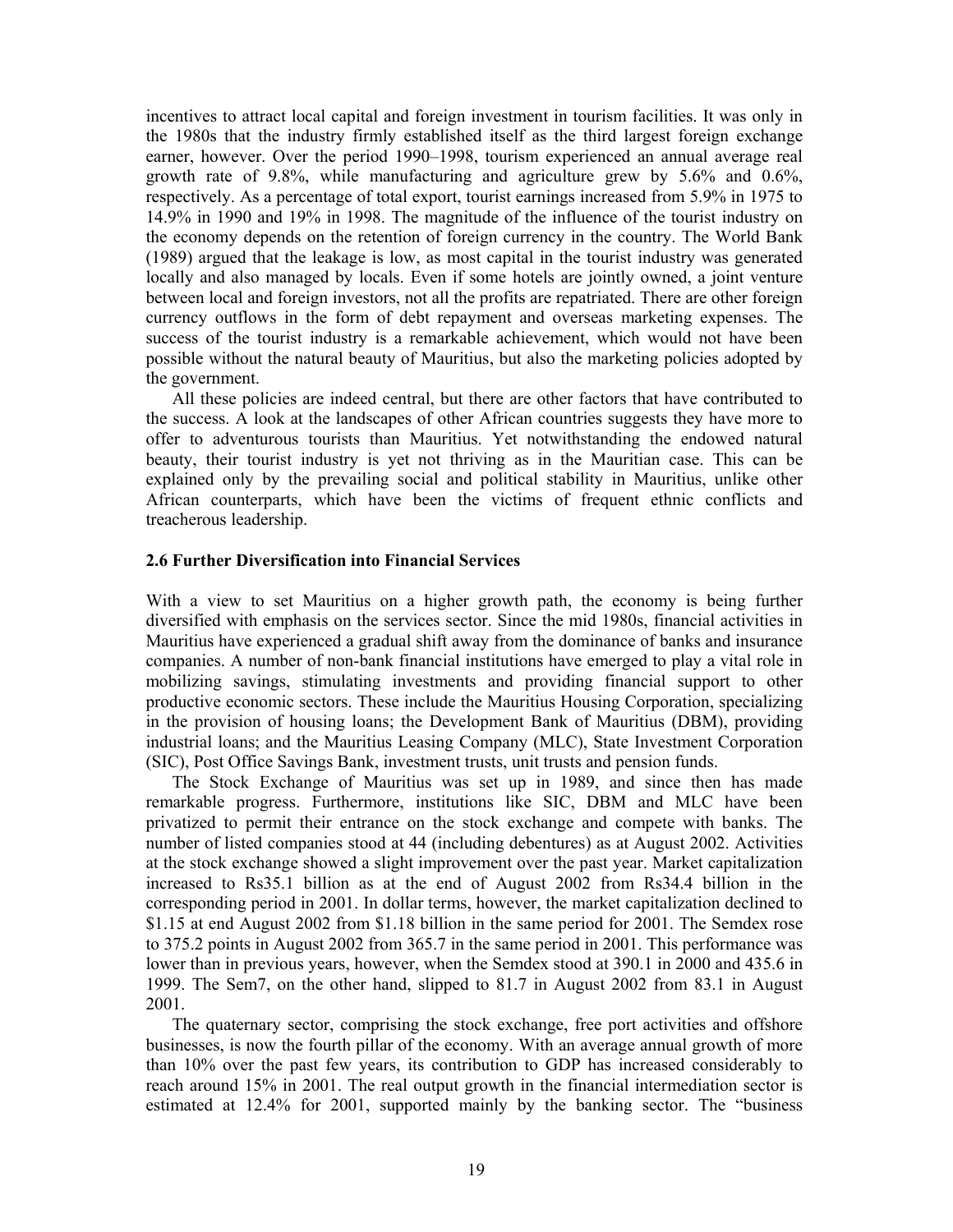activities" sector or the free port registered a slightly higher growth of 10.9% in 2000, compared with 10.7% in 2000. However, in 2002 a slight deceleration in the growth rate is expected for the financial intermediation sector while the free port sector will expand at the same rate as in 2001.

## **3. MACROECONOMIC POLICIES AND STABILIZATION**

In the 1960s, the Mauritian economy was in dire straits with low level of income. As such, the state of the budget was not a reflection of the fiscal stance of the government. With the low income level, the government was unable to generate the required tax to instigate economic development. The imposition of the 5% export levy on sugar in 1961 was an attempt to boost the tax revenue. Ten years later in the post independence era the levy was raised to 6%.

 This levy was indeed effective during the sugar boom years. As the sugar revenue soared, so did the tax revenue of the government. With the inflow of revenue, the government was able to expand public expenditure. The health and education sectors, water and sewerage, and low-income housing were the main beneficiaries of this expansion. The share of the budget allocated to social services also grew, from 40% in 1970–1971 to 52% by 1973– 1974. However, the increase in expenditure outpaced tax revenue. In 1973 the 6% sugar export was replaced by a graduated tax. Planters exporting less than 20 tons were exempt from the tax, while estates that exported 5,000 tons or more were subject to the highest tax, initially set at 9%. The graduated tax scheme is presented in the Table 8.

| Export volume (metric tons)    | 1973 | 1977 | 1979   |
|--------------------------------|------|------|--------|
| Less than 20                   |      |      |        |
| 20 or more, but less than 75   |      | n    | 10.5   |
| 75 or more, but less than 1000 |      |      | 12.25  |
| 1000 or more, but less than, 8 |      |      | 15.75  |
| 3000                           |      |      |        |
| 3000 or more                   |      | 13.5 | 23.625 |
|                                |      |      |        |

**Table 8: Sugar export taxes, by crop year, 1973, 1977 and 1979** 

Source: Mauritius Chamber of Agriculture.

 The mass of the population highly supported the graduated tax, since it was borne by the wealthy Franco-Mauritians. During the boom years, part of the profits of the sugar sector was channelled to the budget of the state. As the boom ended, the revenue generation ability of the graduated tax subsided. This induced the government, which badly needed funds to finance expenditure, to increase the tax, so that it became highly progressive as shown in table. The result of this tax policy was to impede the efficiency of the sugar estates, leaving them with high losses and subsequently decapitalized.

 Notwithstanding the progressive tax policy, budget deficit persisted during the boom years. In the pre-boom era, the government had a budget deficit of Rs61 million, which further increased to Rs259 million by 1973–1974. The government resorted to domestic borrowing to bridge the deficit. The gap between expenditure and revenue further widened even after the boom years. Between fiscal year 1975/76 and fiscal year 1978/79 fiscal revenues rose by 33.2% and expenditures by 80.5%, while the consumer price index rose by 35.7%. By 1979 the fiscal deficit amounted to 13% and public debt to 48% of GDP.

 The fiscal policy adopted by the then government was unsustainable. The government turned to the IMF and the World Bank for assistance. The two institutions were willing to extend credit, but they insisted that Mauritius curtail costly social programmes, return to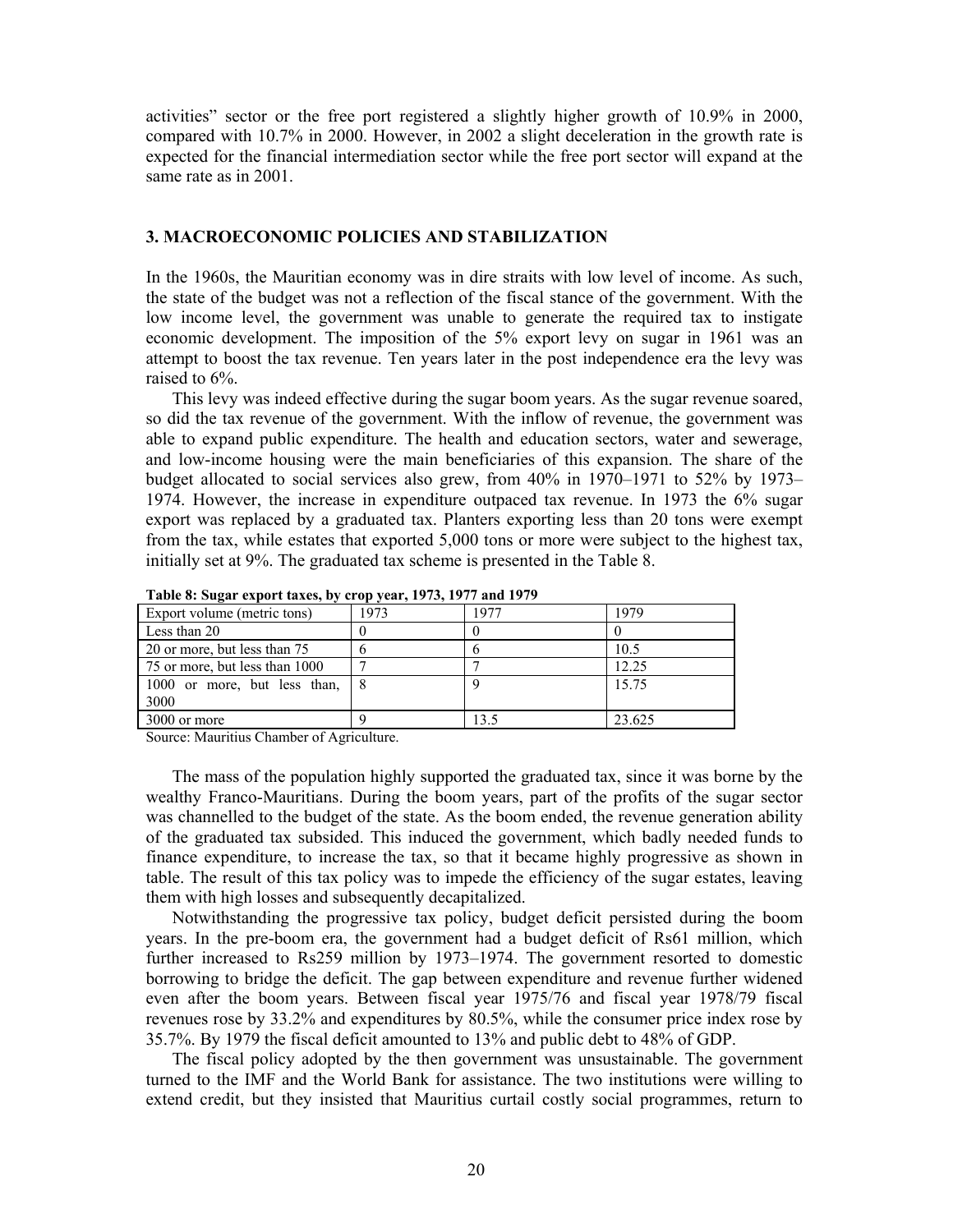fiscal conservatism and remove controls. In 1979, the government adopted a fiscal stabilization programme in line with the prescriptions of the IMF and World Bank. Heavy use of direct tax hampered the growth of the economy. To remedy the situation, the tax policy was re-oriented from direct to indirect taxation in the early 1980s. The top marginal income tax rate slipped from 70% to 30%. In 1982, a new sales tax was introduced and indirect taxes were increased, while consumer subsidies were reduced.

 Later developments include the introduction of a value added tax and a fiscal policy to keep a check on government expenditure with a view to monitoring budget deficit to GDP ratio. The government has produced a compensatory investment policy under which any lack of private investment in infrastructure development has been responded to by public investment. This approach to investment policy has major implications for economic growth, which would need more intensive analysis.

 The instruments of monetary policy have been subject to changes through the different economic phases. The choice of monetary policy in developing countries is constrained by the degree of sophistication, stage of economic development and political system. Khatkhate (1972) argued that that an early stage of economic development, increasing the stock of money becomes imperative to promote the shift from fixed assets to financial assets. At the outset, the direct regulation of credit and interest rates is the main instruments of monetary policy. As the economy transforms, a shift from direct to indirect controls is required to ensure the smooth running of the financial system. Examples of indirect controls are open market operations and moral suasion. In the Mauritian context, monetary policies initially consisted of direct controls and recently shifted to indirect techniques.

 Since independence, the major objective of monetary policy has been to sustain growth by controlling inflation and monitoring exchange rate movements. Policies implemented through different economic phases were tailored according to the respective economic circumstances prevailing in each phase with the view of promoting economic growth. In the early 1970s, the objective of financial policy was the setting up of the minimum financial infrastructure to urge monetization and financial intermediation. At the early stage, reserve requirements, credit ceilings and administered interest rates were the main tools of monetary policy. A loose monetary policy was adopted to promote investment and economic growth.By the late 1970s this expansionary trend was reversed because inflationary pressures, the consequence of favourable balance of payments and rising aggregate demand. This aim of this policy shift was to remedy the macroeconomic imbalances in the economy.

 Initially, commercial banks were required to maintain reserve ratios consisting of cash in their vaults or deposits at the Bank of Mauritius and non-cash liquid assets such as treasury bills, Bank of Mauritius bills and government securities maturing within seven years. In addition to influencing the credit creation capacity of commercial banks, the maintenance of cash and non-cash liquid asset ratios was for prudential control. Table 9 exhibits the variations in the reserve ratios since the late 1960's.

| Years   | Cash ratio % | Liquid asset ratio % | Total reserve ratio % |
|---------|--------------|----------------------|-----------------------|
| 1969-72 |              |                      |                       |
| 1973-74 |              |                      |                       |
| 1975-77 | 12           |                      | 12                    |
| 1978    | 12           | 13                   | 25                    |
| 1979-82 | 12           | 18                   | 30                    |
| 1983-87 | 12           | 20                   | 32                    |
| 1988    | 10           | 23                   | 33                    |
| 1996    |              | 20                   | 28                    |
| 1997    |              |                      |                       |

**Table 9: Variations in reserve ratios, 1969–1997** 

Source: Bank of Mauritius, *Annual Report*, various issues.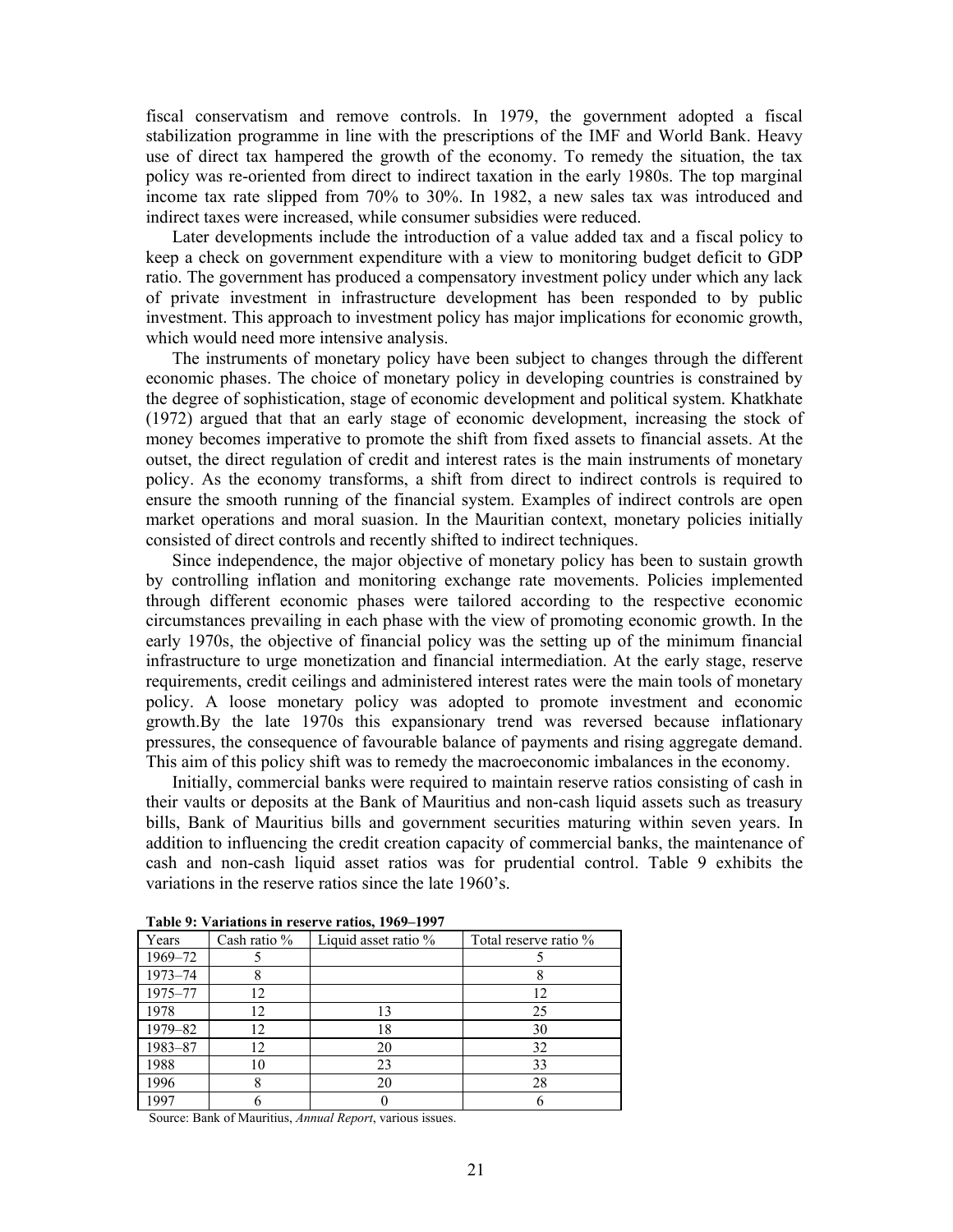Table 9 shows a reserve ratio starting at 5% in 1969 and reaching a peak of 33% in 1988, subsequently slipping to 6% in 1997. This trend reflects the dynamic priorities, which are in line with the state of the economy. Initially, when investment was needed to boost the economy, the reserve ratio was indeed very low. As the economy expanded, the need to control credit creation simultaneously grew. This was mainly to counter inflationary pressure, but also to preserve the interest of the depositors. But in the 1990s, policy is moving back towards the initial level of the late 1960s, when the reserve ratio was very low. The difference now is that the financial system is being deregulated to provide the necessary springboard to foster economic growth.

 Regarding the credit ceilings, they have been very selective. Introduced in 1973, they were initially restricted to the private sector, but extended to the whole of the private sector between 1974 and 1992. Non-priority sectors were subject to a sub-ceiling. The system of quantitatively controlling the availability and direction of credit has helped to attain the objective of price stability and sustain economic growth by ensuring the channelling of financial resources to the priority sectors. Credit ceilings on the priority sectors were lifted in July 1992 and virtually abolished as from July 1993. This indicates the transition of the financial system towards liberalization.

 In the absence of a developed financial system, the direct regulation of interest rates was an important tool for monetary policy. Interest rate ceilings were imposed on lending and deposit rates of commercial banks. In addition, commercial banks have been pegging their interest rates to treasury bill rates and the bank rate fixed by the Bank of Mauritius. Given a period of high inflation and fixed interest rates, the financial system was repressed with negative real interest rates till the early 1980s. To overcome this depletion of real interest rate, deposit rates were increased to provide a positive real return on savings. Simultaneously, interest rate subsidies were provided to the priority sectors as a counter measure against any growth impediments in the economy. There was a shift towards the liberalization of the interest rates with the lifting of interest rate ceilings until finally in June 1998 interest rates were fully liberalized.

 There was a clear shift from direct control to indirect market mechanisms such as open market operations and moral suasion in the 1990s. The development of a bill market became a major objective for the Bank of Mauritius. Treasury bills were auctioned from November 1991 and the Bank of Mauritius also introduced the Bank of Mauritius bills on tender. A Secondary Bill Cell was set in February 1994 as a measure to further ignite the bill market. Since July 1995, the bank rate has been linked to the latest average bill rate to move closer to a market-determined interest rate. The measures adopted were mainly gearing towards achieving macroeconomic stability through growth promotion, price stability and achieving a sound balance of payments position.

## **4. TRADE POLICY REFORM AND GROWTH**

It is recognized that trade policies have been crucial in promoting the growth of the Mauritian economy. These policies comprised measures of import substitution, exportpromotion assistance for manufactured goods and non-traditional agriculture, and export taxation of traditional exports (sugar) (Table 9).

 Signs of trade liberalization were seen only after 1979–1983, the period of macroeconomic stabilization and exchange rate adjustment. The concern in this period was some liberalization of foreign exchange, import licensing restrictions and reform of the border taxation of imports. The main phase of import liberalization and reduction of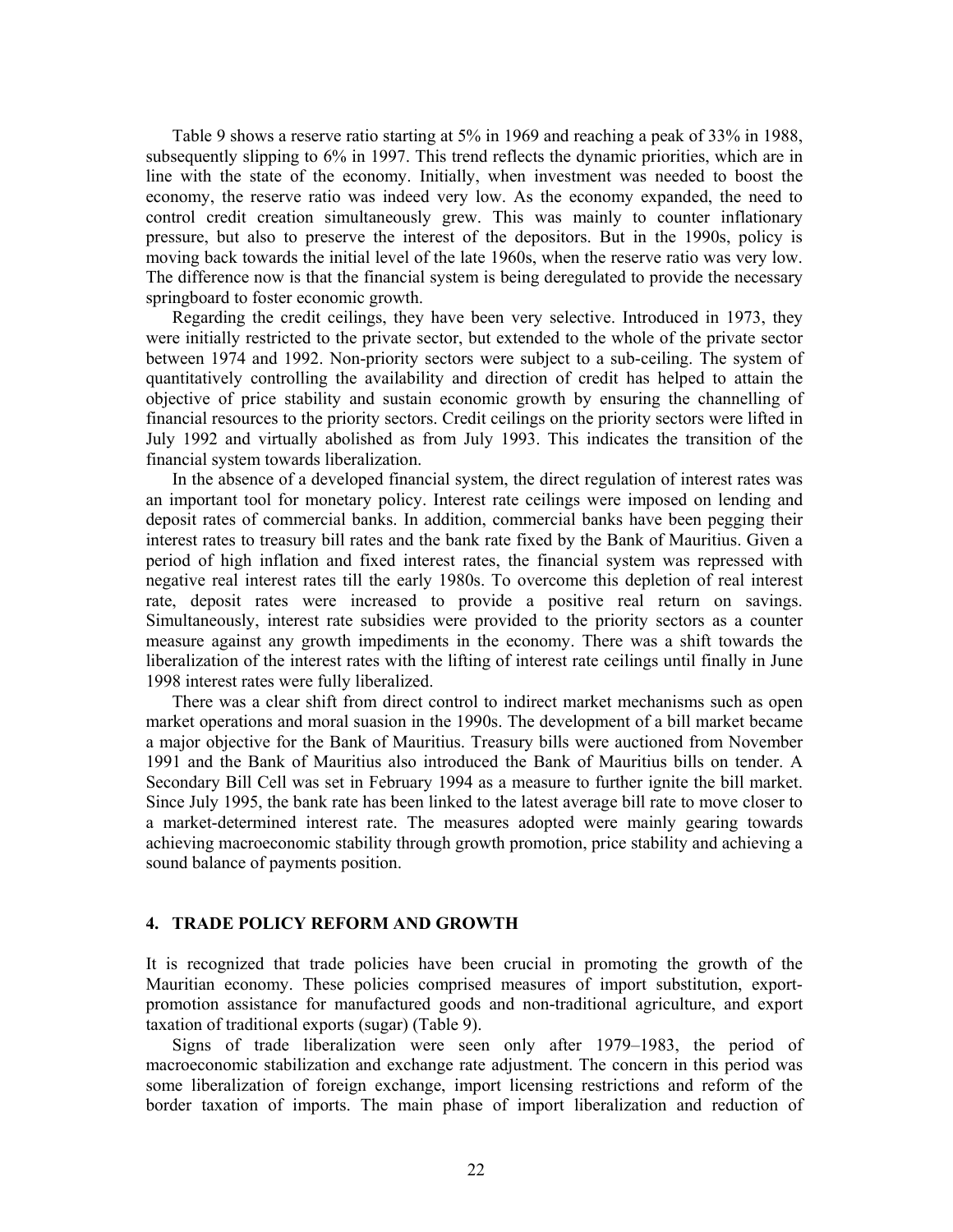protection for local came in the period 1985–1987 with the progressive dismantling of quantitative import restrictions. In 1987, the government reduced the maximum tariff rate to 110%, except for petroleum, tobacco products and alcoholic beverages. Major tariff reductions tool place in 1988, when fiscal and custom duties were abolished on a large number of commodities.

| Table 9: Trade policies                  |                                                    |
|------------------------------------------|----------------------------------------------------|
| Sector                                   | Main form of assistance                            |
| Manufacturing                            |                                                    |
| Import-substituting                      |                                                    |
| Large new activities (e.g., foodstuffs), | Development certificates scheme, tariff and import |
| assembly of colour televisions           | and quota protection                               |
|                                          |                                                    |
| Other                                    | Import licensing and tariff protection             |
| Export-oriented                          |                                                    |
| Wholly (e.g., knitwear)                  | Export enterprise certificate scheme               |
| Partially (e.g., furniture)              | Tax rebate based on export growth                  |
| Agriculture                              |                                                    |
| $Sugar - large grows$                    | Tax of 23.65& on gross export receipts             |
| $Sugar - small growers$                  |                                                    |
| Rice                                     | Subsidized exchange rate and subsidy payments      |
|                                          | on rice                                            |
| Other agriculture                        |                                                    |

**Table 9: Trade policies** 

Source: Dabee and Milner (1999).

 The process of trade liberalization was viewed as credible because of the availability of information. Government kept informing economic agents about the reform process; for example, the rising level of foreign exchange reserves was frequently advertised to increase confidence in the economy. Yet, the government was cautious about the liberalization process. It was not fully submissive to the World Bank, which was expecting a reform of the tariff structure to follow the removal of quantitative restrictions. The government argued that any further liberalization would be unsustainable as the balance of payment and budget deficits would burst out. Signs of liberalization resurfaced in July 1994, when a major tariff restructuring was introduced. In this year, fiscal duty, custom duty and import levy were merged into one duty, the custom duty. The maximum rate of the three tariffs, which had averaged 600% before the reform, was reduced to about 80% with the custom duty. In the same period, duty rates slipped from 60 to 10.

 Trade liberalization refers to the action of making a trade regime less restrictive. Greenaway (1998) argued that it embraces a wide menu of policy reforms and includes any policy reform that unambiguously moves the relative prices of tradeables towards neutrality. The primary objectives of trade liberalization are to promote exports and growth, and to improve the balance of payments.

 There have been attempts to assess empirically the impact of trade on employment and wage (see Milner and Reed, 1997; Milner and Wright, 1998). Milner and Wright (1998) analysed wage and employment dynamics in import-oriented and export-oriented manufacturing sectors in the Mauritian context using panel estimation techniques. A priori expectations were that wages and employment would rise in exportable sectors and would fall in importable sectors owing to output changes. The results only partially supported these posited expectations. Employment in exportable sectors rose in response to trade liberalization. Surprisingly, in the short run real wage growth unexpectedly fell in exportable sectors. On the other hand, employment and real wages expanded in importable sectors following liberalization. Milner and Wright concluded that the most likely explanation for the unexpected results was that labour supply was not fixed. A very large increase in the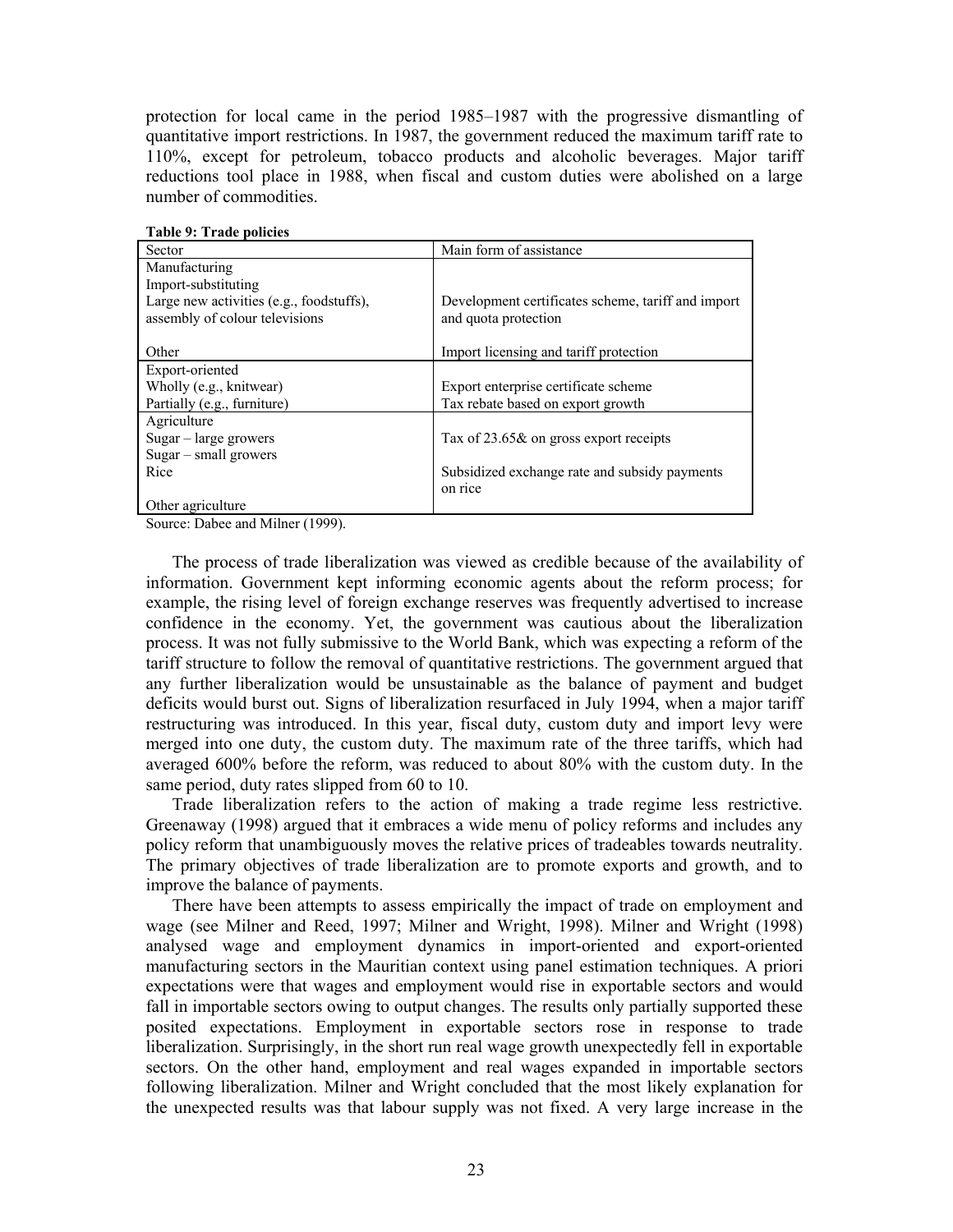labour supply occurred, with more women working in the EPZ. This allowed employment in importables to be maintained as the exportable sector expanded. It also allowed EPZ wages to be restrained.

 During the period of trade liberalization (1985–1987), the economy indeed experienced a high growth rate. The relative importance of the manufacturing sector as well as activities in the EPZ grew significantly over this period. Furthermore, output, trade and employment witnessed tremendous changes due the liberalization process. The share of employment in the manufacturing sector grew significantly. This growth coincided with the start of the liberalization process. Between 1983 and 1984, total manufacturing employment rose by over 25%. It should further be noted that the clothing and textile industry was the major sector experiencing the transformation. Employment in this particular grew overwhelmingly, from 20,000 in 1983 to over 80,000 in 1988. Another alteration was the increasing participation of women in the labour intensive production of textile and clothing. There was also some redistribution of labour from agriculture to manufacturing. The effect of trade liberalization was mainly in terms of a drastic fall in the level of unemployment rate in Mauritius, which was beneficial to the economy as a whole. This trend reversed in the 1990s, however. A decline in EPZ employment was observed. Problems in the recruitment of skilled and semi-skilled workers gave way to more capital intensive techniques in production. Furthermore, upheaval in the international market led to the closure of several textile units in Mauritius, aggravating the already critical situation.

 During the liberalization period, real wages in both the manufacturing and EPZ sector increased. It should noted, however, that average wages in the EPZ were less volatile than in the total manufacturing sector, implying that wages in the import competing sector were subject to more variation and higher than those in the EPZ sector. It should further be noted that increases in real wages were not matched by productivity growth during the second half of the 1980s in the manufacturing sector. Real wages were rising while labour productivity was declining because of high rates of absenteeism, high rates of turnover and poor work discipline, among others. This indeed eroded the competitiveness of Mauritian exports on the international market. Trade policy reforms have taken place over different phases and would require a detailed analysis to determine their implications for growth.

## **5. PERFORMANCE OF MARKETS**

Market performance must be viewed in terms of labour trends, as well as product markets and the responses of households and firms.

## **5.1 Trends in the Labour Market**

We examine the labour market in terms of employment levels, wages and productivity, and present an empirical model of the EPZ labour market.

## *Trends in Employment*

Given that immigration has been negligible in Mauritius, the growth of the labour force can be explained in terms of natural population growth and an increase in the activity rate. In 1970, the population of working age was rising at an increasing rate, which was the logical result of the baby boom of the 1950s and 1960s. Further, the activity rate increased from 52% to 61% during 1972–1990. The rate marginally declined from 83% to 82% for males, but increased rapidly from 21% to 40% for females (Table 10).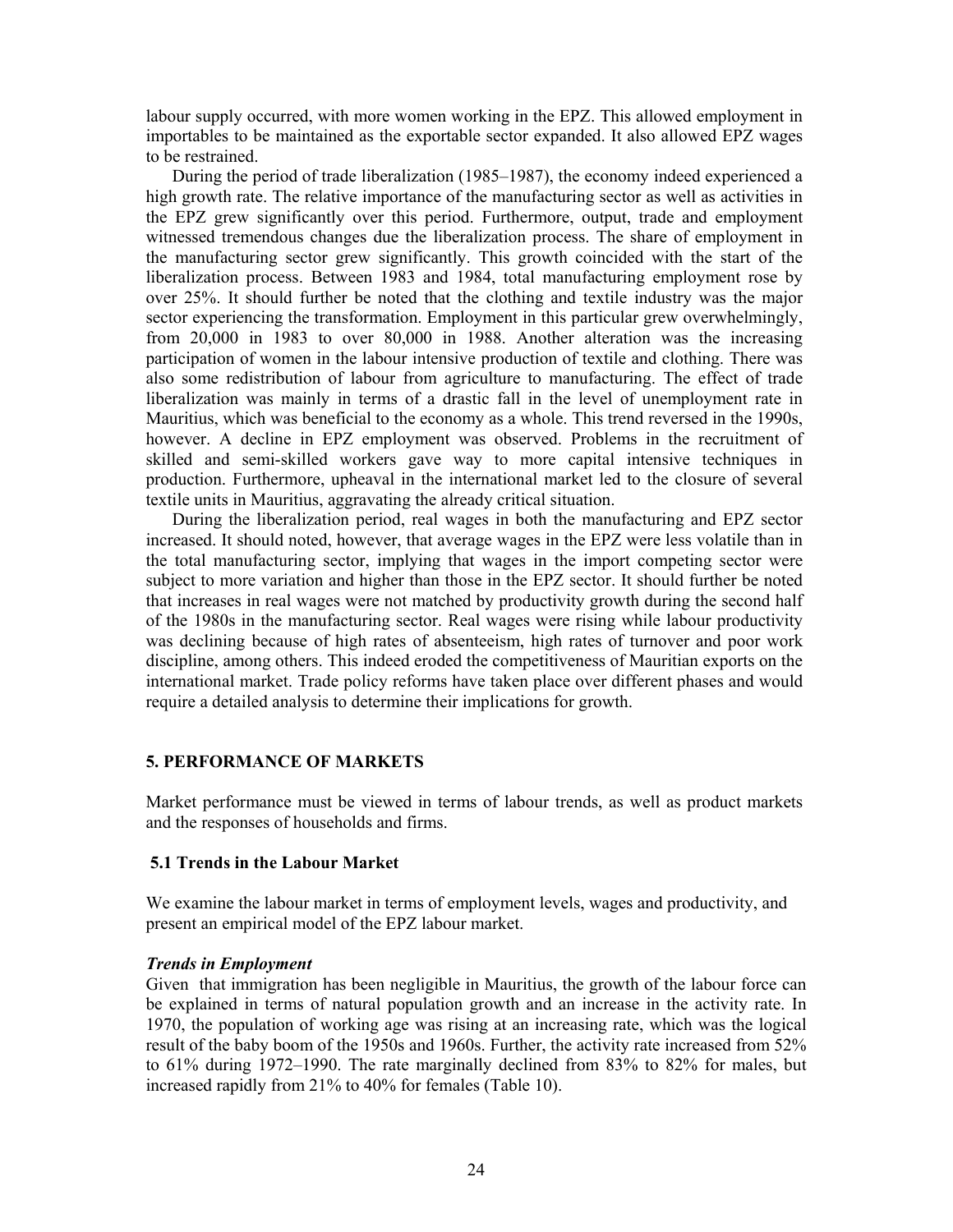The problem of unemployment continued to be explosive and most employment was concentrated in agriculture. This trend continued until 1983, when a perceptible shift in the level of employment and its structure was witnessed. This raised employment rate from 80% in 1983 to about 95% in 1990. Unemployment declined further to less than 2% in 1993, which means that rate of job creation was higher than that of labour supply (Table 10).

| Year      |     | Labour force |     | Employment |      | Unemployment rate $(\% )$ |       |
|-----------|-----|--------------|-----|------------|------|---------------------------|-------|
|           | М   | F            | М   | F          | М    | F                         | Total |
| 1972      | 215 | 54           | 177 | 46         |      |                           |       |
| 1983      | 269 | 96           | 217 | 76         | 19.3 | 20.8                      | 19.7  |
| 1985      | 280 | 119          | 259 | 100        | 14.3 | 16.0                      | 14.8  |
| 1990      | 306 | 151          | 297 | 148        | 2.9  | 2.0                       | 2.1   |
| 1993      | 321 | 168          | 315 | 165        | 1.9  | 1.8                       | 1.8   |
| Period    |     | Growth rate  |     |            |      | Activity rate $(15+)(\%)$ |       |
|           | М   | F            | M   | F          | М    | F                         | Total |
| 1972-1983 | 2.1 | 5.4          | 19  | 4.7        | 83   | 21                        | 52    |
| 1983-1990 | 1.9 | 6.7          | 4.5 | 10.0       | 80   | 28                        | 54    |
| 1990-93   |     | 1.6<br>3.6   | 2.0 | 3.7        | 82   | 40                        | 6     |

**Table 10: Labour force and employment trends (thousand)** 

 $M = Male$   $F = Female$ .

Source: MEPD, Economic Indicators.

 Moreover, a dramatic drop in agricultural employment from 35% in 1970 to 15% in 1993 was recorded, which was responded to by manufacturing sector employment growth (MEPD, Economic Indicators). "Services", however, maintained a high level of about 40% of total employment over a long period of time. While the female activity rate increased in general, it increased rapidly in the secondary sector, mainly in EPZ establishments followed by construction activity. It is pertinent to note that the employment capacity of the large manufacturing sector remained high, accounting for about 655 in 1986 and 60% in 1990.

## *Trends in Wages*

All sectors in the economy experienced phenomenal increase in wages during the process of economic transformation; the manufacturing sector, comprising mostly sugar export mills and EPZ firms, witnessed the highest growth (Table 11). Services maintained the highest wage levels, followed by community and government services, manufacturing, and agriculture. It is worth noting here that the rapid rise in wages in the manufacturing sector did not occur at the expense of other sectors. Given that the relative decline of agriculture has been caused by intensification of the field mechanization and automation of factories, this did cause significant increases in wages in agriculture as well. Further, the growing competition for labour and the presence of labour market policies and institutions exerted an upward pressure on wages in all sectors. In fact, inter-sector disparities in wages declined rapidly in 1984 and did not show any significant change (Table 12). These facts would contribute to the contention that wages in the manufacturing sector did not grow at the expense of other sectors. In other words, the growth of wages in manufacturing derived its source independently.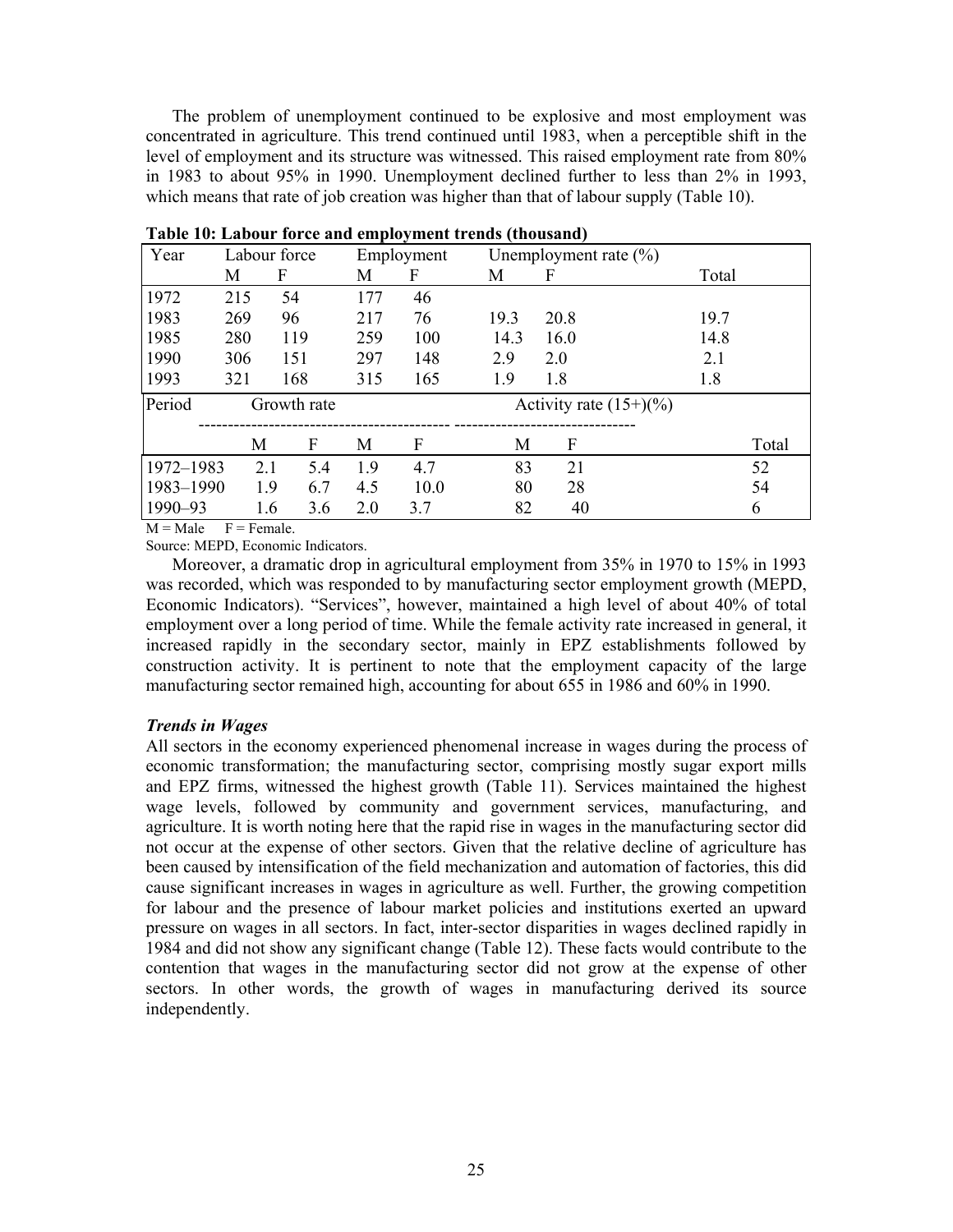| Year         | Agriculture and<br>fishing | Manufacturing | ∗    | Services Community, social, govt. $\&$<br>personal services |
|--------------|----------------------------|---------------|------|-------------------------------------------------------------|
|              |                            |               |      |                                                             |
| 1975         | 333                        | 305           | 693  | 552                                                         |
| 1980         | 781                        | 746           | 1708 | 1301                                                        |
| 1985         | 1399                       | 1778          | 2691 | 2151                                                        |
| 1990         | 2331                       | 3105          | 4377 | 3893                                                        |
| 1993         | 3152                       | 4437          | 6237 | 4898                                                        |
| 1994         | 3540                       | 5203          | 6808 | 6434                                                        |
| Growth       |                            |               |      |                                                             |
| rate $(\% )$ | 13.2                       | 16.1          | 12.8 | 13.8                                                        |

#### **Table 11: Trends in wages (large establishments)**  Rupees per month

\* Comprises wholesale, retail trade, restaurants and hotels, transport, storage, and communication, finance and insurance, real estate and business services. It excludes community, social, government and personal services. Source: CSO, Annual Digest of Statistics.

 In wage policy formulation, government attempted to combine both economic and political considerations. There exists an elaborate administrative arrangement for wage fixation with several bodies advising government on wage policy matters and industrial disputes. These bodies include Pay Research Bureau (for the public sector), National Remuneration Board, Permanent Arbitration Tribunal and a Tripartite Committee. It has been noticed that supplementary wage increases coming from National Remuneration Board recommendations have been implemented, which were over and above the award emanating from the Tripartite Committee. This system works for both public and private sectors. The working of the wage system has promoted competition among different government and parastatal bodies, on the one hand, and, on the other, between the public and private sectors to obtain higher awards. The general approach is to compensate labour for the rise in the cost of living.

| Year | Inter-sector | Intra-sector    |
|------|--------------|-----------------|
|      |              | (Manufacturing) |
| 1980 | 0.418        | 0.267           |
| 1984 | 0 2 3 2      | 0.305           |
| 1988 | 0.250        | 0.261           |
| 1992 | 0.247        | 0 2 2 1         |
| 1993 | 0.252        |                 |

**Table 12: Disparities in wage rates (standard deviation of log of earnings)** 

Source: Computed on the basis of data from Bank of Mauritius Annual Reports and ILO *Yearbook of Labour Statistics*.

 Trade unions are also powerful in the wage setting exercise. There are 300 unions in Mauritius. They tend to exert their pressure through governmental channels. Minimum wages have been fixed, but these are not relevant at least in the modern sector where wage rates are already high. The system of bonus equivalent to one month's salary, and overtime payments structure both in EPZ and non-EPZ industries contributed to rapid growth of the labour cost. Non-wage labour payments seem to be significant in the private sector, for which not much information is available. Further, there is an elaborate system of social security to which both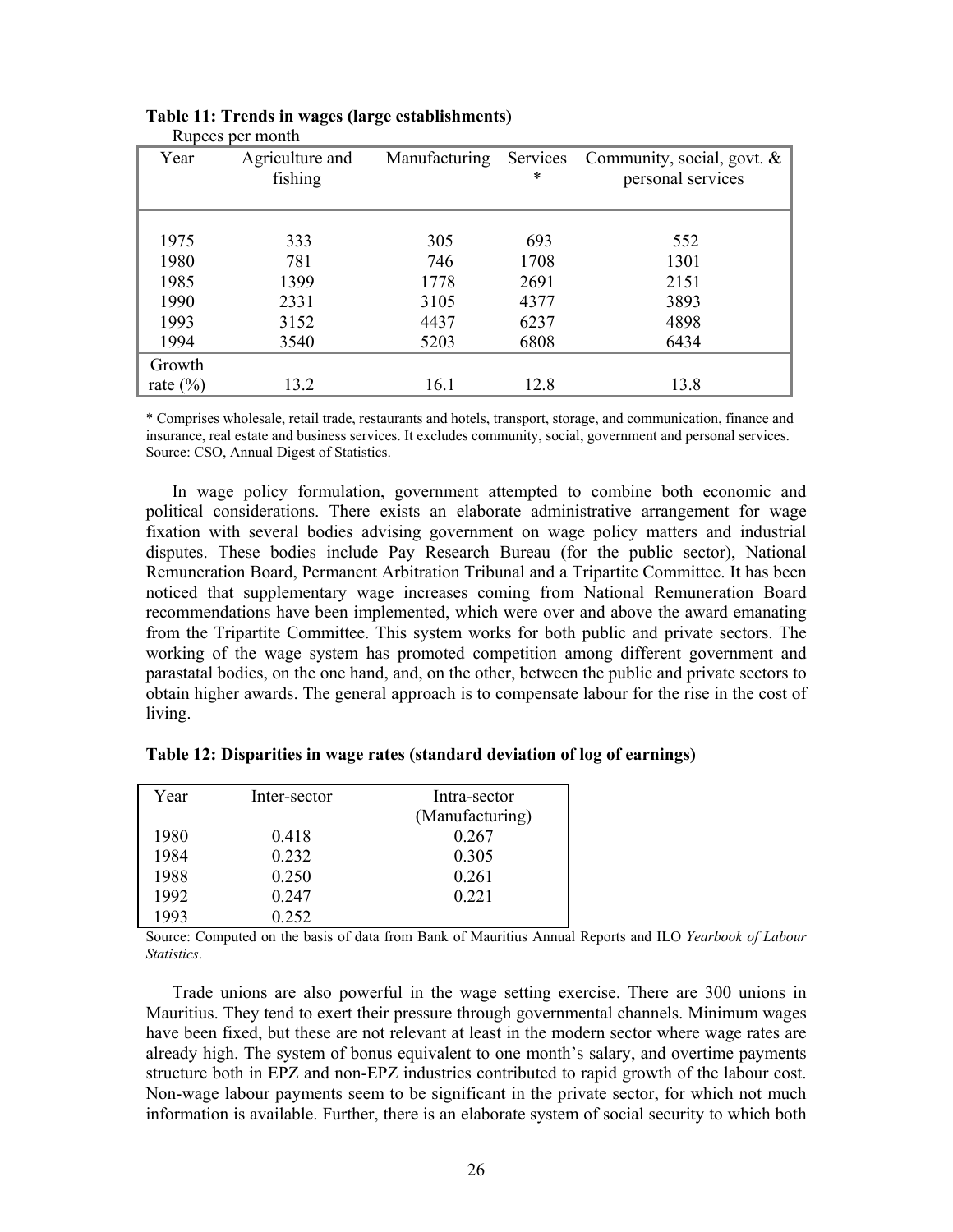employees and employers contribute. Price controls of wage goods, namely rice and flour, would also have repercussions on wages.

## *Sluggish Labour Productivity*

The rising trends in wages were quite independent of labour productivity outcomes; labour productivity lagged behind real wages in manufacturing in general and EPZ in particular (Table 13). The sluggish trends in labour productivity in the manufacturing sector would seem to be more pronounced, when supply of capital is also taken into account. A comparison of growth rate and investment rate in selected countries would be revealing for declining labour productivity.

 In Table 14, it can be noted that when compared with Mauritius, higher growth rates were achieved by lower or equal investment rates in countries such as Taiwan, Korea, Malaysia and Thailand during 1987–1991. On the basis of these figures, it may be argued that a growth rate of 5.8% in Mauritius can be explained more in terms of supply of capital and less in terms of labour productivity. That is, labour was complemented by higher availability of capital. The share of EPZ investment in total manufacturing investment, in fact, rose during a short span of time, from 12% in 1982 to 45% in 1985. In other words, higher availability of capital per labour has not been accompanied by any perceptible improvement in labour productivity.

| Year | Real wage index | Labour productivity | Employment index | Export price index |
|------|-----------------|---------------------|------------------|--------------------|
|      |                 | index               |                  |                    |
| 1983 | 101             | 96                  | 104              | 107                |
| 1984 | 101             | 90                  | 126              | 119                |
| 1985 | 98              | 90                  | 163              | 136                |
| 1986 | 105             | 80                  | 205              | 144                |
| 1987 | 111             | 77                  | 238              | 161                |
| 1988 | 120             | 77                  | 254              | 173                |
| 1989 | 128             | 77                  | 259              | 192                |
| 1990 | 120             | 79                  | 261              | 216                |
| 1991 | 133             | 85                  | 264              | 230                |
| 1992 | 138             | 87                  | 261              | 246                |
| 1993 | 133             | 94                  | 254              | 268                |
| 1994 | 145             | 101                 | 254              | 276                |

**Table 13: Real wage, productivity and export price, manufacturing sector: Base 1982** 

Source: Bank of Mauritius Annual Reports; CSO, Annual Digest of Industrial Statistics.

| Table 14: Comparing growth rate and investment efficiency (%), 1987–1991 |  |  |  |  |
|--------------------------------------------------------------------------|--|--|--|--|
|                                                                          |  |  |  |  |

| Country    | Growth Rate | Investment Rate | <b>ICOR</b> |
|------------|-------------|-----------------|-------------|
| Mauritius* | 5.8         | 29.9            | 19.4        |
| Korea      | 97          | 33.3            | 29.1        |
| Malaysia   | 8.1         | 29.3            | 27.6        |
| Taiwan     | 79          | 22.3            | 35.4        |
| Thailand   | 1.5         | 32.2            | 35.7        |

\* 1988–1992.

Source: NEDC (1994).

 Studies have shown that in some countries, namely, Austria, Sweden and Singapore, central government regulations and planning mechanisms have been established to achieve cooperation between government, business and trade unions with a view to controlling wage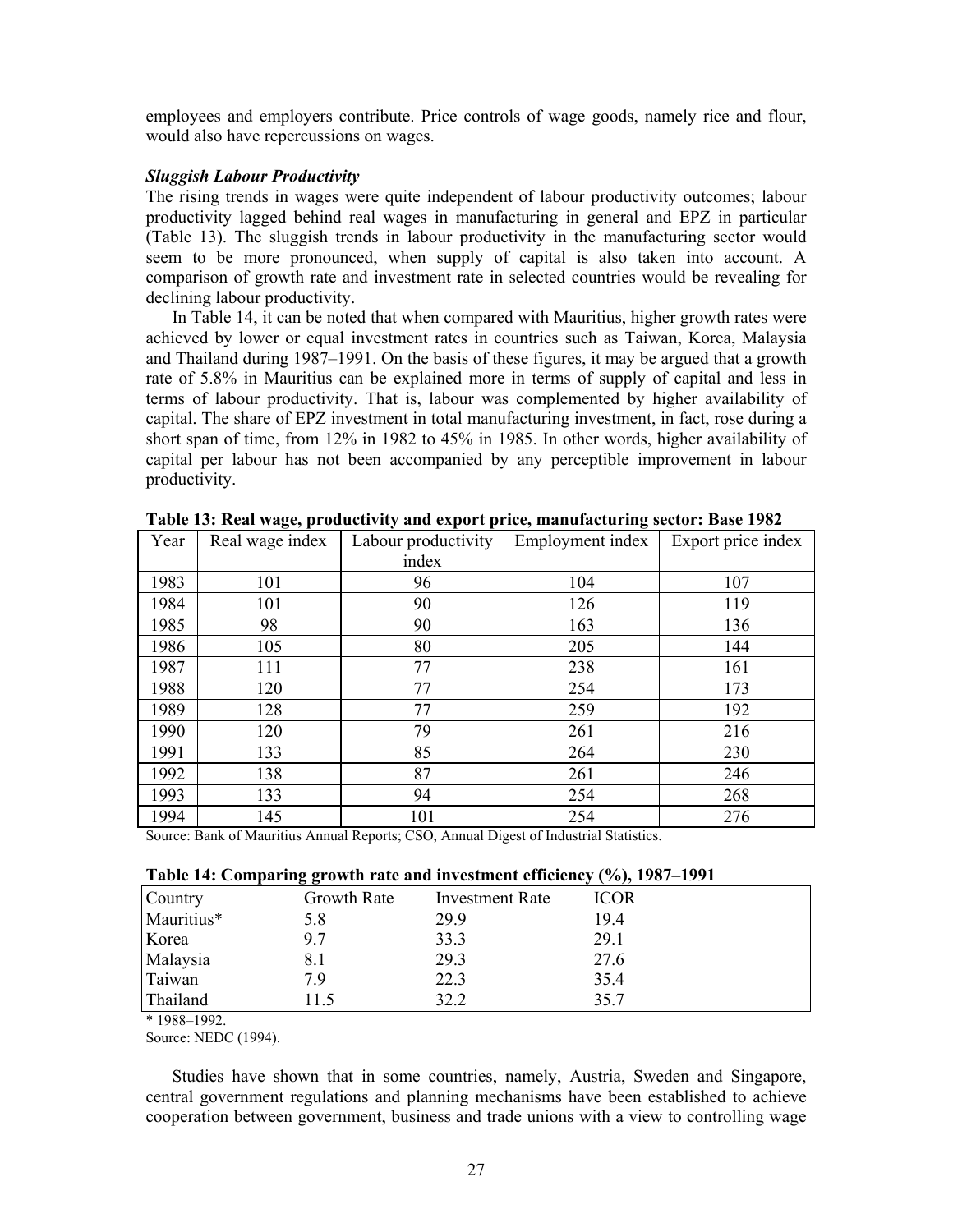increases broadly within what can be afforded as a result of productivity increases (For a good discussion of these issues, see Ramasawmy, 1994). In some other countries, namely Japan, Switzerland and the United States, with less unionization and institutional intervention, wages have tended to be determined through market forces, which are considerably affected by productivity changes. Mauritius would constitute a third category of countries having an intermediate position, which would lack both the regulation of the first group and the flexibility of the second group. What we have then is that trends in wages, productivity and growth would not be properly aligned.

#### *An Empirical Model of the EPZ Labour Market*

Economic theory of wage determination in a neoclassical framework posits that any attempt to interfere with market forces to fix wages higher or lower than the market clearing wage would tend to reduce employment and growth. Higher and lower wages would reduce demand for and supply of labour, respectively, resulting in low level employment equilibrium. This theoretical position has nonetheless been refuted by the Mauritian success story. Wages increased remarkably, leaving labour productivity behind, at the same time increasing the employment rate. This happened as a result of labour-market policy support in conjunction with firms' enhanced ability and willingness to pay higher wages due to protected export markets. In neoclassical terminology, factors such as protected markets and labour market intervention would indeed be termed as distortions. Nevertheless, these distortions, more particularly the protected export markets, would bear significant implications for the process of wage formation and employment creation.

 We assume that in a well-integrated labour market, as is obtained in Mauritius, the degree of unionization will be very high in export firms. We further assume that firms and unions play a cooperative game to achieve the highest possible joint rewards, which are then distributed between them according to their bargaining powers (see Hirsch and Addison, 1986; Farber, 1996; Laidler and Estrin, 1989). The firm's threat point is its shutdown level of profit, $\pi_{\min}$  equal to zero, while the union's threat point is a combination of wage (w) and employment (L), which ensures minimum utility, $U_{min}$ . The trade union preferences are specified as the following Stone–Geary function:

$$
[\mathbf{U}(\mathbf{w}, \mathbf{L}) - \mathbf{U}_{\text{min}}] = (\mathbf{w} - \mathbf{w}_a)^{\gamma} \mathbf{L}^{\theta}
$$
\n(4)

where  $\gamma$  and  $\theta$  are weights accorded by the union to wages and employment respectively, and wa is alternative wage rate. The Nash solution to such a game is provided by the maximisation of the product of the union's and the firm's utility increments above their respective threat points. The Nash product of utility increments can be written as

$$
N = \left[\pi\right]^{\mu} (w - w^a)^{\gamma} L^{\theta} \tag{5}
$$

The relative bargaining power of the firm as against the union is represented by the parameter,  $\mu$ . Maximising N with respect to wages and employment and simplifying yields the following first order condition

$$
w = w_a + (\gamma / \mu) \pi / L \tag{5}
$$

 $(\text{mrp}) - w = -(\theta / \mu) \pi /L$  (6)

Combining these equations will give the contract curve for firms and trade unions:

$$
[(\text{mrp}) - w] = -(\theta / \gamma) (w - w_a)
$$
\n(7)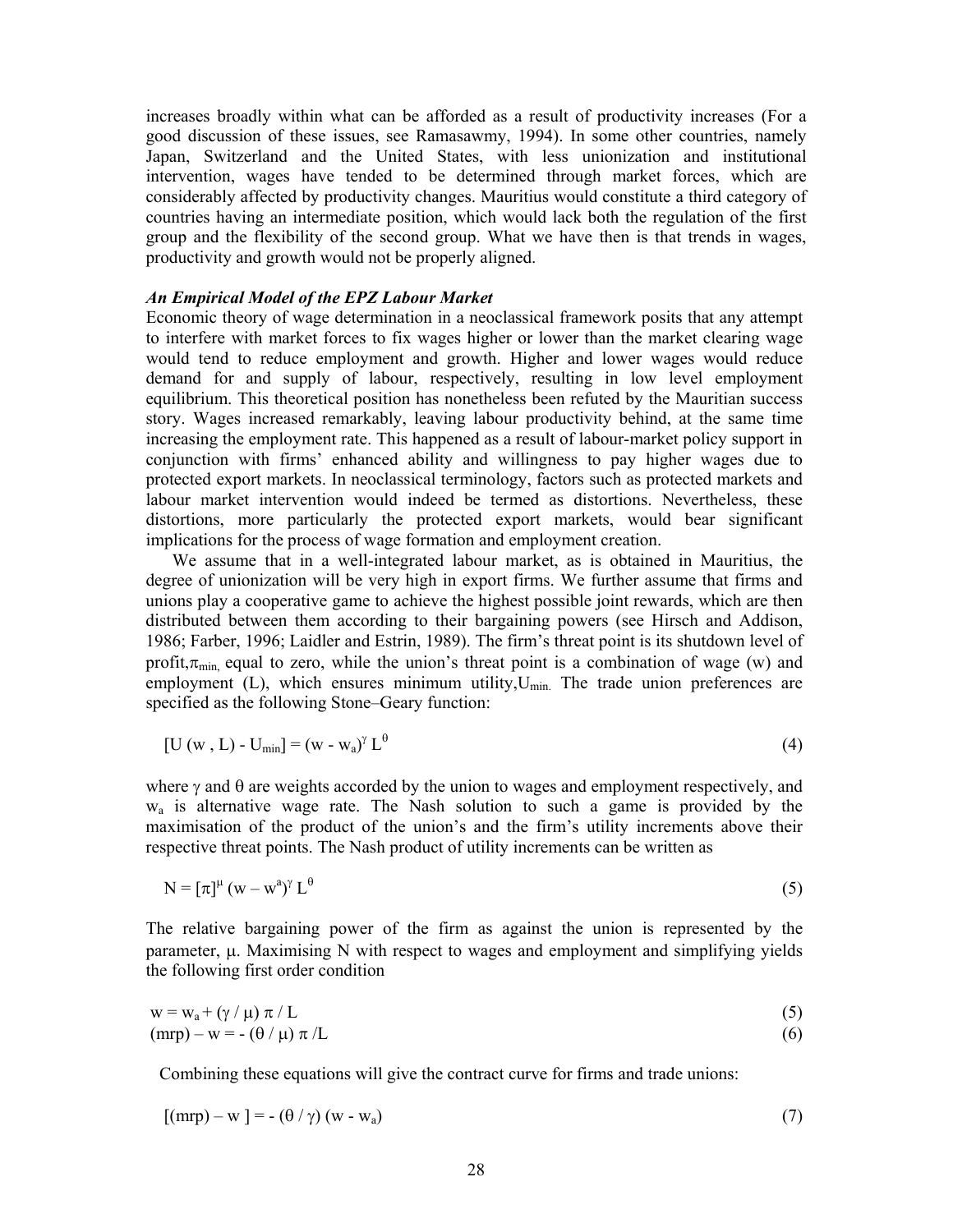which can be rearranged to the following convenient form

$$
w = \left[\gamma / (\gamma - \theta)\right] (m r p) - \left[\theta / (\gamma - \theta)\right] (w_a)
$$
\n(8)

 This shows that wage rates in the manufacturing sector will depend on marginal revenue product, mrp, alternative wage rate, wa and relative weights assigned to wage and employment in the trade union's preference function, which are respectively given by  $\gamma$  and θ. Alternatively,

$$
w = F (mrp, wa, \gamma / \theta) = F (MPL * Px, wa, \gamma / \theta)
$$
\n(9)

where mrp is obtained by multiplying marginal product, MP<sub>L</sub> with export price, Px. If alternative wage rate is taken to depend on the level of economic activity in the nonmanufacturing sector, particularly agriculture, in our model, real wage would depend on labour productivity (LP), a measure of  $MP_L$ , export price (Px), share of agriculture in total value added (SA), and the parameters,  $γ$  and  $θ$ . The first two variables, LP and Px, capture the labour demand factors, and SA is a channel for labour supply, which is produced by the decline of agriculture. W assume that the relative weight assigned to wage vis-à-vis employment,  $\gamma / \theta$  is given.

These relations can be expressed in the following Cobb–Douglas form:

$$
RWt = A LPta Pxtβ SAtγ eut
$$
  
or InRW<sub>t</sub> = InA +a In LP<sub>t</sub> + β In Px<sub>t</sub> + γ In SA<sub>t</sub> + u<sub>t</sub> (9)

where A is a scale parameter and  $u_t$  is an error term. A decline in labour productivity would tend to reduce real wage; higher export price will increase real wage and non- manufacturing or agricultural growth would increase real wage in manufacturing.

 Since labour supply is given, the developments in the labour market would affect labour demand systematically to raise the level of wage rate. In order to capture these impacts, we have used a variant of the Lewis–Fei–Ranis model in which labour demand curves would witness non-parallel shifts. In other words, labour demand elasticity would vary with wages. The geometrical exposition of the proposed model is given in Figure 2. The relationship between real wages and labour demand is shown by  $D^2D^2$ . The labour demand curve shifts inward to  $A^1B^1$  as productivity declines. But export price growth pushes the labour demand curve outward to  $A^2B^2$ . These shifts in the labour demand curve indicate that for a given level of employment, lower and higher real wages, respectively, would prevail, depending on whether the labour productivity effect or the export price effect is dominant.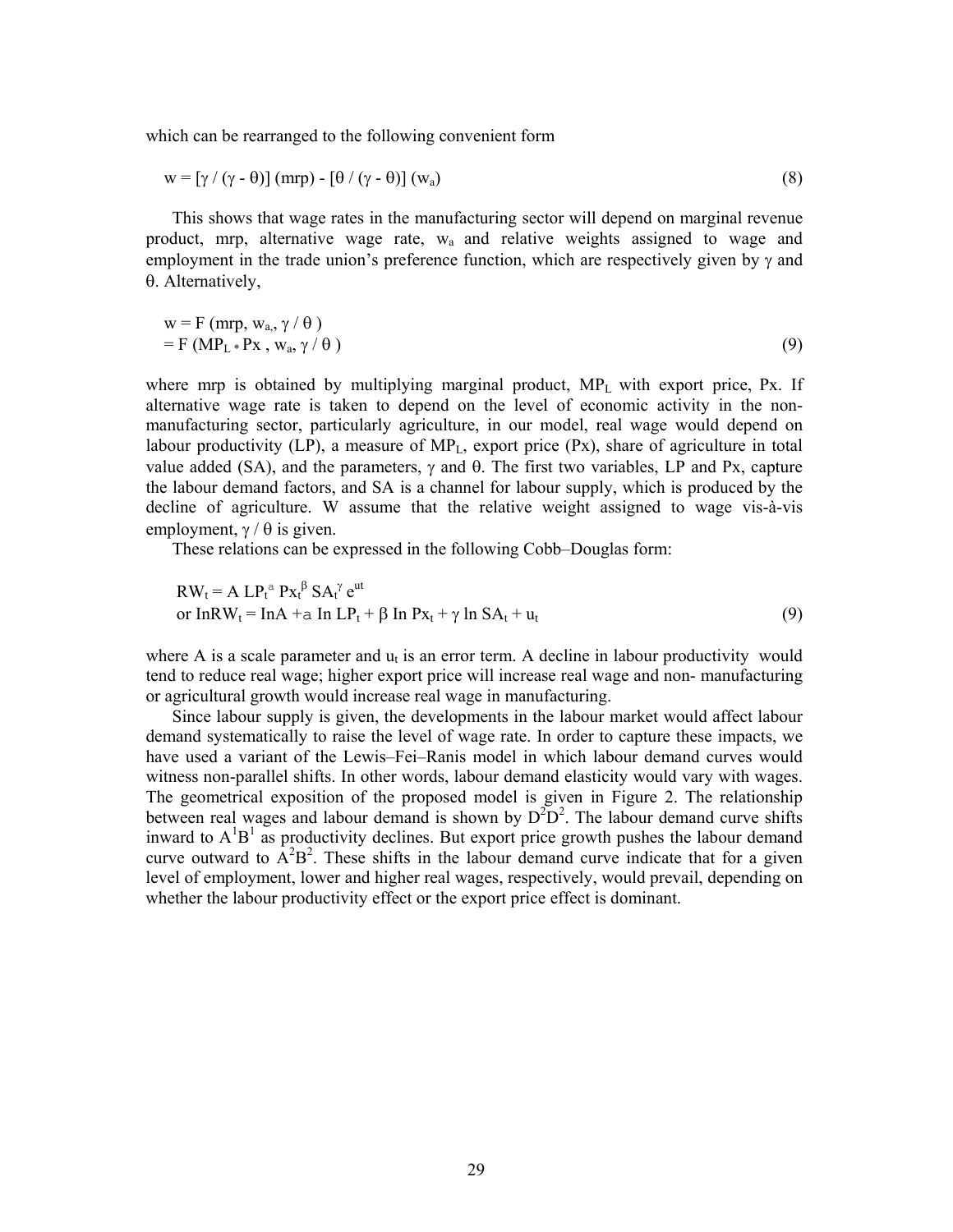**Figure 2: An empirical model of EPZ labour market** 



 The net influence of the two effects is given by EE, which shows that labour demand becomes less elastic with respect to wage increases. SS represents supply of labour. The supply curve is taken to be a relatively steeper line to indicate a situation of near full employment. This is captured by a kink in the labour supply curve. This shape of supply curve also indicates that since other sectors compete for labour in the same labour market, the availability of labour becomes highly constrained. The intersection between the net labour demand curve, EE and the labour supply curve, SS, would yield wage levels higher than those obtained with the more elastic labour demand curve,  $D_2D_2$ . Thus, higher real wages owe their origin to the positive manufacturing (export) growth effect outweighing the negative labour productivity effect on wages. Moreover, there is an increase in the level of employment, although this employment impact is minimal.

 With a view to empirically verifying the foregoing assertions, the model described in Equation 9 is estimated using the OLS method. This exercise is conducted for the manufacturing sector. The variables are real wages (RW), index of export price (Px), index of labour productivity (LP) and share of agriculture in total value added (SA). The data pertaining to the period 1982–1997 were used. Tests for stationarity and cointegration were performed to test the time series properties of data. The data measuring the variables in the model are found to be non-stationary and not cointegrated (See Appendix A for the diagnostic tests). For the present exercise, we have obtained OLS estimates using the variables in log form. The results are reported below.

In RW =  $8.69 + 0.19$  In Px - 0.12 In LP - 0.67 In SA (t-ratio) (2.37) (-0.91) (-3.08) (Prob.) (0.000) (0.035) (0.009)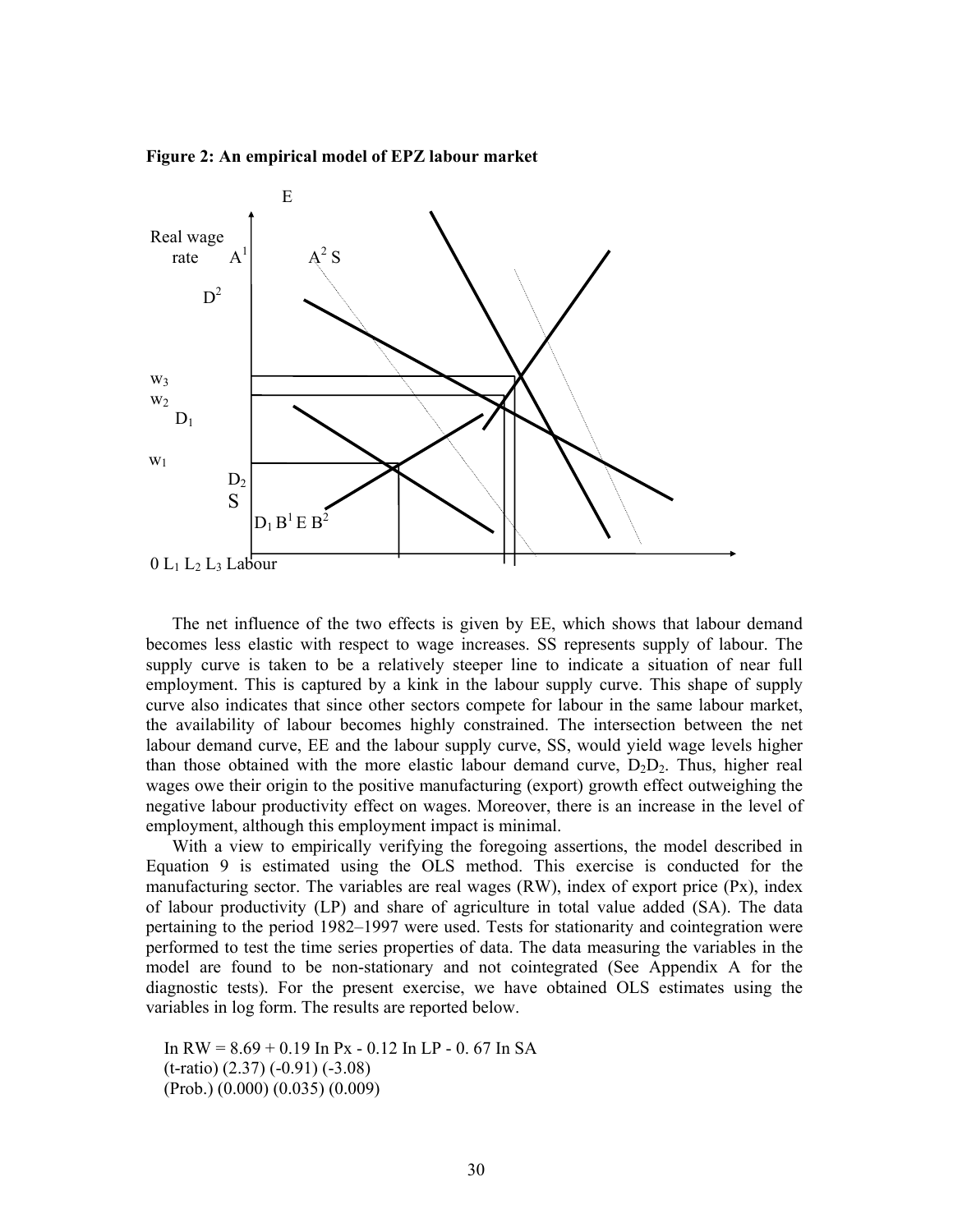Adjusted  $R^2 = 0.94$  F( 3, 12) = 86.14 DW = 1.63

 The results confirm the contention of the model that export price is the major source of increase in real wages in the manufacturing sector. Moreover, this development is independent of labour productivity behaviour. The negative sign on the labour productivity variable indicates that wages have increased even when labour productivity declined or stagnated.This result is statistically insignificant, however. The negative sign on the share of agriculture demonstrates that the relative decline of this sector improved the prospects for labour supply in the manufacturing sector, engendering a dampening impact on manufacturing wages. In other words, the decline of agriculture caused by increased capital accumulation and technical change, as discussed earlier, released labour employed in the sector for other uses. This surplus labour coupled with increased female participation in the industrial labour force had a dampening impact on wages in the EPZ sector. Given that the import of labour has been minimal, the role of the agricultural labour surplus assumes considerable significance for EPZ growth. It is important, however, to recognize that a large part of the increase in wages is explained by higher profits of export firms due to protected markets for their products in the foreign markets.

#### **5.2 Product Market**

The product market in Mauritius consists mainly of domestic production and imported finished goods and raw materials. Domestic production is divided between the export industry and the domestic market, which are sensitive to prices of locally available and imported raw materials. As such, the product market seems to be highly exposed to sectoral trade policies, through imports of raw materials for domestic production and finished imported goods for local consumption. Furthermore, Mauritius is an island open economy with a very small internal market size. The smallness of the economy comes along with various constraints, such as the inability to achieve economies of scale, limited competition, existence of monopolies, and concentration of financial and economic power. The impact of these constraints is deeply felt on the product market through pricing policies.

 The provision of subsidies is one of the main measures used by the Mauritian government to control the prices faced by consumers in the domestic market. Imports currently subject to price control include rice, flour, cement, cooking gas, onions, iron and steel bars, petroleum products, edible oil, and salted fish. The government controls prices and/or mark ups on a limited number of goods. Maximum mark ups apply to refrigerators and certain appliances, tires, pharmaceuticals, sporting goods, tiles, crash helmets, glass panes, plywood, sanitary wares, textbooks, timber, prawns and shrimps, infant milk powder, and fresh fruits. Mark up limits vary between 20% and 50%.

 Agriculture, although declining in share, remains one of the major domestic production sectors for local consumption as well for exports. Measures to control the price level have been implemented by the government. Domestic production is being subsidized at either the input level or output level, but the aim to control the price level remains. The 1988 Sugar Efficiency Act is one of these measures. The Act has also played a role by promoting sugar and non-sugar agriculture. It provided for a land conversion tax on the use of agricultural land for other purposes, and tax rebates for cultivation of crops other than sugarcane. Other incentives available to producers of agricultural goods included the Agricultural Development Scheme and the Technology Diffusion Scheme. The Freight Rebate Scheme is also available to exporters of selected agricultural products. Furthermore, import, export and price controls are maintained for food security purposes. Strategic reserve stocks are required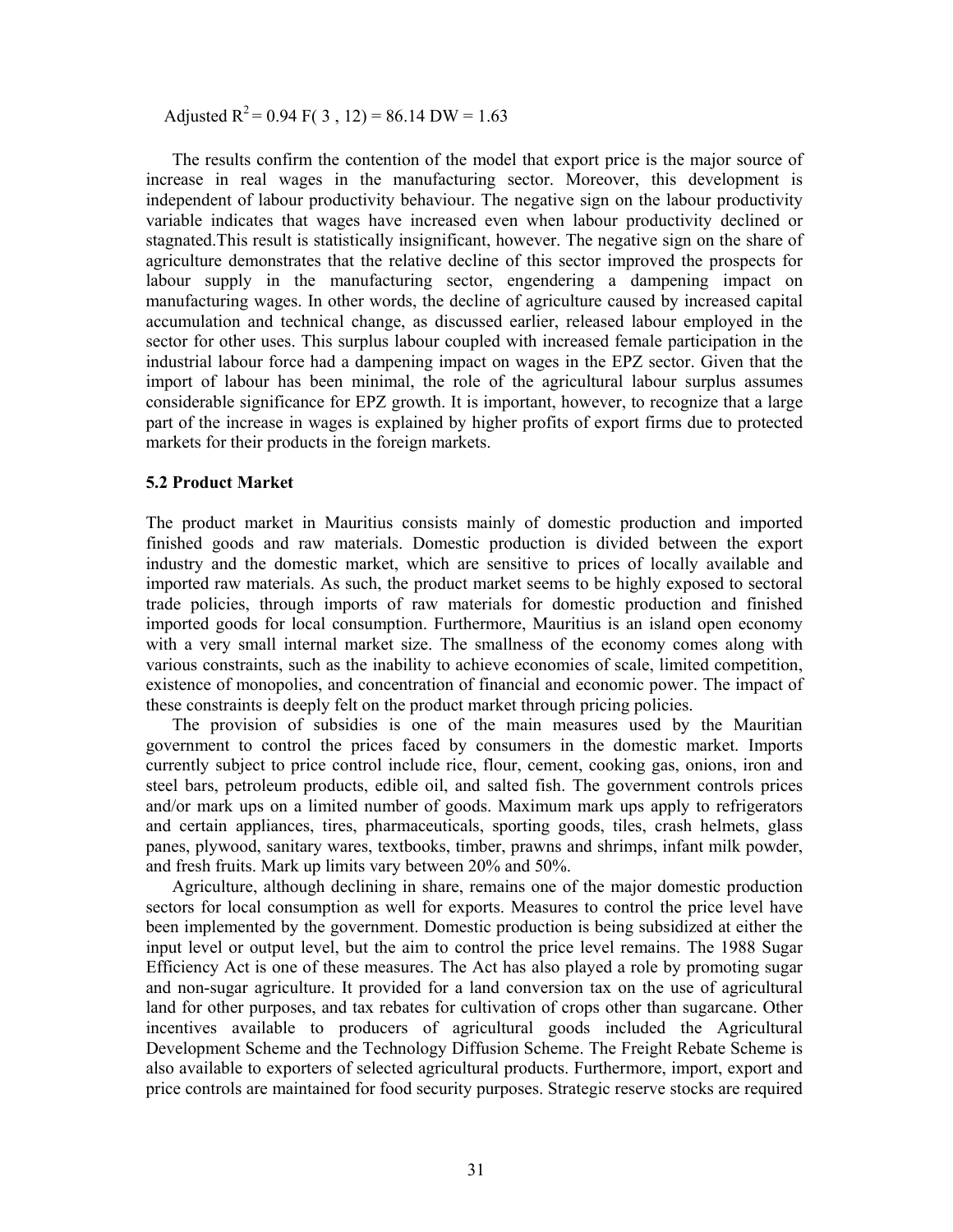on certain agricultural products. Public enterprises, including marketing boards, still hold a monopoly over the importation of certain food products, including flour and certain rice.

 These measures look like pro-consumer policies, but are also affecting the level of output. The government is using a mix of export price and import price policies to provide the apt economic environment conducive to output and export without jeopardizing price stability. The high output price policy of the agricultural household model seems to prevail in Mauritius, whereby incentives are provided to increase output followed by positive repercussions on both domestic consumption and exports.

#### *Response by Households*

In any society the consumption pattern follows the same trend as the level of economic development. Changes in consumption are a slow process over time. In the Mauritian society in particular, the rapid economic development induced changes in the consumption habits of the population, owing to the increasing availability of a wide range of new products and the increase in disposable income. The evolution of consumption patterns in Mauritius is a mirror image of the path of economic development.

 In all consumption surveys carried out, "food and non-alcoholic beverages" is the commodity group that has attracted the most expenditure of the households. The relative weight given to food and non-alcoholic beverages remains most important in contrast to other commodity groups, but it declined steadily over the years from 50% in 1961 to 40.6% in 1991/92. The second most weighted commodity group is housing and household operations, 11% in 1961, 10.5% in 1975, 12.9% in 1980/81 followed by a hike to 24% in 1986/87 and ultimately falling to 13.5% in 1991/92. These consumption pattern changes are summarized in tables 15 and 16.

| There is the control of consumption patterns (1991–1994) constant values |                                       |        |          |          |          |          |  |  |
|--------------------------------------------------------------------------|---------------------------------------|--------|----------|----------|----------|----------|--|--|
| Major commodity group                                                    | Average monthly household expenditure |        |          |          |          |          |  |  |
|                                                                          | 1961                                  | 1975   | 1980/81  | 1986/87  | 1991/92  |          |  |  |
| 1. Food and non-alcoholic beverages                                      | 144.6                                 | 295.4  | 869.10   | 1,158.26 | 2,121.98 |          |  |  |
| 2. Alcoholic beverages and tobacco                                       | 21.38                                 | 39.46  | 130.46   | 133.74   | 297.38   |          |  |  |
| 3. Clothing and footwear                                                 | 37.37                                 | 84.52  | 214.36   | 232.41   | 476.17   |          |  |  |
| 4. Fuel and light                                                        | 10.77                                 | 27.46  | 131.02   | 156.78   | 280.58   |          |  |  |
| 5. Household and household operations                                    | 23.8                                  | 104.52 | 232.59   | 741.09   | 708.91   |          |  |  |
| 6. Medical care and health care                                          | 6.5                                   | 19.45  | 65.83    | 83.17    | 192.2    |          |  |  |
| 7. Transport and communication                                           | 16.82                                 | 48.26  | 226.21   | 256.59   | 522.57   |          |  |  |
| 8. Recreation and entertainment                                          | 11.85                                 | 32.82  | 62.36    | 166.22   | 357.84   |          |  |  |
| 9. Miscellaneous goods and services                                      | 13.71                                 | 64.37  | 140.79   | 106.79   | 267.75   |          |  |  |
| <b>TOTAL</b>                                                             | 286.8                                 | 716.29 | 2,072.72 | 3,035.05 |          | 5,225.39 |  |  |

 **Table 15: Evolution of consumption patterns (1961–1992) constant values**

Source: Household Budget Survey (July 1991–June 1992).

 The basic source of the drive towards higher consumption is part of the character of the Mauritian culture. A rising standard of living is one of the major goals of each and every society. Much of the public policy and the initiatives of the private sector, which are complements, are geared towards this end. Thus, consumption patterns over the past 30 years can be conceived of not as a part of the way of life, but as an adjustment process.

**Table 16: Average monthly household expenditure on specific commodities, constant values**

| Commodity      | 1961  | 1975  | 1980/81 | 1986/87 | 1991/92 |
|----------------|-------|-------|---------|---------|---------|
| Bread          | 9.2   | 14.48 | 50.5    | 71.55   | 106.07  |
| Rice           | 33.12 | 38.5  | 69.4    | 96.53   | 70.23   |
| Flour          | 3.79  | 7.10  | 20.8    | 24.05   | 15.37   |
| Prepared meals | .63   | 6.3   | 44.92   | 78.23   | 44.6    |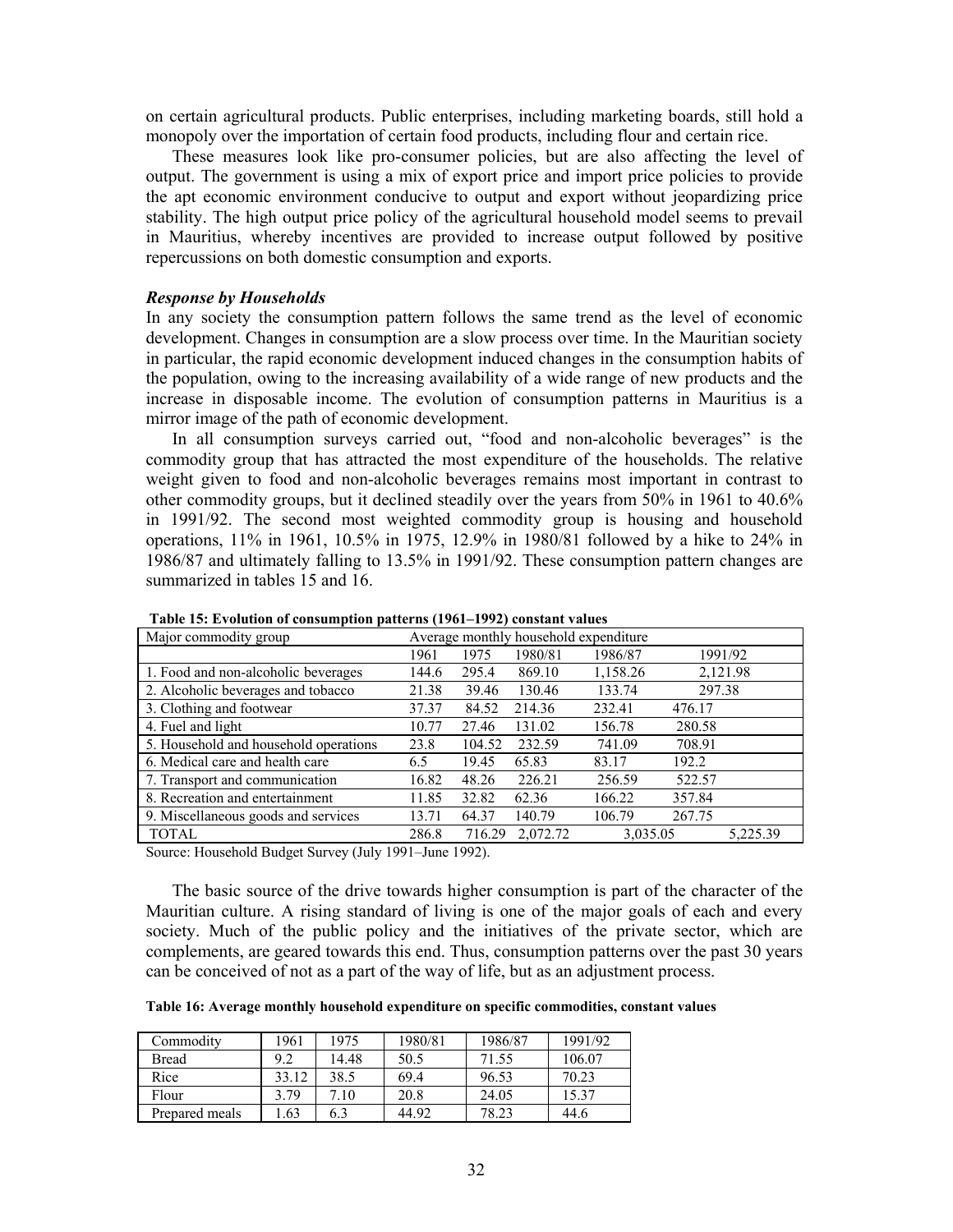| Beef              | 6.73 | 13.8  | 17.28 | 27.44 | 104.77 |
|-------------------|------|-------|-------|-------|--------|
| Fresh chicken     | 0.67 | 6.79  | 4.22  | 8.10  | 25.73  |
| Frozen chicken    |      |       | 42.15 | 50.74 | 122.08 |
| Frozen fish       |      |       | 13.91 | 27.58 | 58.77  |
| Fresh milk        | 7.49 | 6.77  | 9.97  | 16.53 | 21.85  |
| Powdered milk     | 2.03 | 16.55 | 41.71 | 70.61 | 131.81 |
| Confectionery     | 0.59 | 0.93  | 8.57  | 11.59 | 59.5   |
| Soft drinks       | 2.64 | 11.29 | 56.24 | 55.76 | 94.04  |
| Alcoholic bev     | 8.74 | 24.4  | 76.73 | 82.9  | 195.19 |
| Electricity Char. | 3.4  | 12.41 | 69.42 | 94.84 | 146.77 |
| Cooking gas       |      |       | 4.82  | 15.04 | 109.59 |
| Furniture         | 0.77 | 6.51  | 29.07 | 32.34 | 72.38  |
| Furnishings       | 0.65 | 2.61  | 13.89 | 8.58  | 44.2   |

Source: Household Budget Survey, July 1991–June 1992.

 An adequate analysis is required incorporating all the factors that have contributed to changes in the consumption pattern including those induced by exposure to new products. Some sociologists who studied the modernization process of developing countries argue that economic variables are not the sole determinants of consumption patterns, but rather the structural transformation of the economy coupled with economic change could be more important. The modernization theorists' approach suggests that changes in taste are isolated from any other accompanying (psychological and socio-cultural) changes, but sociologists also tend to view all these various dimensions of change occurring simultaneously and often inextricably – what is popularly referred to as a "modernity syndrome". What determines modernity is an important question. Inkeles and Smith (1974) sought to identify the factors influencing modernity in six developing countries. They found that education, experience in a modern large-scale factory and exposure to mass media seemed to be the most important factors.

## *Response by Firms*

Firms have always been sensitive to public policies. In fact, the intent of such policies has always been to provide a conducive environment for the expansion of output. In the early development phase, the private sector reacted promptly to the import substitution measures of the government. Unfortunately, it was not as successful as initially expected because of the exiguity of the Mauritian market. But as the economy experienced the boom years, the private firms were adjusting to change in output structure but also responding to the needs of the citizens (consumers). The adjustment is reflected through the diversification of the economy towards the EPZ and the tourist sectors where the private firms had a higher stake. The response to the needs of the population is seen by the availability of commodities on the domestic market. In fact, the reaction of the private firms to government policies has been a key contributor to shaping the economic success of the Mauritian economy.

## **6. POLITICAL DEVELOPMENT AND SOCIAL POLICIES**

Mauritius achieved independence in 1968, but the struggle of the political parties started much before. The constitution was introduced in 1885. At that time there were two political parties. However, only by 1936 did mass political participation begin, with the establishment of the Labour Party, which was based on the model of the British Labour Party. It was not long before the Labour Party gained much importance in Mauritian politics.

 In the election of 1963, the Labour Party under the leadership of Sir Seewoosagar Ramgoolam obtained 40% of the vote. In contrast, the Parti Mauricien Sociale Democrate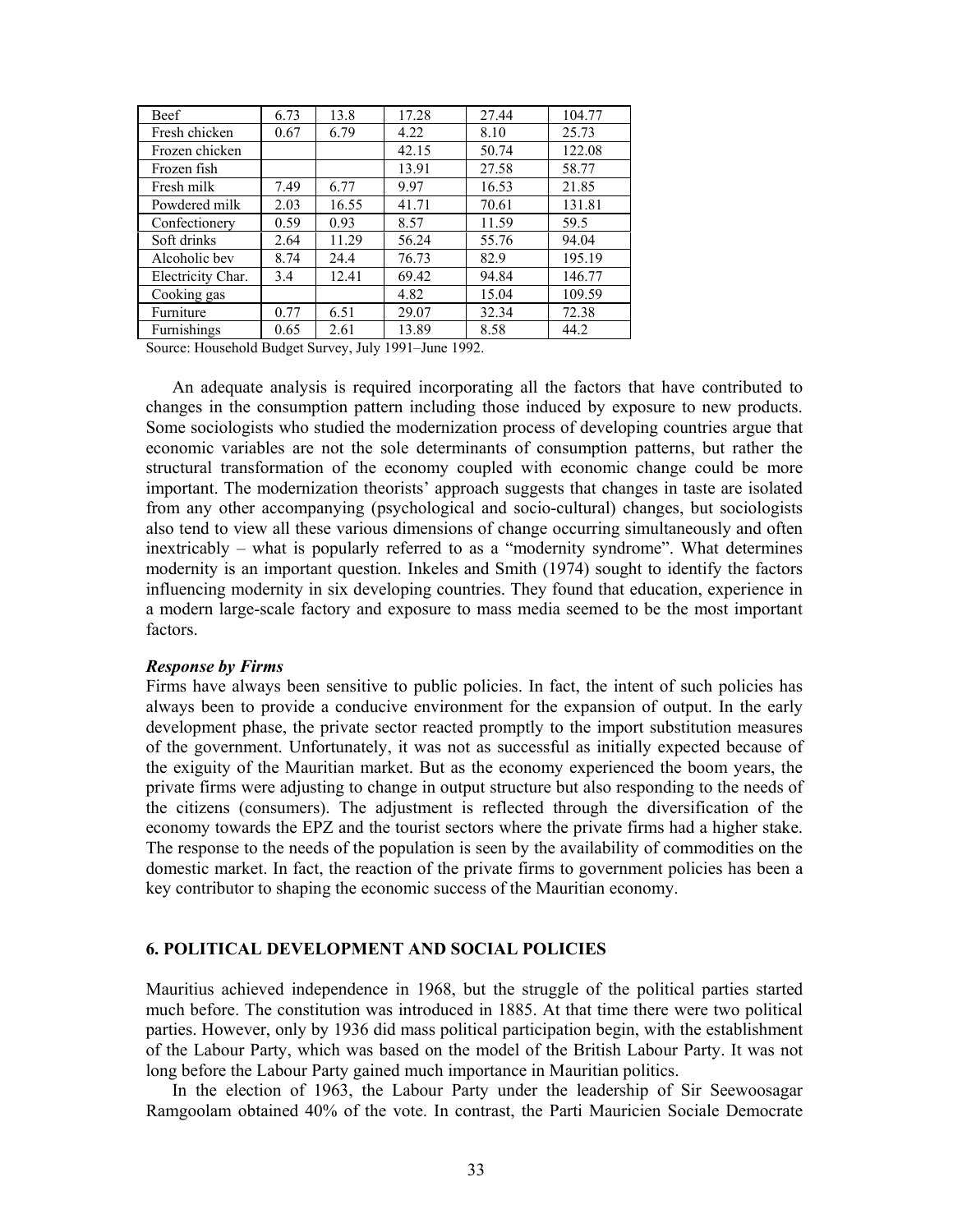(PMSD), the only opposition to independence, won 20%. Mauritius eventually achieved independence on 12 March 1968, six months after the sweeping victory of pro-independence parties (Labour Party) with 56% of the vote in the 1967 election.

#### **6.1 Political Evolution**

Along with this achievement, however, emerged several social and economic problems. The then ethnic conflicts, emergence of a left wing challenge, deteriorating terms of trade, and rapid growth of the population and labour force represented serious impediments to achieving economic development. The outbreak of conflict between Creole and Muslim led to the creation of alliances between secular and ethnic based parties, an initiative of the Labour Party to preserve national unity. It should be noted that parties sharing different views before independence joined hands amidst post independence conflicts to preserve unity. These were the early signs of patriotism. The rising of the left wing party, the Mouvement Militant Mauricien (MMM), comprising younger members and rebellious trade unions in the General Workers' Federation, was a significant source of instability to the government, however.

 The revolt emanated from the discontent of the population against the political power in place. Despite being freed from the claws of the colonizers, the majority of the population was still living in poverty in contrast to the lavish lifestyle of the minority, the white people. Unemployment was on the rise with the maturation of the postwar baby boom. Yet the government pursued much the same policies as it had in colonial times. Responding to the social crisis, the government jailed the rebellious leaders, banned public meetings and called off the 1972 general election. The democratic system was temporarily suspended to preserve stability.

 This period of political instability coincided with the sugar boom years. The policies implemented by the Labour Party and its allies during the boom years was in line with the ideology of the MMM. A series of measures aimed at improving social services, education and conditions of work was adopted. The breaking up of the government as a result of divergence in foreign policy issues led to a forced general election in 1976. But because of populist policies during the boom years, as well as the pledge to continue these policies in the course of the campaign preceding the 1976 election, the Labour Party obtained enough seats to form another coalition government to remain in power. Still, the MMM came up the single largest party and firmly established itself as a major force. The populist policies of the government during the 1976–1979 period depleted available resources, leading to economic downturn. To remedy the situation, retrenchment policies were implemented under pressure from the IMF and the World Bank, which gave the opposition grounds to indict the government for selling out to international institutions.

 Caught up in economic turmoil, the Labour Party began losing support from the public, and the MMM appeared to be the solution. From the left wing, the MMM moved towards more moderate approaches, which enabled an electoral alliance with the Parti Socialiste Mauricien (PSM), a moderate, predominantly rural Hindu group and the labour party in September 1979. The new alliance promised to increase employment, raise minimum wages and provide more welfare. Policies pertaining to socialism were limited to a wealth tax that would affect only a small group of the very rich, the nationalization of two money-losing sugar mills, and the acquisition of 50% share in the hotel industry. Furthermore, the promotion of free enterprise and attraction of foreign investment were among the promises of the MMM.

 The MMM and the PSM had a sweeping victory in the 1982 election, leaving no parliamentary seats for the opposition. Once elected, the new government focused on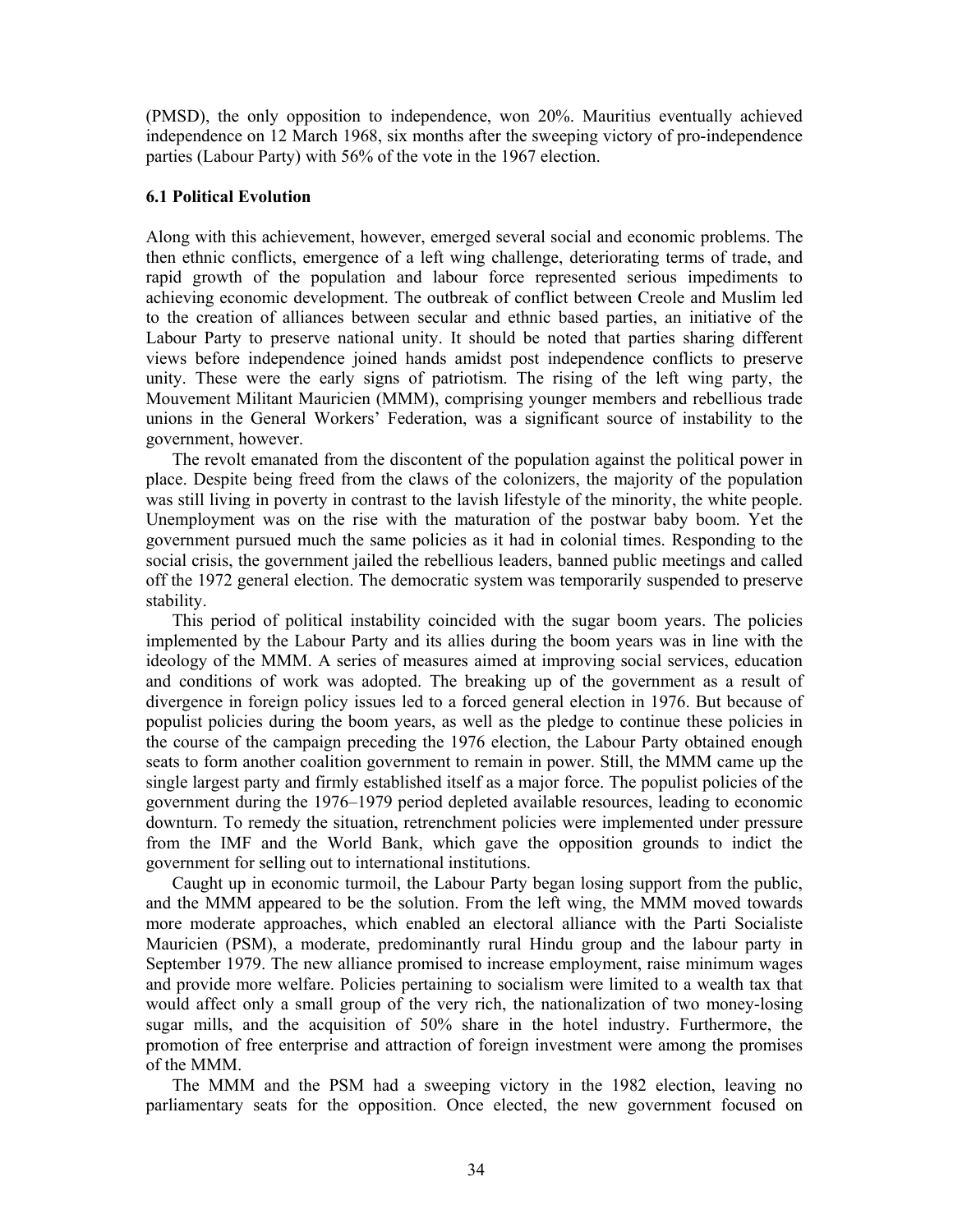macroeconomic management and postponed the nationalization pledges. With these moderate views, the MMM was able to gain the support of the citizens, but these turned away the party's more radical elements. Measures such as a proposed reduction in rice and flour subsidies and a contemplated reduction in sugar export taxes caused widespread discontent, however. Personality conflicts and ethnic friction worsened the whole situation, leading to the break up of the coalition after nine months in power. The MMM under the leadership of Paul Berenger joined the opposition bench. The then prime minister, Aneerood Jugnauth, formed a new party, the Mouvement Socialiste Mauricien (MSM), which comprised his MMM followers (mostly Hindu) and the PSM.

 In 1983, the country went back to general election. For this election, the MSM formed an alliance with the Labour Party and with the PMSD. The supporters of the MMM now consisted of urban, mostly Muslim workers, but most of the support came from the poorer and the more radical members of the island's ethnic groups and intellectuals. The MMM won 46% of the popular vote, but it received only 22 parliamentary seats, leaving 48 for the MSM and its allies. The ruling coalition, headed by Aneerood Jugnauth, represented a wide spectrum of political opinion that was affected by personal enmities and in later years by scandals. Yet, despite these divergences, the coalition survived. Increasing prosperity in the country sustained the political survival of the alliance.

 In 1987, the same alliance again won the election under the leadership of Aneerood Jugnauth. The latter remained in power till 1995, after winning election in 1991 also. In 1991, Aneerood Jugnauth formed an alliance with the MMM, but they parted ways with a second split midway through their five-year term. Surprisingly, the MSM lost elections in 1995 owing to ethnic reasons, in spite of a good economic track record. Another reason explaining this defeat is the alliance between the Labour Party and the MMM. The MMM spent most of its existence in opposition, despite the fact they obtained the majority of popular vote. The alliance with the Labour Party was also short-lived and the MMM bounced back to the opposition. For the 2000 election, the MSM and the MMM formed a strategic coalition to throw out the Labour Party, which they ultimately succeeded in doing. In retrospect, it is noted that there has been a convergence of ideologies among the politicians. The enemies of yesterday can be friends of tomorrow.

#### **6.2 Social Policies**

Social policies in Mauritius date back to the 1940s. The Central Development and Welfare Committee was established, followed by the launch of a capital expenditure programme for major infrastructure projects, including modernization of the harbour and airport. In the 1950s, the government set up a social security scheme for plantation workers in an effort to promote social welfare. Power was also given to a wage tribunal to fix workers' minimum wage. The government took charge of importing rice and flour, selling these products at cost and at times subsidizing them to lower the cost of basic wage goods. Steeply progressive income taxes were imposed on the wealthy.

 In its wage policy, the government struck a compromise between economic and political considerations. From the political standpoint, the Labour Party recognized that its main support came from the Hindu community, a large part of which was employed in the sugar industry. But sugar workers were demanding higher wages and legal protection, for they were still being treated like indentured labourers, hired and dismissed at will. To retain labour support, the government instituted a wages council 1963 and empowered it to set minimum wages in the sugar sector. The first wage order, issued in the 1963 bumper crop year, set the minimum wage 25% above the previous year's average level. In subsequent years the minimum was either raised or held constant, depending on the profitability of the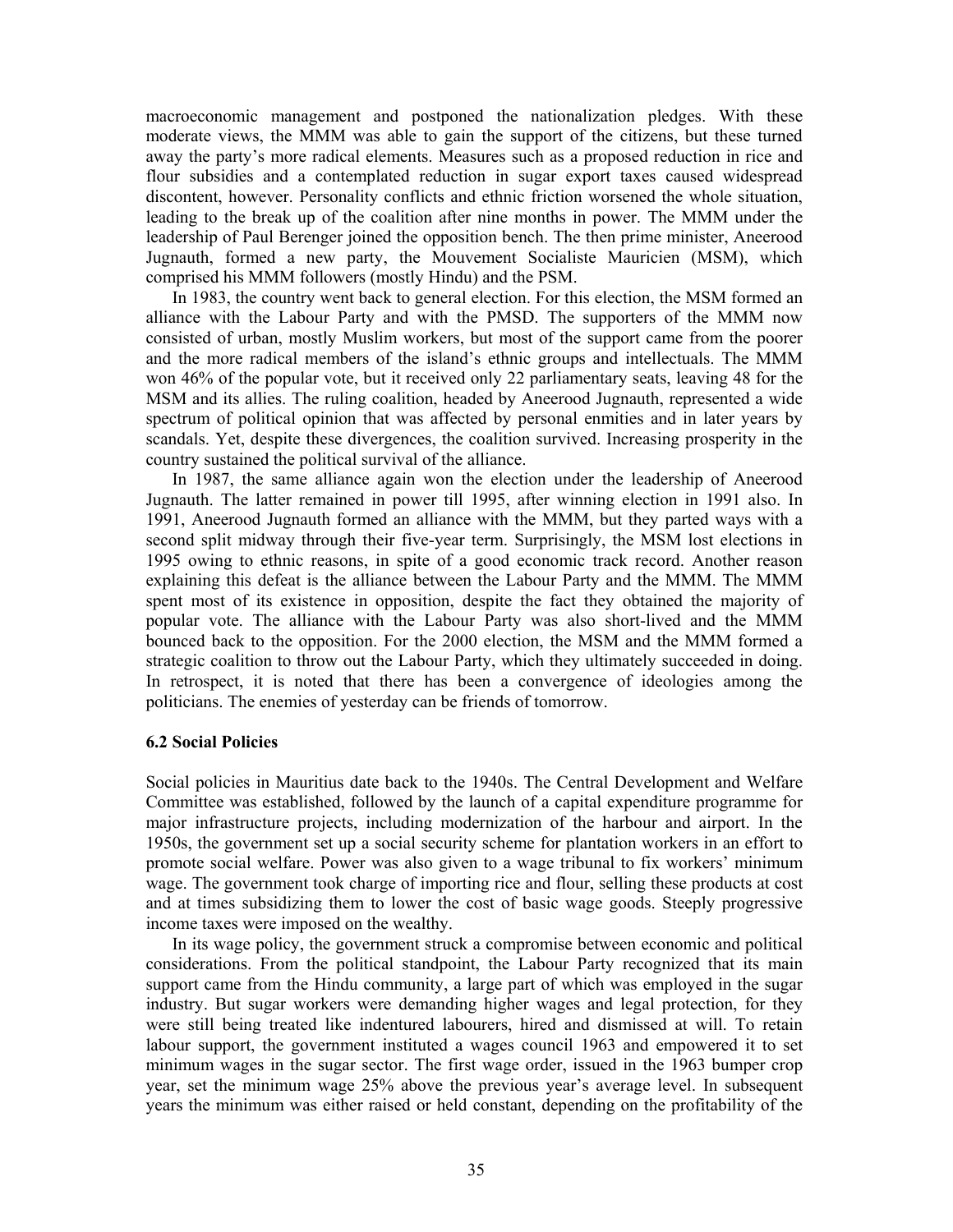sugar crop and on the cost of living. As a consequence, the system introduced a downward rigidity in the money wage.

 The minimum wages were initially applied to the sugar sector only. At that time, given the importance of the sugar sector, it served as a guide for labour negotiations in other sectors. Eventually, wage councils were set up in other industries, thereby shifting the wage bargaining burden from the individual level to the industry level. In the early 1970s the Industrial Relations Act replaced the wages councils with a single National Remuneration Board (NRB) composed of representatives of the government and of employers' and employees' organizations. The NRB was authorized to set minimum wages for the private sector by industry and by occupational category. Thus, the NRB has eliminated bilateral wage bargaining, thereby reducing the influence of unions and making the government the arbitrator of labour disputes. In the 1970s boom era, the government sought to favour labour by raising real wages and extending social services. These policies proved difficult to change. As the boom dampened, social expenditure, on both capital and current account, continued to rise. Transfers to private schools rose from a negligible amount in 1972/73 to Rs23 million by fiscal year 1977/78. The decision by the government to make all secondary education free indeed boosted public expenditure. By 1979 social expenditures accounted for 10% of GDP, putting an unbearable strain on the nation's resources, thereby requiring a painful readjustment.

 With the structural adjustment programmes implemented, the economy started to recover by 1984 and was on the way towards economic prosperity. The growth of GNP – aggregate and per capita in real terms – and the sector-wise economic performance would give a good account of the level of transformation that has taken place in the economy. The aggregate and sectoral expansion must dramatically raise the living conditions of people. This aggregate and overall picture, however, would not indicate the extent by which the benefits of economic growth are actually shared by people belonging to different socio-income groups and living in different geographical regions. We examine the extent of distributional effects in terms of distribution of personal and factor incomes, geographical distribution of employment and poverty, regional distribution of economic and social infrastructure, and ethnic and gender access to the benefits of growth.

#### **6.3 Distribution of Personal and Factor Incomes**

The distribution of land, income and wealth across different income and social groups would throw light on consumption and savings potential of populations having consequences for social inequalities. Information on the socio-economic dimensions of wealth and land distributions is not available. We discuss here the differentials in income and wages. There are three standard methods for measuring income inequalities: the Gini inequality coefficient, the personal income share method (share of lowest and highest income groups in total income) and the factor income share method (share of labour and capital in total output). There is an improvement in income distribution in terms of these indicators over the period of economic transformation, but the results are mixed. Information on the Gini inequality coefficient is not available on a systematic basis. But the inter-period estimates by the Central Statistical Office show that the Gini coefficient decreased from 0.396 in 1986/87 to 0.379 in 1991/92, but again increased marginally to 0.387 in 1996/97. Thus, on the basis of the Gini coefficient, income distribution seems to have slightly deteriorated in recent years.

 A general deterioration in income distribution is confirmed by the income share method. On average, the share of the lowest 20% of households was around 6%, whereas it was about 45% for the highest 20% of households (CSO, Household Budget Survey, 1986/87). The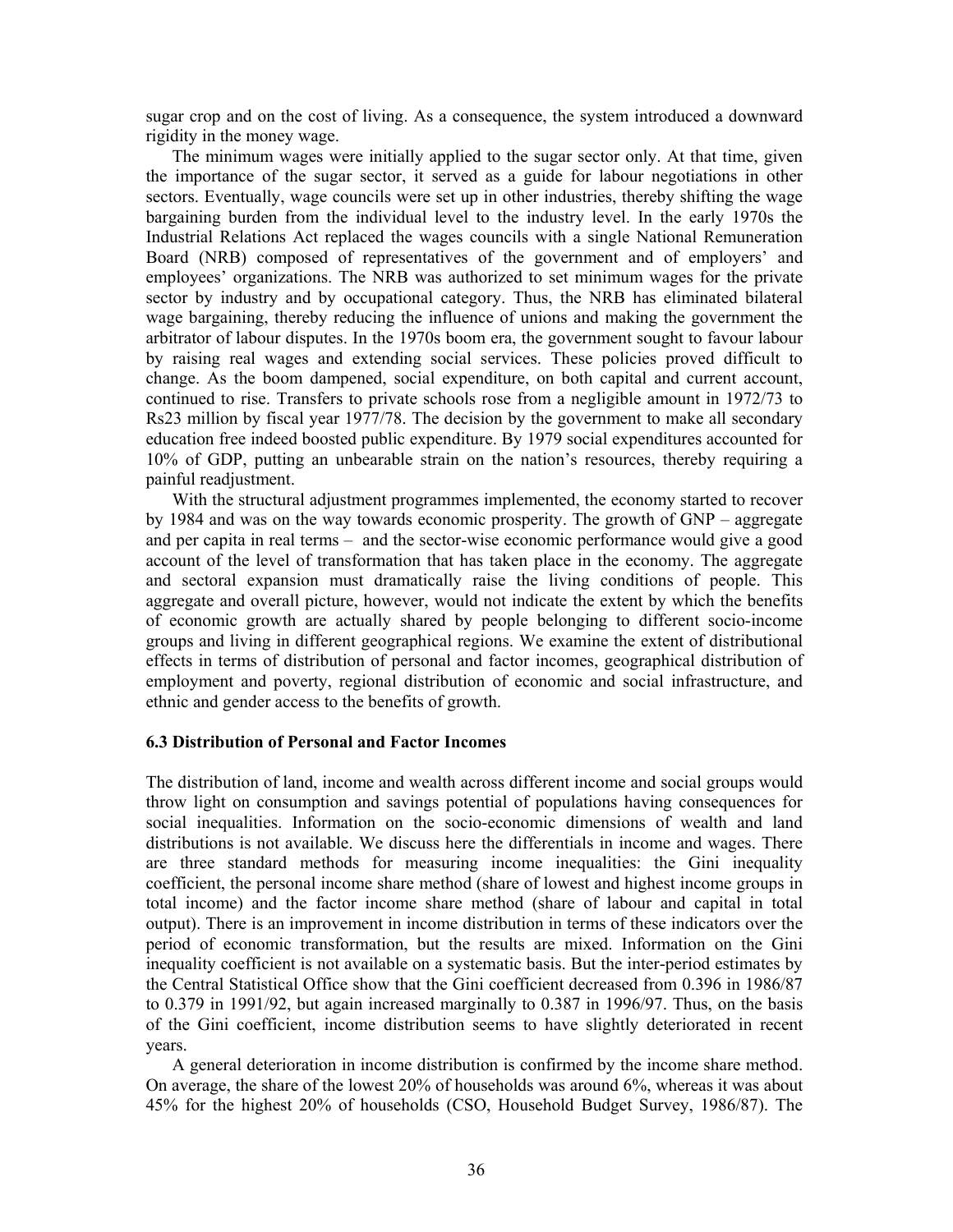survey further shows that in 1986/87, the 33.7% of households earning less than Rs2,000 shared about 12.7% of total income, while top 3.8% earning more than Rs16,000 shared about 15.7% of total income. The situation worsened in 1996/97, when the 3.8% of households earning less than Rs2,000 shared about 0.5% of total income while the top 14% earning more than Rs16,000 shared about 37.5% of total income. It is found that households have moved to higher income groups in both categories, but upward mobility is higher in high-income groups.

 It will be instructive to assess the increase in labour share during the process of industrialization. Labour and capital are two major agents of production and their respective share in total production would represent the social welfare status of the working class. Labour share can be measured by compensation paid to employees as a proportion of GDP at factor cost. Comparable data on labour shares for selected countries are available up to 1993. In Mauritius, the labour share decreased from 49% in 1982 to 41% in 1993. This shows that labour share is less than that of capital, and labour has also lost its share over time. On the basis of more recent information about Mauritius, from the sources of CSO, it is found that the labour share increased to nearly 49% during 1997/98. Although labour share has picked up, there is no marked improvement in labour during the 1990s.

## **6.4 Regional Distribution of Benefits**

Populations in different areas have shown varying ethnic characteristics and income status. Different ethnic groups have also exhibited sharp differences in their urbanization rates, ranging from a low of 7.6% for the Indo-Mauritian community to a high of 53% for Sino-Mauritian community, followed by 33.5% for Muslims and 28.7% for the general population (Census, 1972). Dispersal of infrastructure and economic activities would provide access to populations living in different geographical areas. This dispersal can be an effective source of distributing the benefits of growth across ethnic groups belonging to different income groups.

 Regional distribution of industrial location and tourism activities, and consequent dispersal of employment, can prove to be one of the major strategies to distribute the benefits of development. The level of formal employment, however, has varied from one district to another, causing differential rates of unemployment in different regions (Table 17). This shows that all districts have not gained in the same magnitude as others. Informal sector employment has also increased in recent years but its geographical dimensions are not known. It can be conjectured that the proportion of informal employment will be higher in regions that are more active in terms of economic and business activities. From this perspective, the areas that are economically disadvantaged would not share the benefits of growth and employment proportionately. What is more disturbing is that the female unemployment rate is much higher in all districts.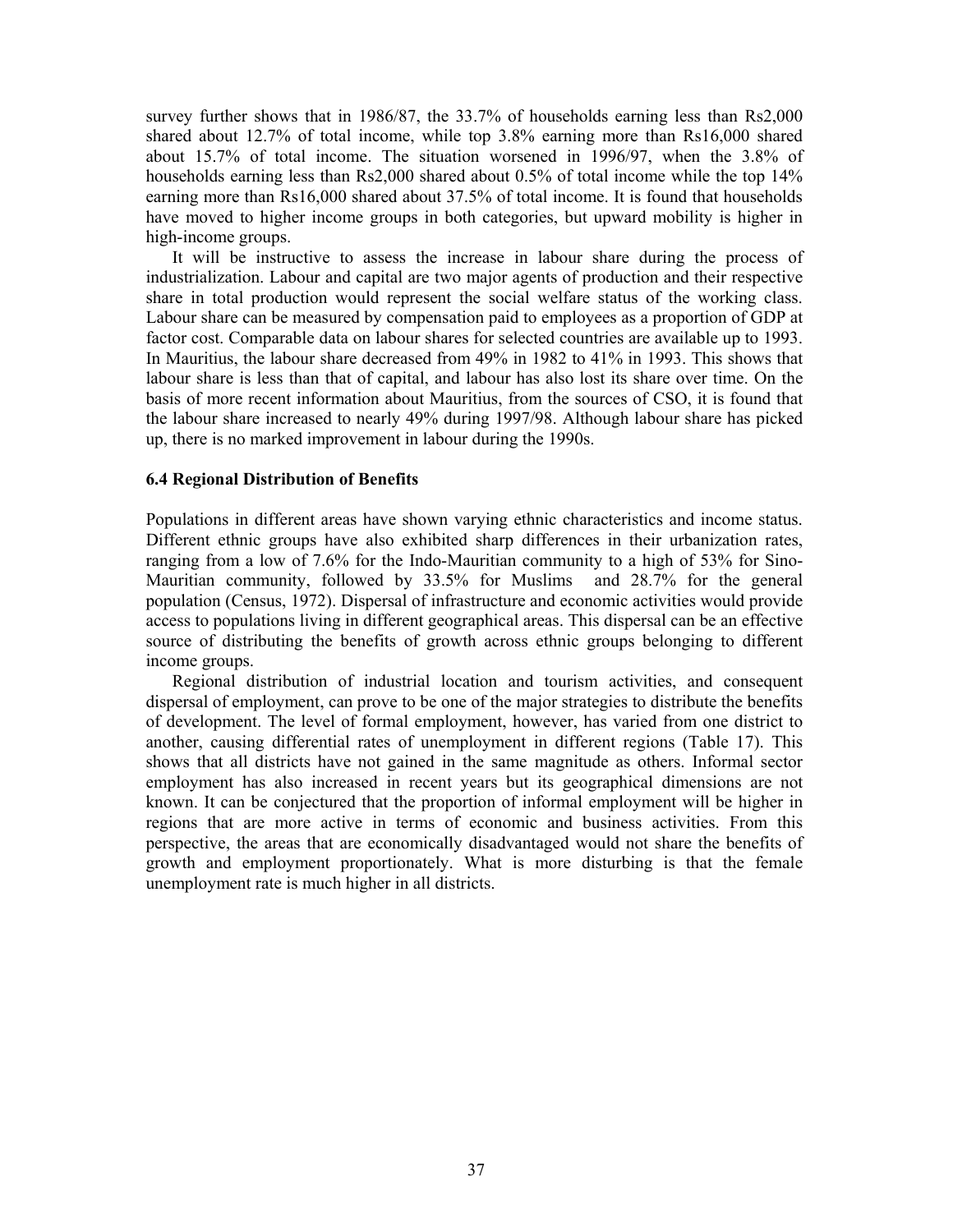| Region             | Male $(\% )$ | Female $(\% )$ | All $%$ |
|--------------------|--------------|----------------|---------|
| Port Louis         | 18           | 34             | 23      |
| Riviere Du Rempart | 22           | 25             | 23      |
| Pamplemousses      | 24           | 34             | 28      |
| Riviere Noire      | 13           | 31             | 19      |
| Savanne            | 12           | 27             | 18      |
| Grand Port         | 16           | 21             | 18      |
| Flacq              | 17           | 20             | 18      |
| Moka               | 15           | 22             | 17      |
| Plaine Wilhems     | 16           | 27             | 20      |
| Rodrigues          | 31           | 65             | 41      |
| All Mauritius      | 18           | 31             | 23      |

**Table 17: Unemployment rates by region and gender** 

Source: Government of Mauritius, Appavoo Associates, Mauritius, 1997.

#### **6.5 Poverty and Social Inequalities**

Rapid economic growth during the 1980s and early 1990s has gone a long way in improving the lot of even the less privileged. Nevertheless, any growth process has its undesirable effects, particularly on the social fabric. These undesirable effects may be attributed to export-orientation or to the lack of an incomes policy. Deprivation in the form of poverty, social exclusion and marginalization is indeed one of the most disturbing after-effects of rapid economic growth. These social inequalities have wider implications for economic and political stability, engendering severe consequences for the long-term growth prospects.

 There are three kinds of deprivation that needs to be addressed: relative poverty, social exclusion and marginalization. Exclusion, according to Keng (1997), is concerned with the severing of social links, the feeling of being left out, the inability to take charge of one's life where poverty is concerned with economic disadvantages. However, the probability of becoming excluded is much greater when one is already facing conditions of poverty. Problems such as unemployment, lack of education, poor health, poor housing, and living in a region that is isolated and regarded as deprived can push people into poverty and exclusion. Thus, marginalization is much more at an individual level.

 The people-centred approach considered that standard of living, when appropriately defined, could provide a global yardstick against which poverty could be measured. Standard of living-based poverty will have two distinct components – low income and unsatisfied basic needs such as basic education and health. At the World Summit for Social Development held in Copenhagen in 1995, donors endorsed this dual approach to poverty, and committed themselves to the goals of eradicating poverty by concentrating on the creation of productive employment opportunities and social integration.

 Thus, there are two ways of assessing changes in aggregate well-being – access to income and access to health, education and other social opportunities. From a policy perspective, poverty and social exclusion, therefore, can be defined in terms of capability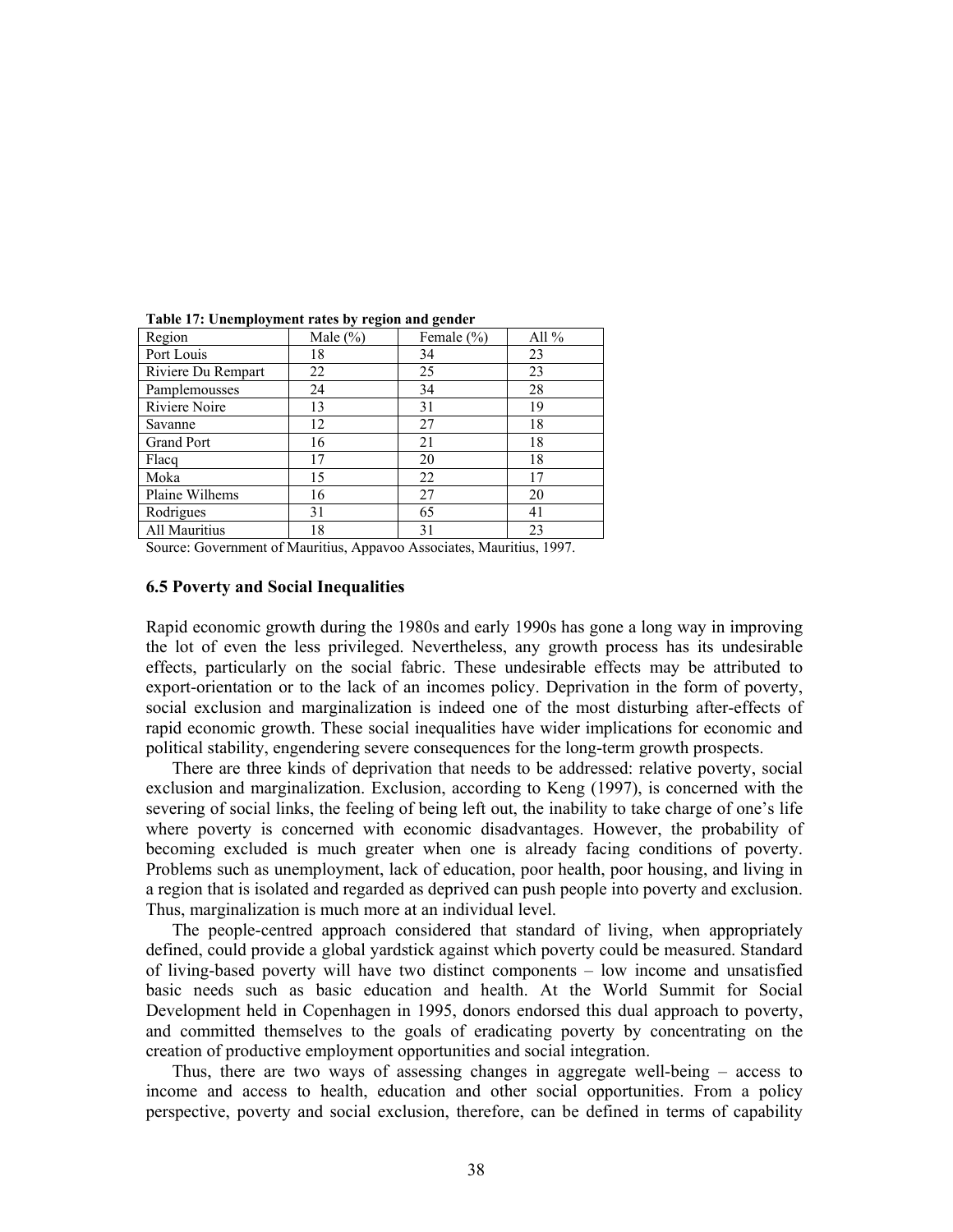failure. We can have various indicators to measure capability, such as sufficiency, access and vulnerability. It has been acknowledged that our society must respond more effectively to the material and spiritual needs of individuals, the need of their families, and the communities And today the use of real national income as an indicator of economic development is held in disrepute.

 There is no official poverty line in Mauritius. The World Bank defined a benchmark figure of US\$2 per person per day in 1995. According to World Bank estimates, in 1992 about 10% of population had incomes of less than Rs2,168 per month. (UN Resource Mobilisation Target Table for Mauritius: 1997–99). The Commission Justice et Paix in 1994, however, stated that it was necessary for a family to earn at least Rs5,129 per month to enjoy a decent standard of living. According to a study by a consultant, the poverty line was drawn at Rs3,500 per month. There are standard ways of determining a cut-off income, but this figure is very close to half the median monthly income (Rs3,935) in 1996/97 (CSO, Household Budget Survey, 1996/97). In a slightly different context, Keng (1997) provided a threshold of Rs2,500 per capita for discovering the extent of social exclusion of population. This cut-off income level, however, would have to be supplemented by other social indicators, such as access to education and housing.

 Determination of poverty and exclusion lines on the basis of a set of selected access indicators may be of limited value, as it is difficult to capture various issues related to human capability and welfare. Nevertheless, they at least provide a benchmark and a starting point. Duncan and Valenti (2001) adopt a relative approach to the measurement of poverty by assessing the proportion of the population whose incomes fall below 50% of median per capita equalized income. According to their estimate, 9.7% of Mauritians were below an absolute poverty threshold of Rs2,250 per month and 9.4% below 50% of median per capita income in 1996/97 (Table 18). It is also found that the incidence of poverty is disparate; it is highest in Rodrigues, followed by the regions of Flacq and Pamplemousses. The level of poverty is lower in urban districts of Port Louis and Plains Wilhelmes. These figures indicate that the incidence of poverty is much greater in rural areas of Mauritius. Whereas poverty rates vary substantially across geographical districts and locations, there are ethnic differences as well. The incidence of poverty is highest among the general population, followed by Hindus, Muslims and Sino-Mauritians.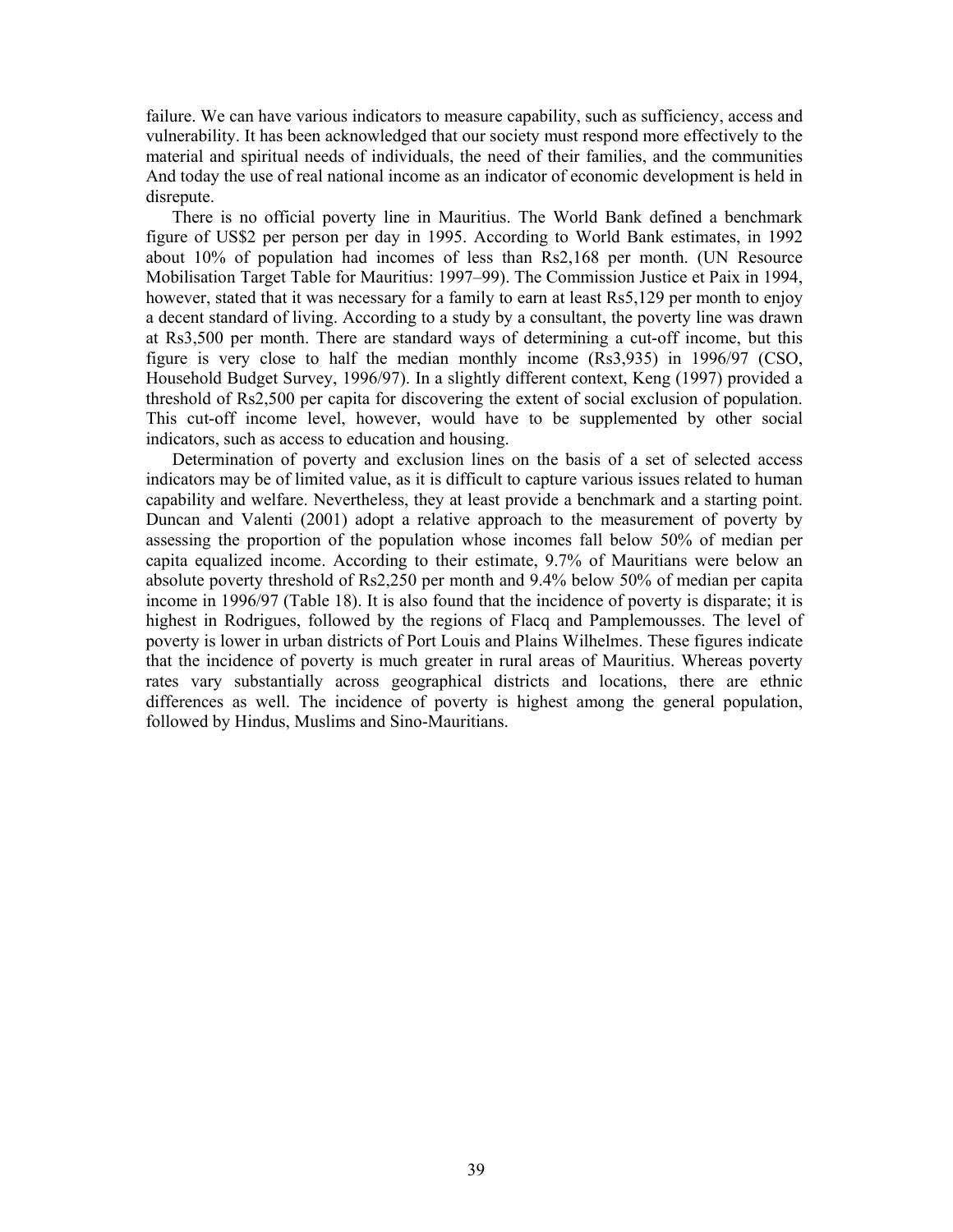|                       | Percentage of individuals below poverty line                          |                  |                                                                      |                     |                     |                                             |  |
|-----------------------|-----------------------------------------------------------------------|------------------|----------------------------------------------------------------------|---------------------|---------------------|---------------------------------------------|--|
|                       | Absolute poverty line:<br>(Rs2,250 per month per<br>adult equivalent) |                  | Relative poverty line (per cent of<br>median monthly equiv. Income): |                     |                     | Fraction of poor from<br>different regions: |  |
|                       |                                                                       | 40% of<br>median | 50% of<br>median                                                     | $60\%$ of<br>median | Absolute<br>poverty | 50% of<br>median                            |  |
| District:             |                                                                       |                  |                                                                      |                     |                     |                                             |  |
| <b>Rodrigues</b>      | 37.6                                                                  | 22.6             | 37.6                                                                 | 48.8                | 33                  | 34                                          |  |
| Port Louis            | 7.8                                                                   | 2.7              | 7.1                                                                  | 14.8                | 9.6                 | 9.1                                         |  |
| Pamplemousses         | 10.3                                                                  | 4.8              | 10.3                                                                 | 15.9                | 9.8                 | 10.1                                        |  |
| Rivière du<br>Rempart | 8.2                                                                   | 3.7              | 8.0                                                                  | 15.7                | 6.6                 | 6.7                                         |  |
| Flacq                 | 10.8                                                                  | 4.1              | 10.4                                                                 | 20.8                | 10.5                | 10.4                                        |  |
| <b>Grand Port</b>     | 9.5                                                                   | 2.9              | 8.9                                                                  | 18.0                | 8.4                 | 8.1                                         |  |
| Savanne               | 6.0                                                                   | 1.7              | 6.0                                                                  | 13.2                | 3.3                 | 3.4                                         |  |
| Plaines               | 3.9                                                                   | 1.5              | 3.6                                                                  | 8.6                 | 11.9                | 11.4                                        |  |
| Wilhems               |                                                                       |                  |                                                                      |                     |                     |                                             |  |
| Moka                  | 6.0                                                                   | 1.9              | 5.7                                                                  | 11.8                | 3.3                 | 3.2                                         |  |
| <b>B</b> River        | 7.9                                                                   | 2.0              | 7.8                                                                  | 17.2                | 3.9                 | 3.9                                         |  |
| Urban-rural           |                                                                       |                  |                                                                      |                     |                     |                                             |  |
| location:             |                                                                       |                  |                                                                      |                     |                     |                                             |  |
| Urban                 | 5.0                                                                   | 1.8              | 4.6                                                                  | 10.3                | 22                  | 21                                          |  |
| Semi-Urban            | 7.9                                                                   | 3.4              | 7.7                                                                  | 16.0                | 15                  | 15                                          |  |
| Rural                 | 15.7                                                                  | 7.6              | 15.6                                                                 | 24.2                | 63                  | 64                                          |  |
| Ethnicity:            |                                                                       |                  |                                                                      |                     |                     |                                             |  |
| Hindu                 | 8.0                                                                   | 3.3              | 7.8                                                                  | 14.7                | 38                  | 38                                          |  |
| Muslim                | 6.8                                                                   | 2.3              | 6.3                                                                  | 14.4                | 11                  | 10                                          |  |
| General               | 14.5                                                                  | 7.6              | 14.3                                                                 | 21.6                | 50                  | 51                                          |  |
| population            |                                                                       |                  |                                                                      |                     |                     |                                             |  |
| Sino-Mauritian        | 4.8                                                                   | 2.4              | 4.8                                                                  | 5.6                 | $\mathbf{1}$        | $\mathbf{1}$                                |  |
| All                   | $\overline{9.7}$                                                      | $\overline{4.3}$ | 9.4                                                                  | 16.7                | 100                 | 100                                         |  |

#### **Table 18: Geographic and ethnic incidence of poverty**

Notes: HBS Mauritius 1996/97. Poverty lines based on median per capital equivalent income. Source: Duncan and Valenti (2001: 43) 43.

It may be interesting to note here that based on an earlier World Bank standard of \$1 a day (or \$370 per capita in annual income), about 1.3 billion people (30% of the population) in developing countries live in extreme poverty. From this perspective, the incidence of extreme poverty should be very low in Mauritius. Nevertheless, it may not be surprising that some sections of population must have accumulated economic disabilities from previous generations and over a period of time owing to lack of an effective income policy. This lot can be considered socially excluded from the mainstream.

 There are some estimates on the status of social exclusion, available from surveys and opinion polls. It is evident from Keng (1997: 42) that 9–10% of people are estimated as excluded on a national basis, using the cut-off revenue of Rs2,000. The distribution of exclusion varies from one area to another, being highest in Roche Bois (20%) followed by Tranquebar. Opinion polls among the respondents confirmed that these two areas have more residents having problem with two out of three facilities: housing, education and revenue (page 8). The study also shows that different areas differ from the national average for their employment characteristics. The incidence of manual semi-skilled workers is found to be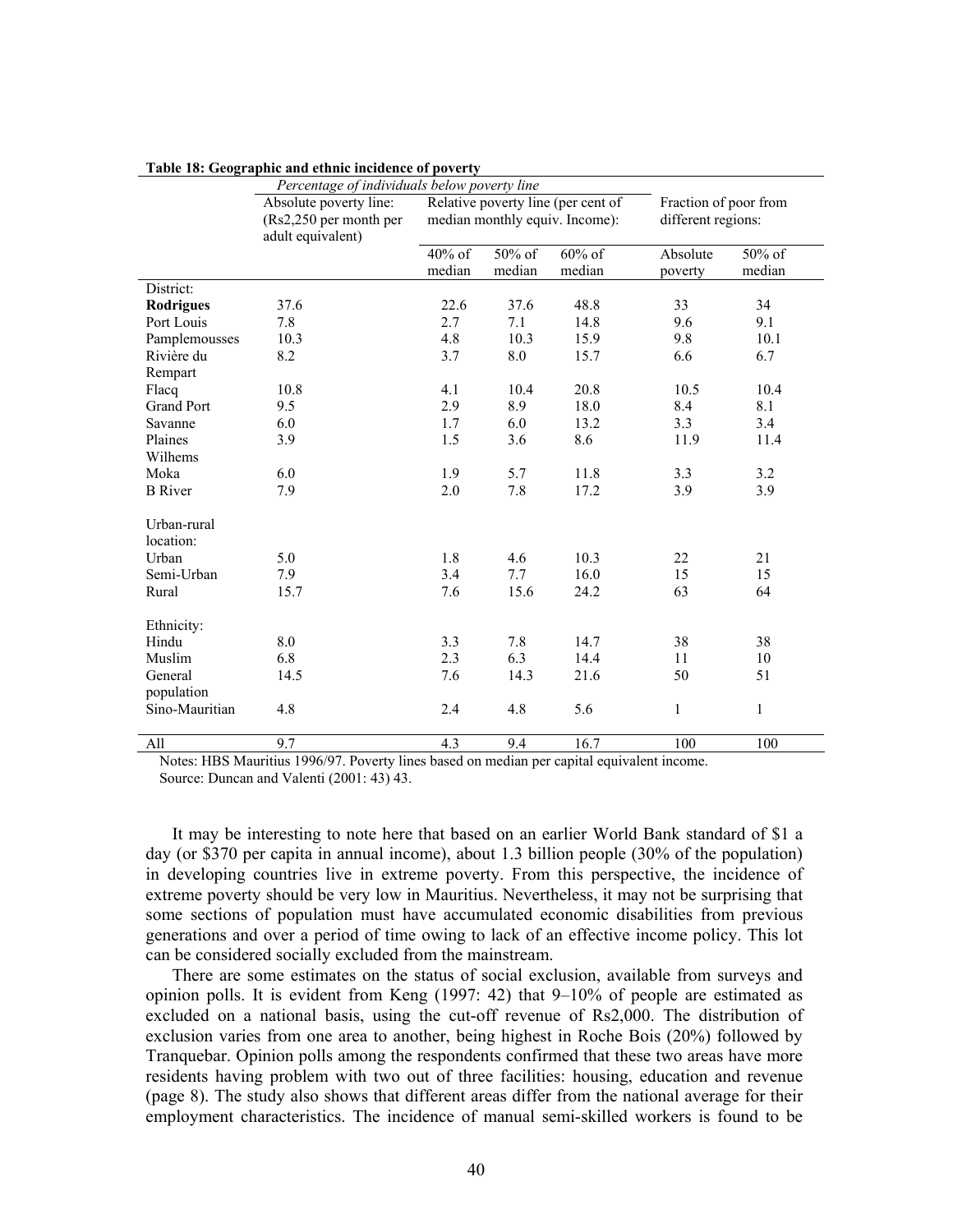higher in Roche Bois and Tranquebar, but the number of manual non-skilled is higher in Bambous.

With rapid increase in education and economic independence, the proportion of female workers in the labour force has increased. However, because of the rapid growth of the female labour supply in recent years, the incidence of unemployment among women has increased – from 2.3% in 1990 and 7.3% in 1995 to 10% in 1998. These developments have produced some disturbing results. First, female wage rates are lower than what markets should bear in the informal sector. Although it is not supported by statistics, female wages could be less than Rs2,000 per month. In the context of Asian societies, it should not look surprising because young girls and boys looking for jobs end up with lower wages. These wages are sustainable because they live with their parents without requiring any adjustment costs.

 Most female employment outside EPZ is in SMEs and the informal sector where the wages are unregulated and hence lower. Moreover, female employment in EPZ is low skillintensive. Although they get the same wages, their mobility to high-wage, high-skill jobs is severely constrained. Finally, it is observed that the rate of absenteeism has increased among females, which further depresses their income status. These factors impede the process of women empowerment. Increase in unemployment in recent years accompanied by inflation has contributed to the loss purchasing power. It has been noted that the incidence of unemployment is higher among female workers (10% unemployment rate for female workers as against 3.7% for male workers). The economic status of the female population has particularly deteriorated because of the closure of a number of EPZ firms, which significantly started in 1989. This shows that there is a new class of unemployed women suffering from lay-off and economic recession.

## **7. CONCLUDING REMARKS**

Export-led growth indeed helped Mauritius to increase its per capita income from US\$1,000 in 1982 to more than US\$3,000 in 1995, putting Mauritius in the category of upper middleincome countries. With relatively stable population growth, the growth of the per capita income was accelerated. Further, it attained near full employment by 1990 (most of this in low-skill textile sector) with, on an average, 5% annual real income growth in recent years. These developments converted a mono-crop (sugarcane) economy into a newly industrializing economy and it stands as a most diversified economy.

 It is important to note that a good deal of industrial growth stems from favourable treatment offered to the EPZ and sugar sectors in the international markets through the Lomé Convention's sugar protocol for access to the European market and the Multi-Fibre Agreements for textile exports to Europe and the US. Some of these arrangements are under negotiation for revision and renewal, which could hold severe consequences for revitalization of the export-oriented industrial units. Nevertheless, the newly launched Africa Growth and Opportunity Act (AGOA) could mitigate the impact of some of these likely setbacks, particularly in relation to exports of clothing.

 Despite Mauritius' large-scale economic transformation, socio-economic disparities have also surfaced. These disparities can be found in terms of incomes, capabilities and opportunities having wide-ranging consequences for the growth of human capability and social welfare. Whereas social security budgets are mounting, social expenditures on health, education and social welfare have been extraordinarily sluggish. Human development indicators scaled down, by which Mauritius lost its rank from 59th in 1997 to 71st in 2000 and 63rd in 2002**.** One of the recent efforts to mitigate the problem of economic and social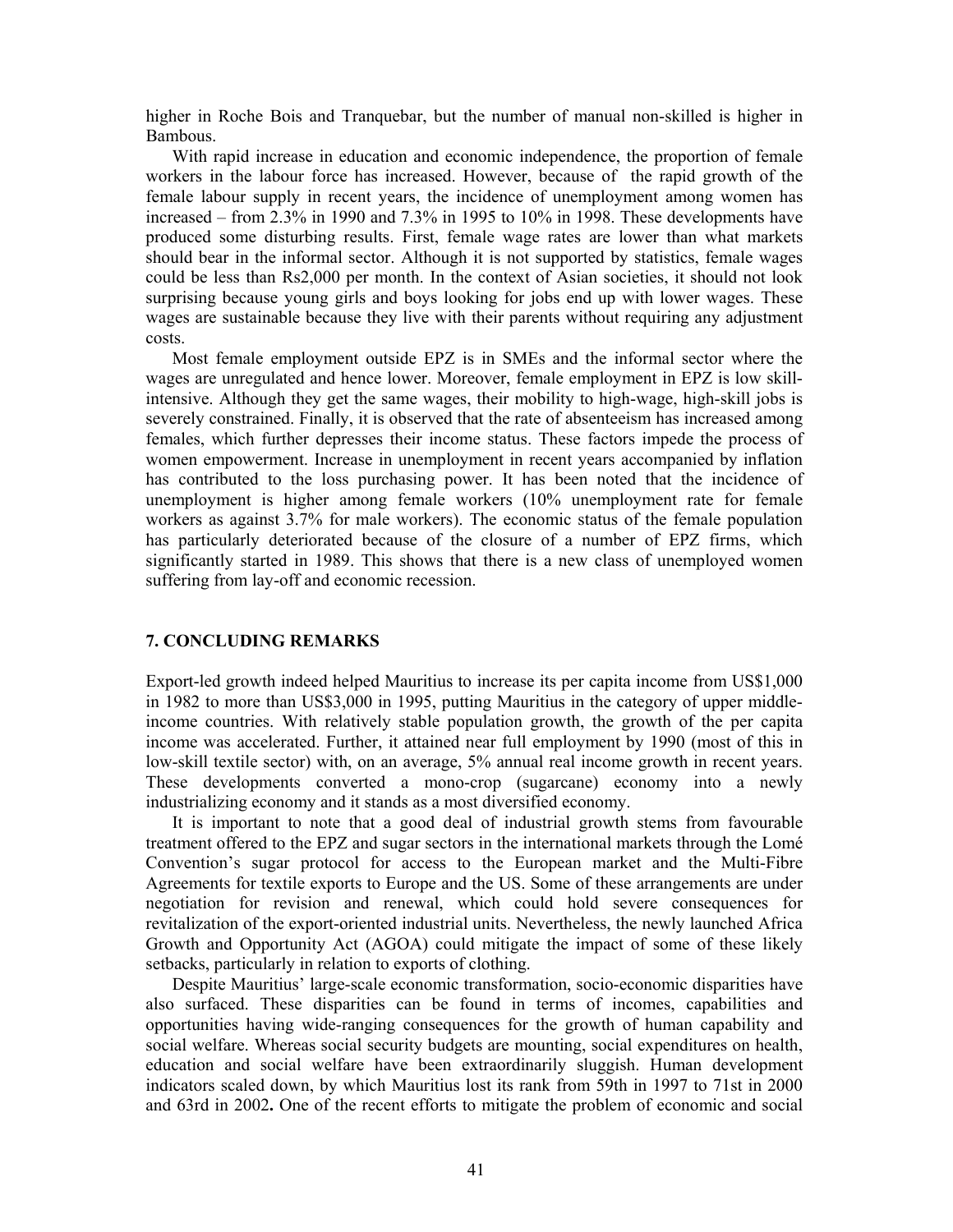disparities is to support the development of micro enterprises under the umbrella of SMEs. It has been recognized that employment and export potential would be substantial, but constraints on the financial capability of these enterprises would have to relaxed. In this context, the scheme of micro finance with an appropriate mix of credit and grants has been introduced with the help of publicly owned Development Bank of Mauritius.

 Nevertheless, the strengths of the Mauritius growth performance stem from the strategy of economic diversification, political stability, high quality policy making and good governance. Despite changes in government with different political coalitions, there is indeed continuation of economic and social policies. The commitments to move towards a market economy have been maintained. There is a clear-cut development strategy of economic diversification, which is geared towards the new economy, with increased emphasis on growth of the services sector. Thus, while modernizing the export-oriented textile sector and the sugar industry, offshore services (financial services, free-port activities and offshore business) and, in particular, information and communication technology have attracted the attention of policy makers.

#### **References**

Bank of Mauritius, Bank of Mauritius Report (various issues).

Chen, Tain-Jy. 1992. "Determinants of Taiwan's direct foreign investment". *Journal of Development Economics*, 39: 397–407.

CSO. Various years. *Annual Digest of Statistics*, Government of Mauritius.

CSO. Various years. *Annual Digest of Industrial Statistics* Port Louis: Government of Mauritius.

CSO. 1972. *Census Results..* Port Louis: Government of Mauritius.

CSO. 1986/87. *Household Budget Survey*. Port Louis: Government of Mauritius.

CSO. 1990. *Housing and Population Census*. Port Louis: Government of Mauritius

CSO (1996-97), Household Budget Survey. Port Louis: Government of Mauritius.

CSO, National Accounts of Mauritius (various issues). Port Louis: Government of Mauritius.

Collins, S. and B. Bosworth. 1996. "Economic growth in East Asia: Accumulation versus assimilation". Brookings Papers on Economic Activity, No. 2. The Brookings Institution, Washington, D.C.

Dabee, R. and D. Greenaway. 2001. "The Mauritian economy, A Reader"., Hampshire: Palgrave.

Dabee, R. and C. Milner. 1999. "Evaluating trade liberalisation in Mauritius". In A. Oyejide et al., eds., *Regional Integration and Trade Liberalization in Sub-Saharan Africa*, volume 2. London: Macmillan.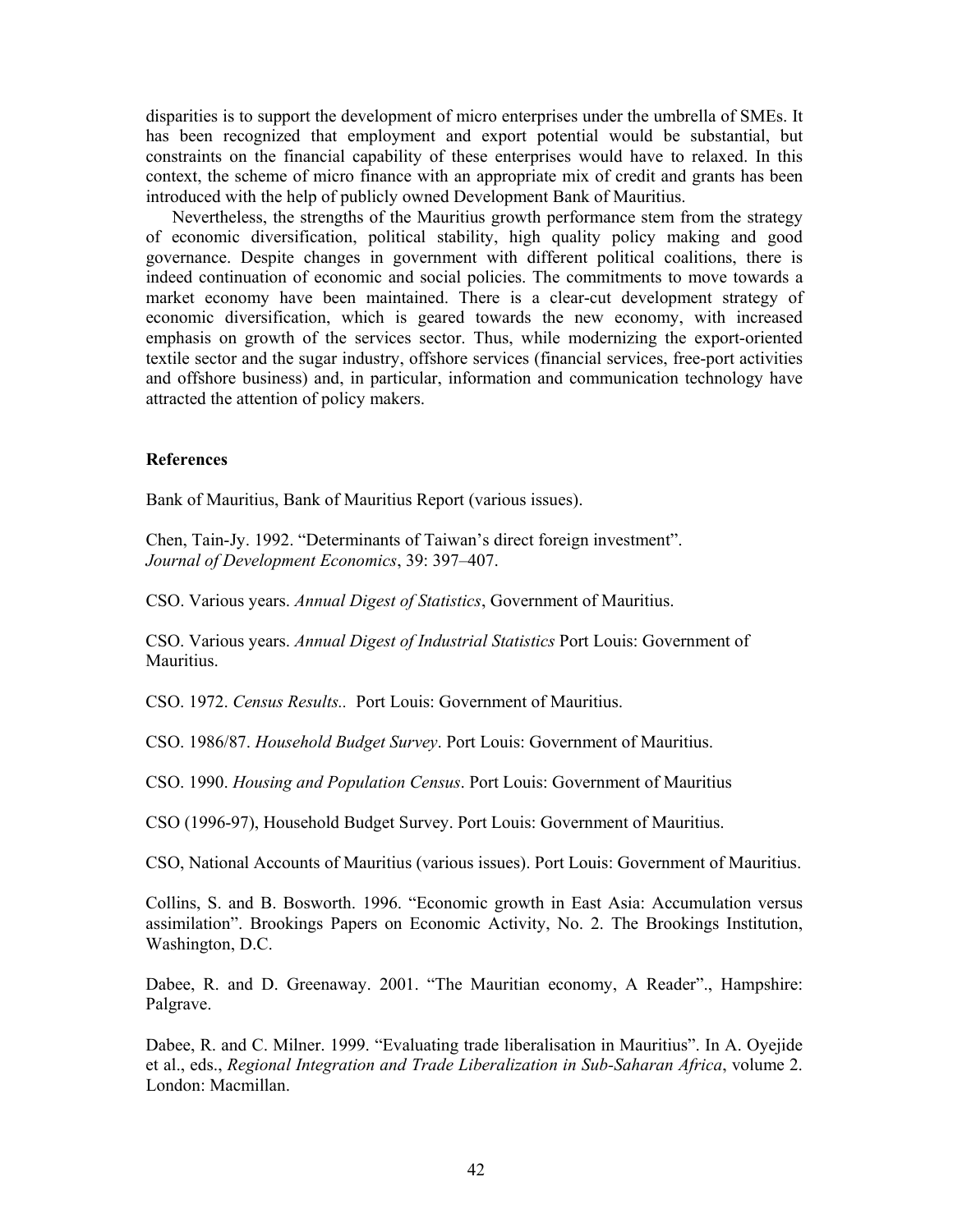Duncan, A. and P. Valenti. 2001. *The Relative Poverty of the Elderly in Mauritius*. University of Nottingham, Nottingham.

Economic and Social Indicators. 1999. *Population Ageing and The Elderly in Mauritius*. Occasional Paper No. 299, Government of Mauritius, Port Louis.

Farber, H. 1996. *The Analysis of Union Behaviour*. In O. Ashenfelter and R. Layard, eds., *Handbook of Labour Economics*. Amsterdam: North-Holland.

Fei, J.C.H. and G. Ranis. 1964. *Development of the Labour Surplus Economy:Theory and Policy*. Homewood, Illinois: Richard D. Irwin.

Fields, Gary S. 1994. "Changing Labour Market conditions and economic development in Hong Kong, The Republic of Korea, and Taiwan, China"., *World Bank Economic Review*, 8(3): 395–414.

Fowdar, Narud. 1991, 1992. *Textile Outlook International*. London: The Economist Intelligence Unit.

Greenaway, D. 1998. "Does trade liberalisation promote economic development". *Scottish Journal of Political Economy*, 45: 491–511.

Henderson, J.V. 1986. "Efficiency of resource usage and city size". *Journal of Urban Economics*, 19: 47–70.

Hirsch, B.C. and J.T. Addison. 1986. *The Economic Analysis of Trade Unions*. Boston: Allen & Unwin.

Hoeffler, A. 1999. "The augmented Solow model and the African growth debate". Centre for the Study of African Economies (CSAE), University of Oxford (Revised 2000).

Inkeles, A, and D. Smith. 1974. "Becoming modern: Individual changes in six developing countries". Cambridge, Massachusetts: Harvard University Press.

Keng, J. 1997. "Integration/Exclusion". In *Etude pluridisciplinaire sur l'exclusion a Maurice (Final Report).* Government Printer, Port Louis.

Laidler, D. and Saul Estrin. 1989. *Introduction to Microeconomics*. New York: Philip Allan.

Lall, S. 1983. *The New Multinationals: The Speed of Third World Enterprises*. New York: Wiley.

Lecraw, D. 1977. "Direct investment from firms in less developed countries". *Oxford Economic Papers*, 29: 442–57.

Lewis, W.A. 1954. "Economic development with unlimited supplies of labour". *Manchester School of Economic and Social Studies*, 22: 139–91.

MEPD (Ministry of Economic Planning and Development). *Economic Indicators*. Port Louis: Government of Mauritius.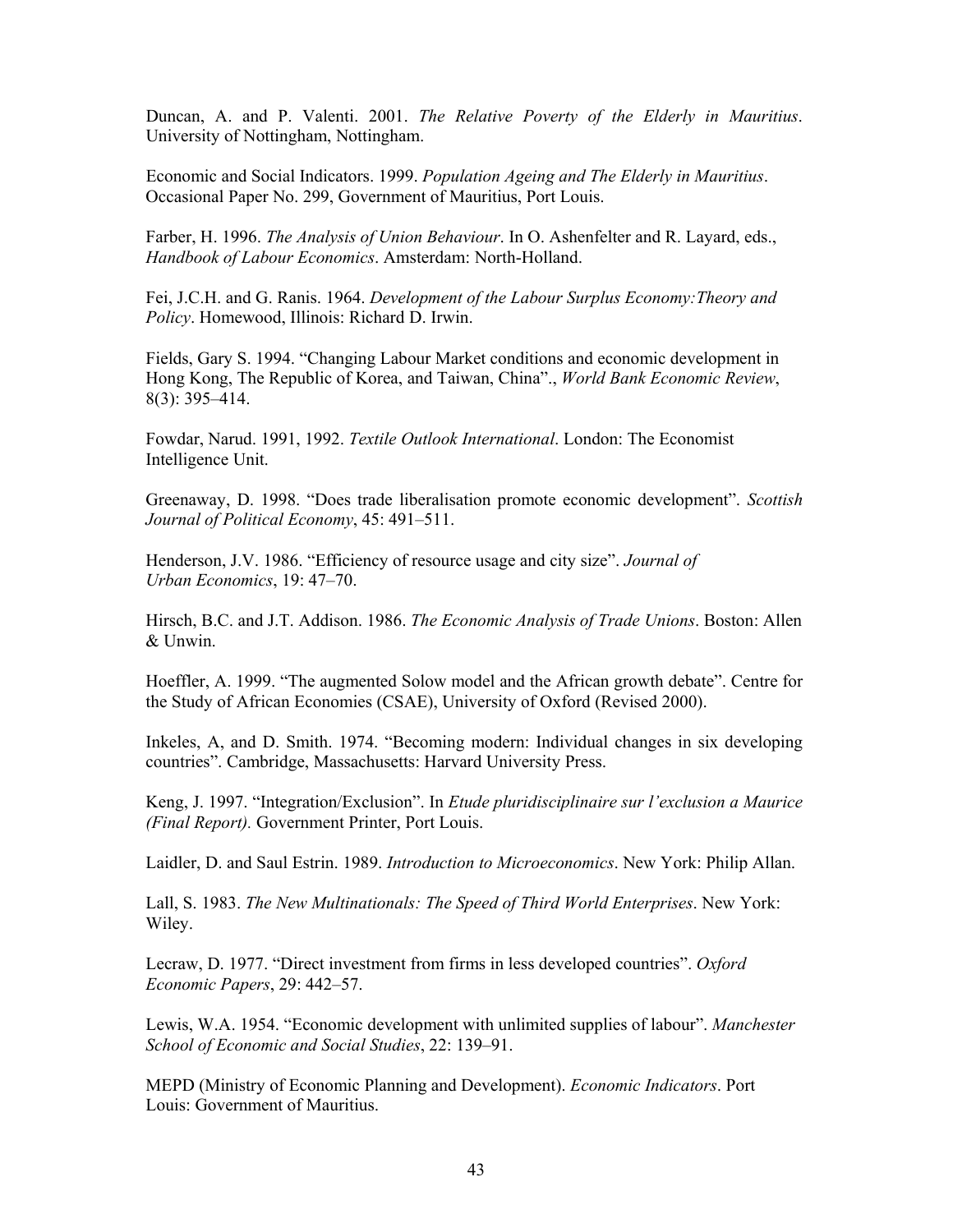Mills, E.S. 1991. "Urban efficiency, productivity and economic development". World Bank Annual Conference on Development Economics, Washington, D.C., 25–26 April.

Milner, C. and P. Wright. 1998. "Modelling labour market adjustment to trade liberalisation in an industrialisation economy"., *The Economic Journal*, 108: 509–28.

NEDC. 1993. "Constraints and challenges facing the EPZ sector of Mauritius". Mimeo. National Economic Development Council, Government of Mauritius, Port Louis.

NEDC. 1994. "Improving efficiency in the financial sector in Mauritius" Mimeo. National Economic Development Council, Government of Mauritius, Port-Louis.

O'Connell, S. A. and b. Ndulu. 2000. "Africa's Growth Experience: A Focus on the Source of Growth". Paper prepared for the AERC Explaining African Economic Growth Project.

#### **APPENDIX A: Tests for stationarity and cointegration**

Tests for stationarity were performed on each of the variables in the model given by Equation 9. We restricted attention to the Dickey–Fuller (DF) and Augmented Dickey–Fuller (ADF) tests for stationarity. The objective of DF and ADF is to test the null hypothesis of non-stationarity. If the test statistics revealed by these tests exceed the critical value at any one of the conventional levels, then we reject the null and conclude that our data are stationary.

 As our results show, except for LNMVA and to a lesser extent LXPI, all our variables are non-stationary in their level forms (Table A1). We cannot reject the null of non-stationarity at the 5% level of significance. Applying the same tests to the variables in their first differences does not improve the results overall (Table A2). Except for LAGVA, other variables are still non-stationary. This might suggest that these variables are integrated of a higher order. However, Table A3 shows that second differencing also does not make some of the variables stationary. Thus on the basis of DF and ADF tests, it seems that our variables are non-stationary. A note of warning is in order, however. The tests for stationarity used here are weak tests, and we must note that our sample size is too small to apply these tests accurately. This may have produced biased results.

 Tests for cointegration were also performed to detect any long-run relationship among the variables under study. As Table A4 indicates, unit root tests on the residuals of the regressions do not show signs of any longrun relationship between the variables because DF and ADF statistics are lower than their critical value at the 5% level of significance.

|              | DF          | ADF         | DF(t)       | ADF(t)      |
|--------------|-------------|-------------|-------------|-------------|
| LMRW         | $-1.1754$   | $-119$      | $-1.0277$   | $-1.5369$   |
| <b>LXPI</b>  | $-2.2569$   | $-3.8833**$ | $-1.5356$   | $-1.1030$   |
| <b>LMLP</b>  | 3.0169      | 1.6573      | $-0.45771$  | $-0.4529$   |
| <b>LNMVA</b> | $-5.7168**$ | $-4.7712**$ | $-4.3501**$ | $-5.2813**$ |
| LAGVA        | $-0.0628$   | $-0.0332$   | $-2.7199$   | $-3.6859$   |
| LMRPL        | 2.1833      | 1.5013      | $-1.2052$   | $-1.2357$   |

#### **Table A1: Level form**